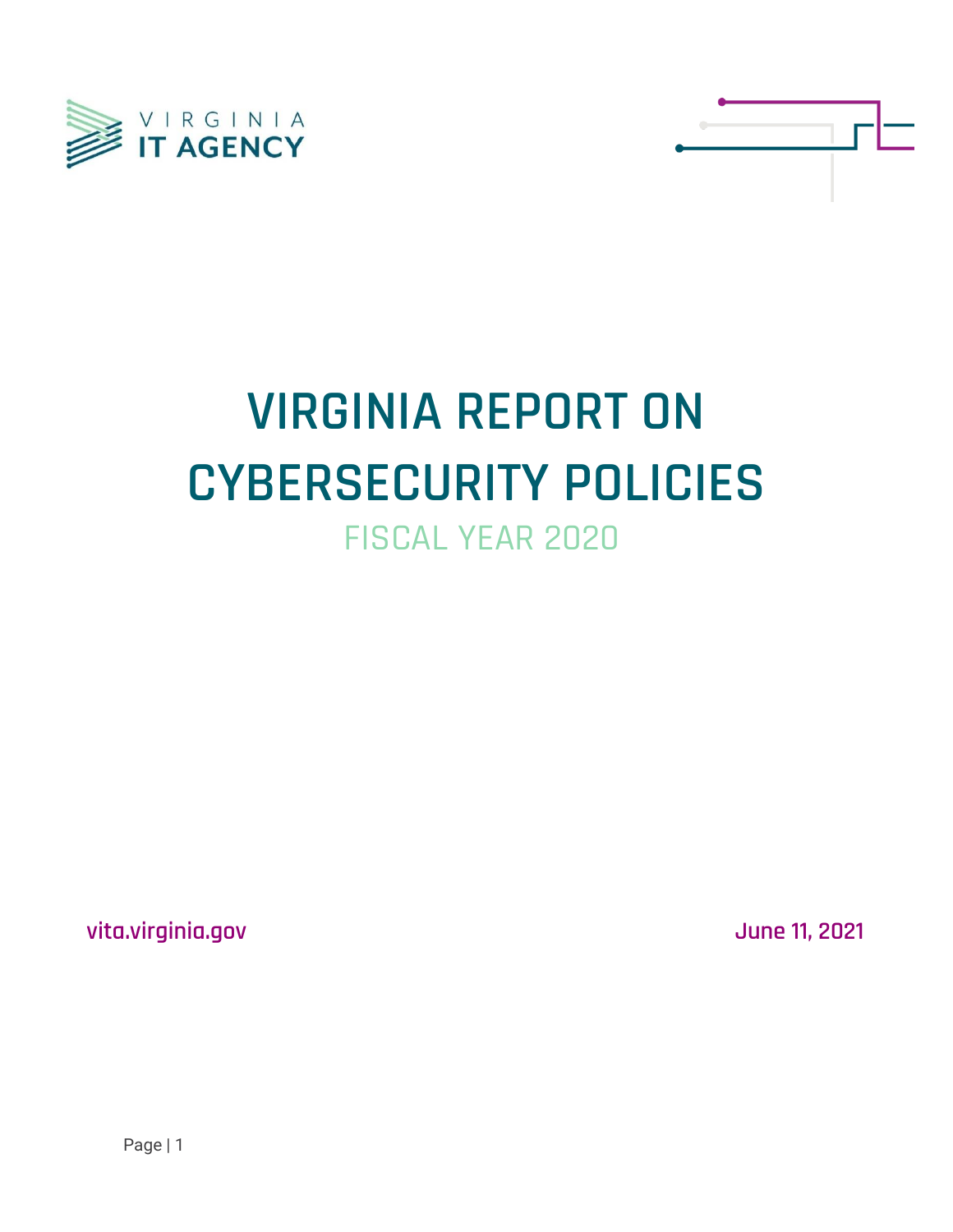# Prepared and Published by: **Virginia Information Technologies Agency**

Connecting – Protecting – Innovating

Comments on the Fiscal Year 2020 Commonwealth of Virginia Report on Cybersecurity Policies are welcome.

> Suggestions may be conveyed electronically to [commonwealthsecurity@vita.virginia.gov](mailto:commonwealthsecurity@vita.virginia.gov)

> Please submit written correspondence to: Chief Information Officer of the Commonwealth Virginia Information Technologies Agency Commonwealth Enterprise Solutions Center 11751 Meadowville Lane Chester, VA 23836 [cio@vita.virginia.gov](mailto:cio@vita.virginia.gov)

# **FY20 Virginia Report on Cybersecurity Policies**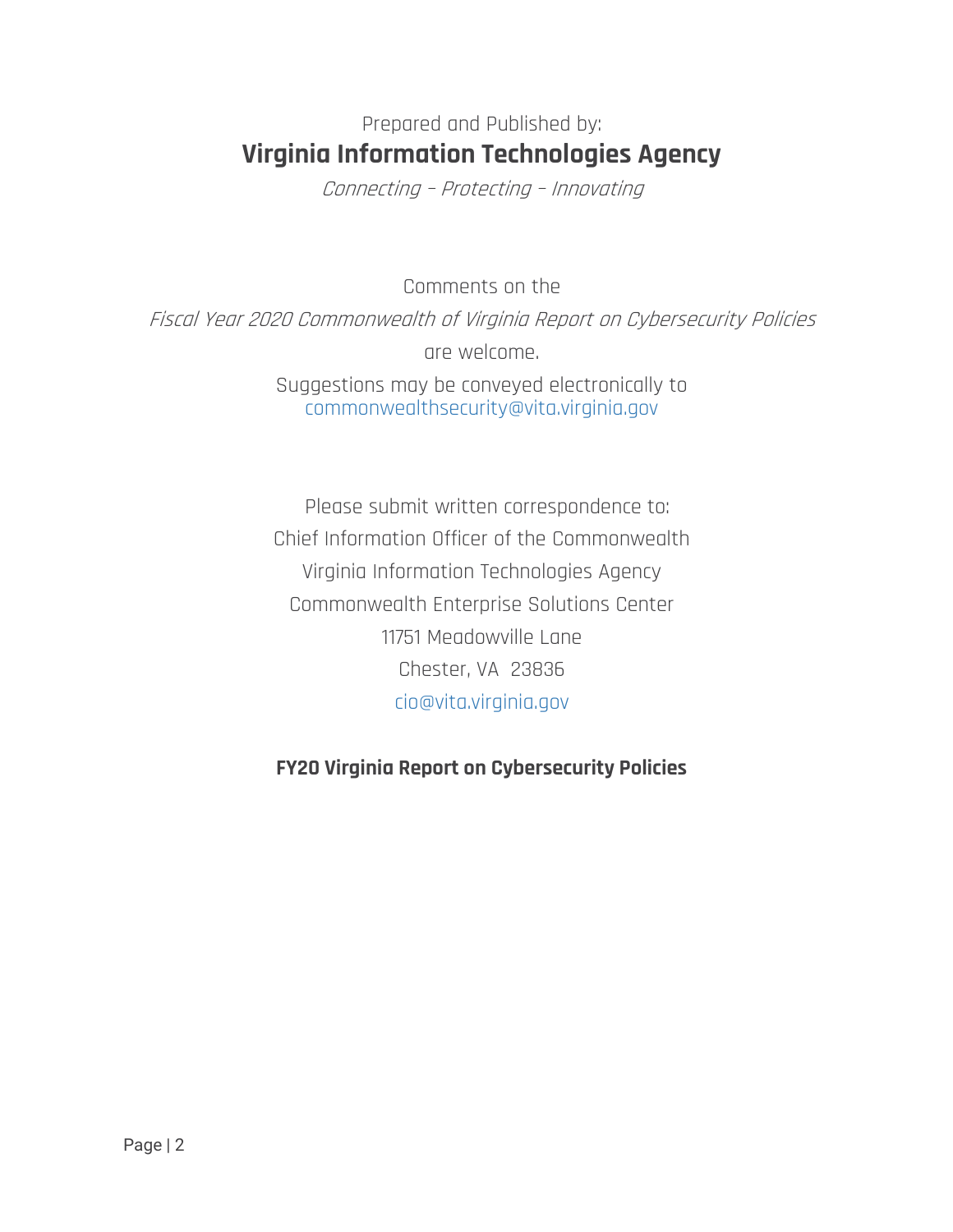# **Contents**

# <span id="page-2-0"></span>**TABLE OF FIGURES**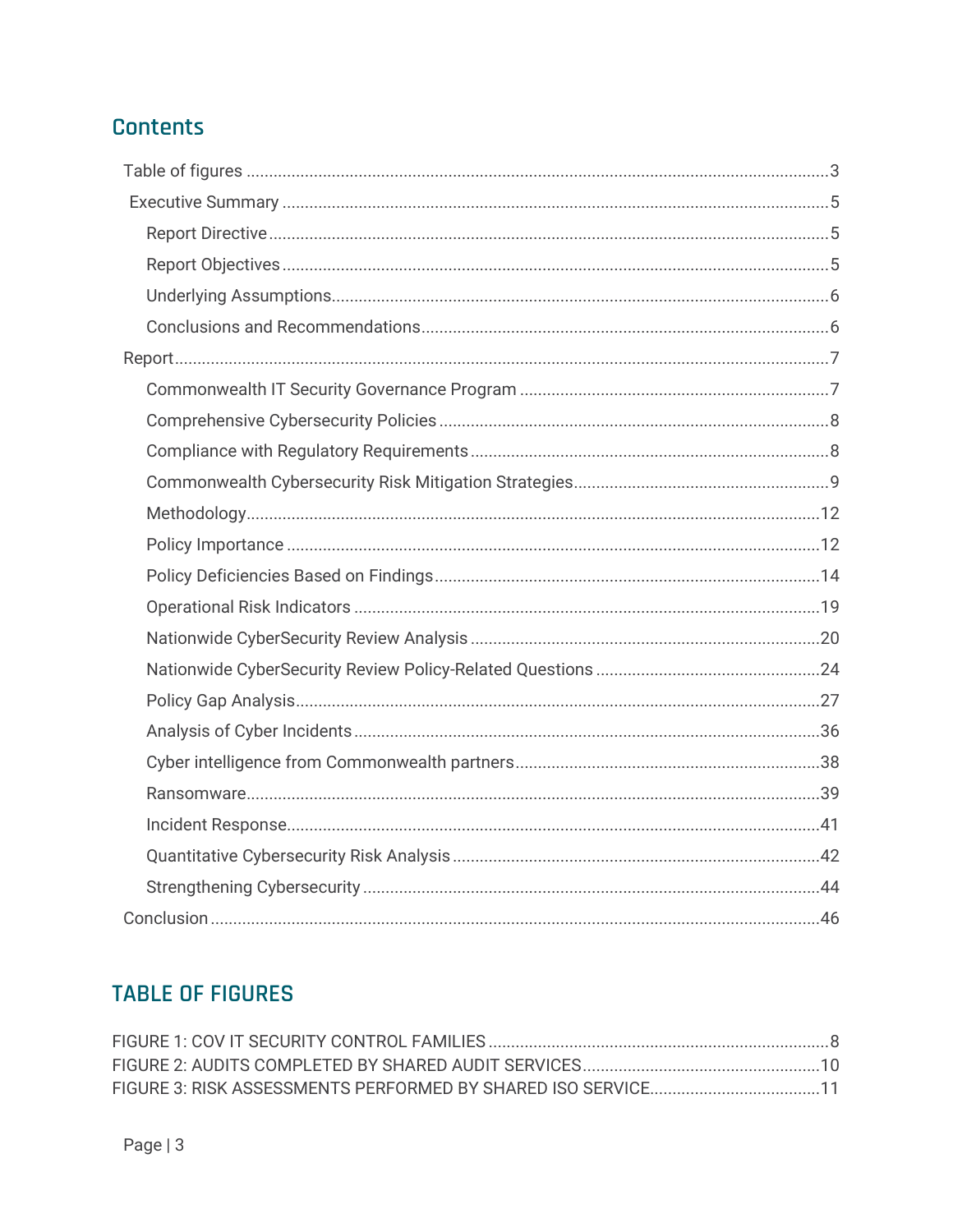| FIGURE 5: POLICY DEFICIENCY ISSUES BY IT CONTROL FAMILY GROUP16              |  |
|------------------------------------------------------------------------------|--|
|                                                                              |  |
|                                                                              |  |
|                                                                              |  |
|                                                                              |  |
| FIGURE 10: NCSR RESULTS FOR LEGAL & REGULATORY REQUIREMENT POLICIES25        |  |
| FIGURE 11: NCSR RESULTS FOR GOVERNANCE AND RISK MANAGEMENT PROCESSES 26      |  |
| FIGURE 12: NCSR RESULTS FOR PHYSICAL OPERATING ENVIRONMENT POLICIES 27       |  |
|                                                                              |  |
| FIGURE 14: NCSR RESULTS COMPARED TO COV ANNUAL REPORT CARD SCORE35           |  |
| FIGURE 15: COMPARATIVE SCORES BY COV SECRETARIAT/NCSR PEER STATE SUB-SECTORS |  |
|                                                                              |  |
|                                                                              |  |
|                                                                              |  |
| FIGURE 18: RANSOMWARE ATTACKS IN NORTH AMERICA (SOURCE: SAFETY DETECTIVES)40 |  |
|                                                                              |  |
|                                                                              |  |
|                                                                              |  |
|                                                                              |  |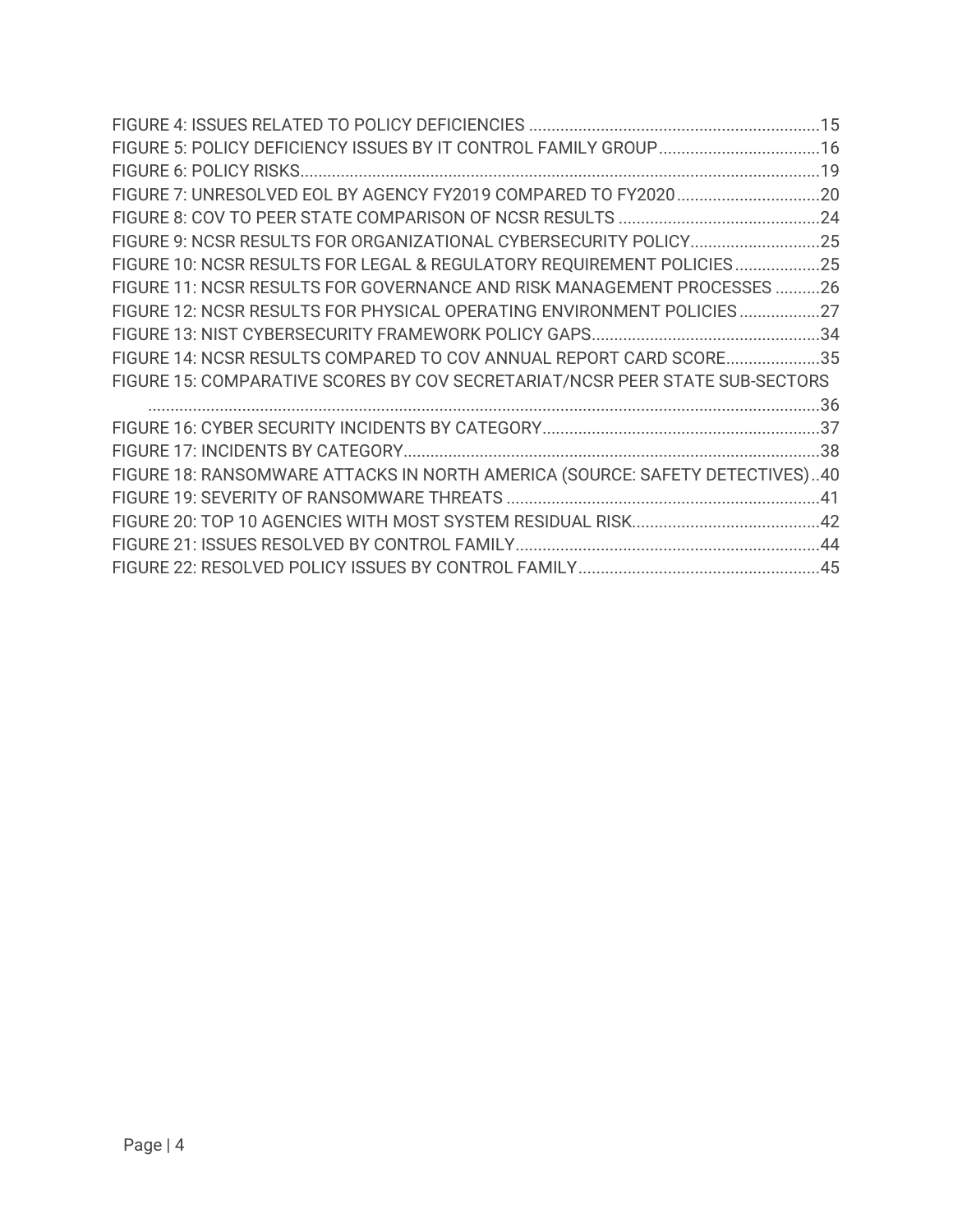#### <span id="page-4-0"></span>EXECUTIVE SUMMARY

#### <span id="page-4-1"></span>Report Directive

*The Fiscal Year 2020 Commonwealth of Virginia (COV) Comprehensive Cybersecurity Policies Review is the second such report by the chief information officer (CIO) of the Commonwealth. As directed by § 2.2-2009(C) of the Code of Virginia, as amended July 1, 2018, "the CIO shall conduct an annual comprehensive review of cybersecurity policies of every executive branch agency, with a particular focus on any breaches in information technology that occurred in the reviewable year and any steps taken by agencies to strengthen cybersecurity measures. Upon completion of the annual review, the CIO shall issue a report of his findings to the Chairman of the House Committee on Appropriations and the Senate Committee on Finance. Such report shall not contain technical information deemed by the CIO to be security sensitive or information that would expose security vulnerabilities."*

The CIO established the Commonwealth Security and Risk Management (CSRM) directorate within the Virginia Information Technologies Agency (VITA) to fulfill his information security duties under §2.2-2009. CSRM is led by the Commonwealth's chief information security officer (CISO). VITA's CIO works with the CISO to address cybersecurity issues in the Commonwealth. Additionally, VITA is responsible for oversight of the Commonwealth's IT infrastructure, including establishing information security programs for the executive branch departments and agencies. VITA also oversees IT investments and acquisitions on behalf of state departments, agencies and institutions of higher learning and establishes IT security policy and standards for the Commonwealth.

#### <span id="page-4-2"></span>Report Objectives

This report will examine the current state of cybersecurity policies in the Commonwealth's executive branch, including policy implementation and use, as well as data breaches that have occurred. The report will utilize information collected from audit reports, assessment documents, and cybersecurity incidents. In addition, this report will analyze data collected directly from agencies in a self-assessment survey where they rated how their agency has developed and implemented cybersecurity policies.

Documented cybersecurity policies are an essential tool in any organization. Cybersecurity policies and procedures provide a roadmap for day-to-day operations and create an internal control framework within an organization. Management uses this internal control framework to rely upon and ensure that the organization meets its objectives.

Having well written cybersecurity policies and procedures helps an agency ensure compliance with laws and regulations, identify and deter cybersecurity threats, respond to cybersecurity incidents, gives guidance for decision-making, and streamlines internal processes. Policies also enable agency management to make consistent cybersecurity based decisions.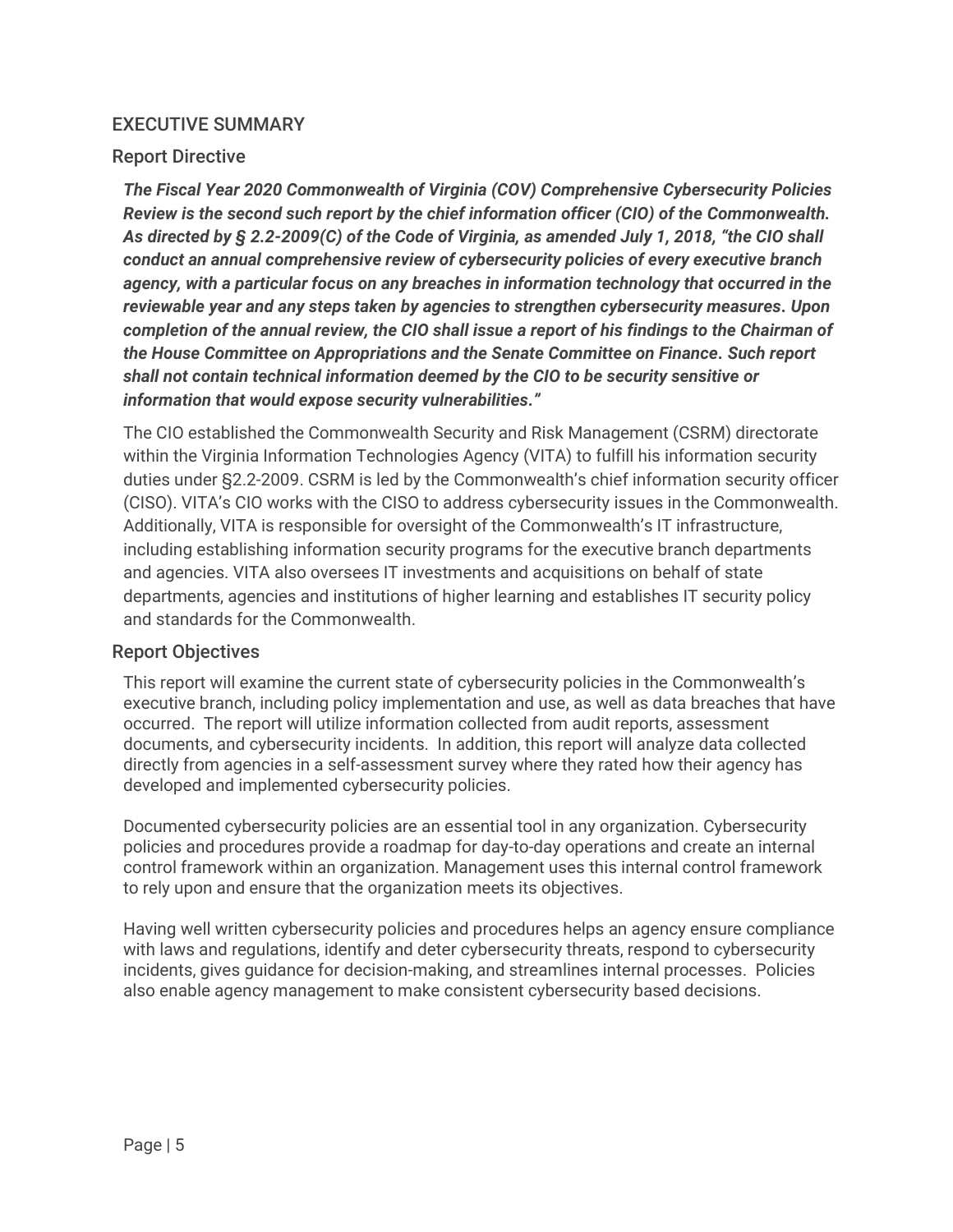#### <span id="page-5-0"></span>Underlying Assumptions

- Improving cybersecurity policy compliance will result in an improved security risk posture for the Commonwealth.
- As agencies implement effective cybersecurity policies and procedures, they will improve security and further compliance with Commonwealth IT security standards, as well as other statutory and contractual mandates.
- Agency Information Security Officers are key to assembling and maintaining a wellmanaged set of cybersecurity policies.
- As VITA's Shared Centralized Services continue to mature and staffing increases, we expect that participating agencies will have performed an audit and risk assessment on nearly all of their sensitive systems. Timely performance of audits and risk assessments identifies problems that need correcting before they are exploited by cyber threats.
- Commonwealth wide security training and education will help limit the Commonwealth's exposure to increasing cybersecurity threats, but must be ongoing.

#### <span id="page-5-1"></span>Conclusions and Recommendations

- Although Commonwealth agencies are required to develop agency policies and procedures, 21% of all security issues determined from agency audits and risk assessments were due to a lack of policy.
- Agencies often lack staff, resources and funding to devote to policy development and implementation. As a result, we recommend additional funding to address these IT security policy deficiencies.
- The Commonwealth has implemented several risk mitigation strategies to prevent breaches, including implementing vulnerability scanning services, offering audit services, and risk management services.
- In a national survey, Commonwealth agencies reported that the development and implementation of cybersecurity policies is slightly above the average of agencies from other states, but still significantly below optimal.
- End-of-Life (EOL) technology is a risk to the Commonwealth. End-of-life technology is hardware or software that has reached the end of its life cycle and is no longer supported by the manufacturer. There are a significant number of agencies still employing end-of-life hardware or software.
- The human factor is often the weakest link in the security chain. VITA has established a new training standard to improve IT security awareness that will help protect against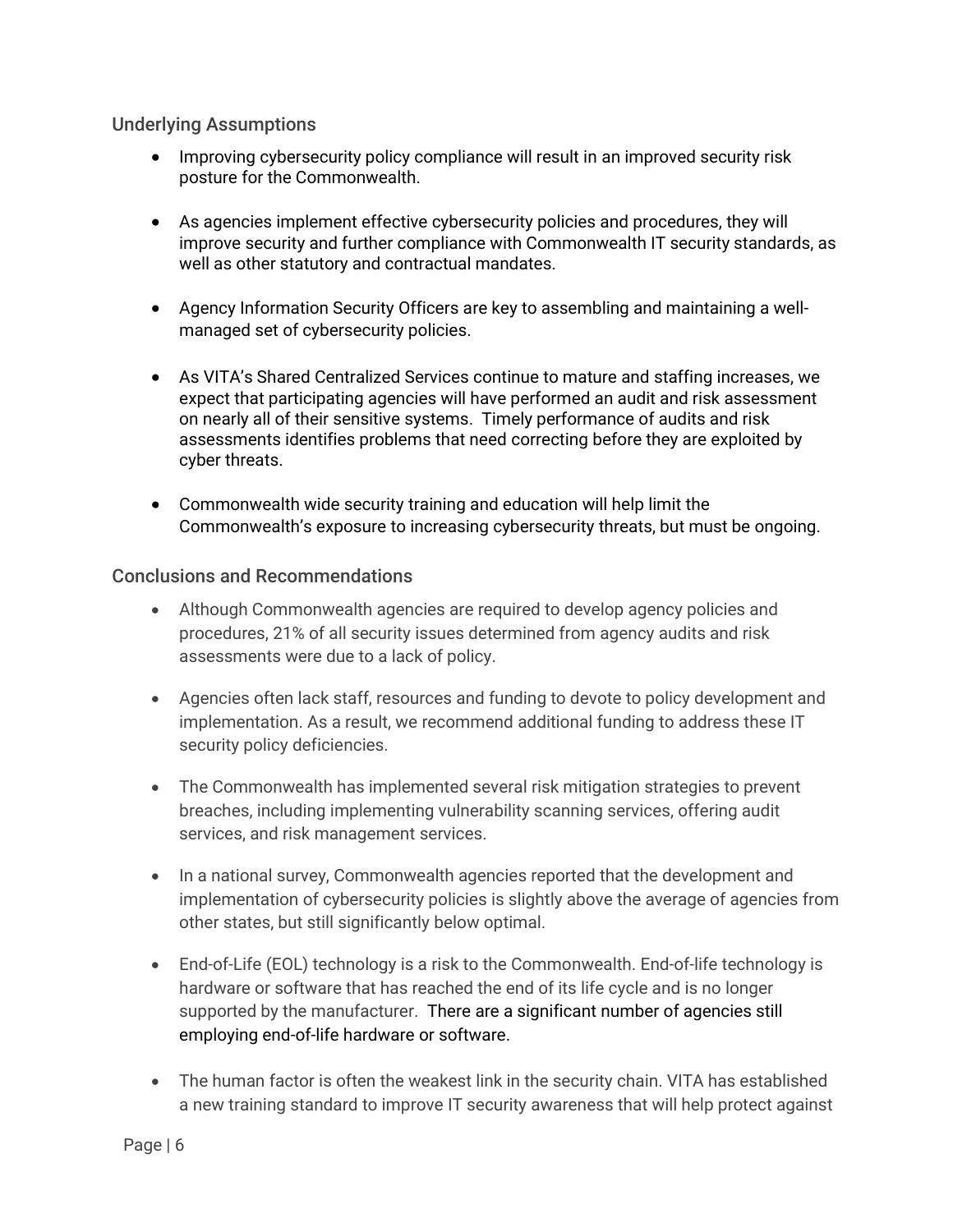potential breaches. The new standard sets a required minimum baseline of knowledge areas that agencies must follow to educate their personnel and to help them identify and prevent potential cyberattacks.

- VITA has developed a quantitative cyber-risk analysis methodology to improve agency IT risk management decisions. Quantification of risk helps agencies focus on systems with the highest risk, allowing them to prioritize risk remediation accordingly.
- Ransomware continues to be a growing threat, particularly for state and local government agencies. In January 2021, VITA delivered [a legislative report](https://rga.lis.virginia.gov/Published/2021/HD4/PDF) that evaluated the readiness of the Commonwealth to defend against ransomware attacks and made recommendations to improve its security posture.
- During the last fiscal year, agencies remediated more than 3,800 issues identified through the audits, risk assessments and vulnerability scans that VITA requires. VITA monitors remediation to ensure that issues are corrected in a timely manner and to provide technical assistance where needed.

# <span id="page-6-0"></span>**REPORT**

VITA's governance program over cybersecurity was used again this year as a starting point to address the review and reporting requirement of Virginia Code § 2. 2-2009(C). VITA uses laws, policies, standards and processes to help govern cybersecurity across the Commonwealth with particular focus on strategy, budgeting, risk management and incident response.

## <span id="page-6-1"></span>Commonwealth IT Security Governance Program

VITA has developed and maintained an IT security governance program for the Commonwealth. This program establishes an overall information security policy for the Commonwealth, supported by eight IT security standards. These IT security standards establish a baseline for information security and risk management for agencies across the Commonwealth. These baseline control activities include information security best practices, risk management practices and other specific requirements defined in each of the standards in addition to any statutory or regulatory requirements when applicable.

The Commonwealth IT security standards follow the National Institute of Standards and Technology (NIST) Special Publication (SP) 800-53 rev. 4, *Recommended Security Controls for Federal Information Systems and Organizations* [\(https://nvd.nist.gov/800-53/Rev4\)](https://nvd.nist.gov/800-53/Rev4)*.* This federal government security publication provides a common language to address cybersecurity risk management. By utilizing an internationally recognized IT security standard like NIST SP 800-53, VITA is able to improve communications, awareness and understanding of IT security risks and issues between COV agencies, federal partners, local governments and private sector entities.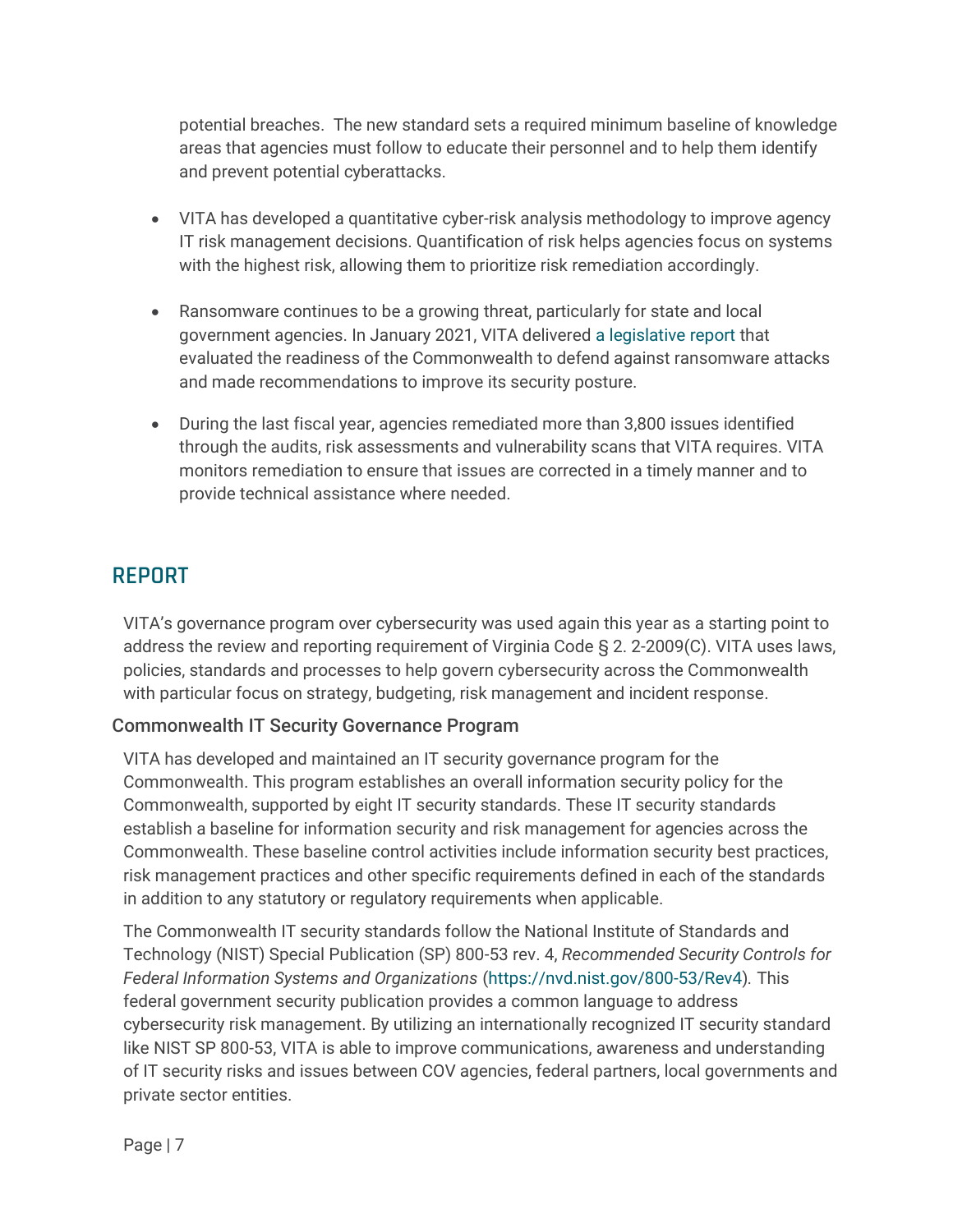The controls in VITA's IT security standards support the development of secure and resilient information systems. These controls are the minimal safeguards that are required of agencies and information systems to maintain the integrity, confidentiality and security of Commonwealth information systems. These controls are categorized into 17 different groups or "families" of IT security controls (Figure 1).



*Figure 1: COV IT Security Control Families*

## <span id="page-7-2"></span><span id="page-7-0"></span>Comprehensive Cybersecurity Policies

VITA has established governance requirements including IT security standards for Commonwealth agencies. These standards include the criteria and requirements for comprehensive agency IT security policies. VITA IT security governance requires agencies to develop IT security policies as part of their IT security programs. Policies define the overall requirements to secure agency information, help agencies meet compliance requirements and minimize the risk of data breaches.

The IT security standard that VITA utilizes categorizes IT security controls into 17 different groups or "families" of IT security controls. These security control families address the minimum baseline of management, operational and technical controls necessary to protect Commonwealth data. One of the core baseline controls requires an agency to develop and document policies that are relevant and appropriate to their agency business. Agencies must disseminate policies to agency personnel, contractors and service providers. This ensures IT security is communicated and understood in their organizations.

## <span id="page-7-1"></span>Compliance with Regulatory Requirements

In addition, security policies are necessary to comply with statutory and contractual security requirements. Commonwealth agencies process and store a lot of information, including personally [identifiable information,](javascript:void(0);) protected health information, payment card information, and federal tax information. This information is subject to a wide variety of legal and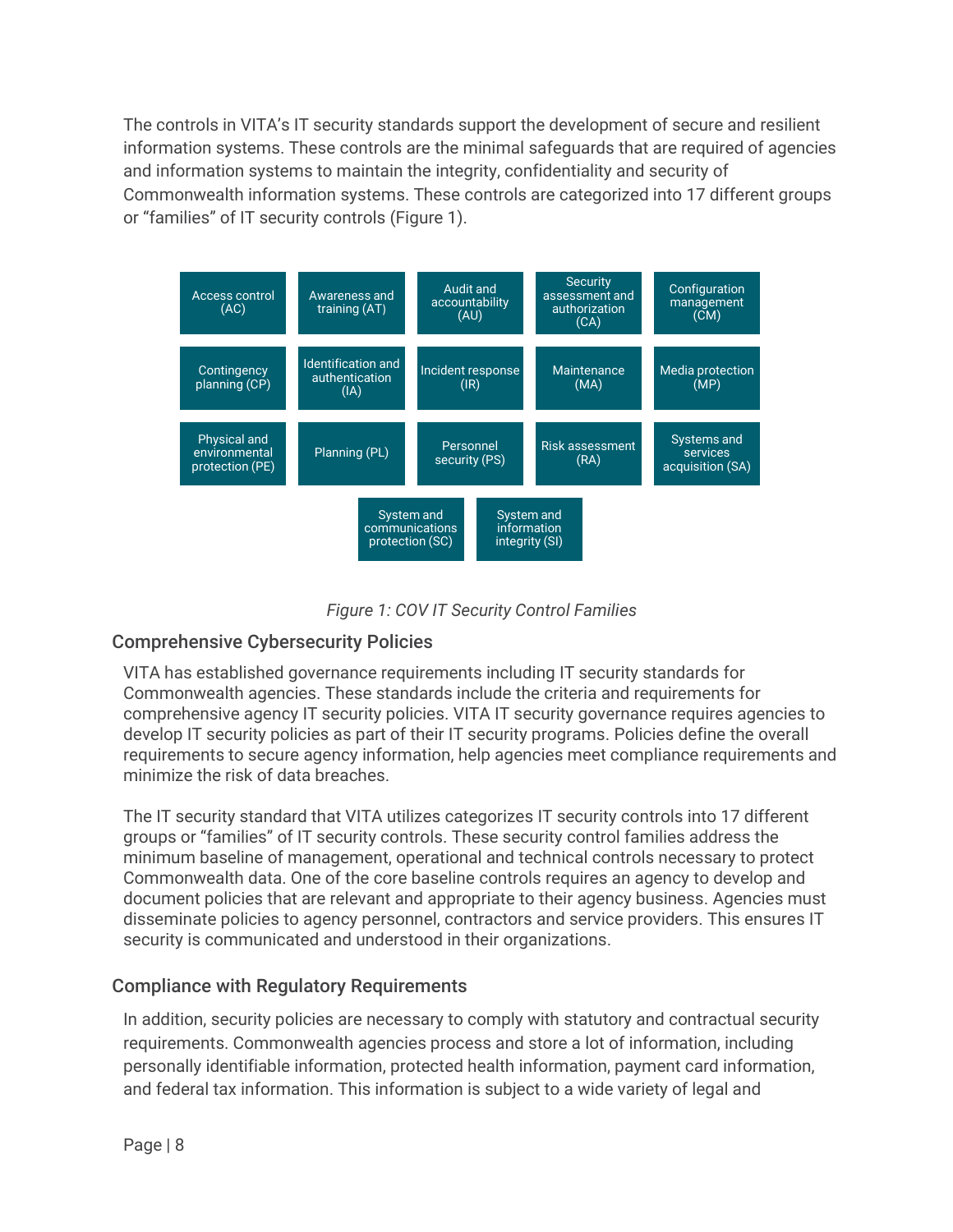regulatory requirements, such as the Health Insurance Portability and Accountability Act (HIPAA), Internal Revenue Service Publication 1075, Family Education Rights and Privacy Act (FERPA), and Payment Card Industry Data Security Standard (PCI DSS). These regulatory standards typically mandate that agencies develop policies that specifically address compliance with IT security requirements. This reinforces the need to implement security policies because the consequences for non-compliance can be harsh, including the potential for significant financial penalties.

## <span id="page-8-0"></span>Commonwealth Cybersecurity Risk Mitigation Strategies

Commonwealth Security and Risk Management uses several methods to identify and manage cybersecurity risks in the Commonwealth. These are described below.

#### Commonwealth of Virginia Information Security Annual Report

Annually, VITA issues a report to the governor on the state of IT security in the Commonwealth [\(https://www.vita.virginia.gov/Commonwealth-security/annual-reports/\)](https://www.vita.virginia.gov/Commonwealth-security/annual-reports/). The CIO is required to identify those agencies that have not implemented acceptable policies, procedures and standards to control unauthorized uses, intrusions or other security threats. The annual report is a check on the strengths and weaknesses on agency IT security programs and the overall state of Commonwealth security.

#### Shared Information Security Officer Services, IT Security Auditing Services and Vulnerability Scanning Programs

Since 2016, VITA has offered a shared services division to improve the IT security posture of agencies in the Commonwealth. The division specializes in providing IT risk management services, IT security auditing services and vulnerability scanning services. Risk assessments, audits, and vulnerability scanning are tools to assure that IT systems and IT security controls implemented by the agency are working as intended. In addition, this helps assure that Commonwealth business and the confidentiality of sensitive data are not adversely impacted.

VITA's shared information security officer (ISO) and IT auditing services are available to any agency that does not have adequate staffing of its own or that may need additional assistance in these areas. There are currently 45 agencies participating in these services. Agencies that participated in VITA's shared ISO and IT auditing services have shown significant improvements in their security scores. Audits of sensitive systems owned by these agencies over a three-year period increased from 52% to nearly 70% from fiscal year (FY) 2018 to FY2020 (Figure 2). In addition, participating agencies saw the number of risk assessments performed on sensitive systems increase from 9% to almost 40% over the same three-year period (Figure 3). However, staffing issues in FY2020 affected the number of audits and risk assessments completed. As these services continue to mature and staffing increases, we expect that participating agencies will have performed an audit and risk assessment on nearly all of their sensitive systems.

Additionally, VITA has created a web application vulnerability scanning services program. Vulnerability scanning is a tool that can provide valuable insight into the possible weaknesses that a hacker might use to exploit Commonwealth websites. VITA regularly scans all public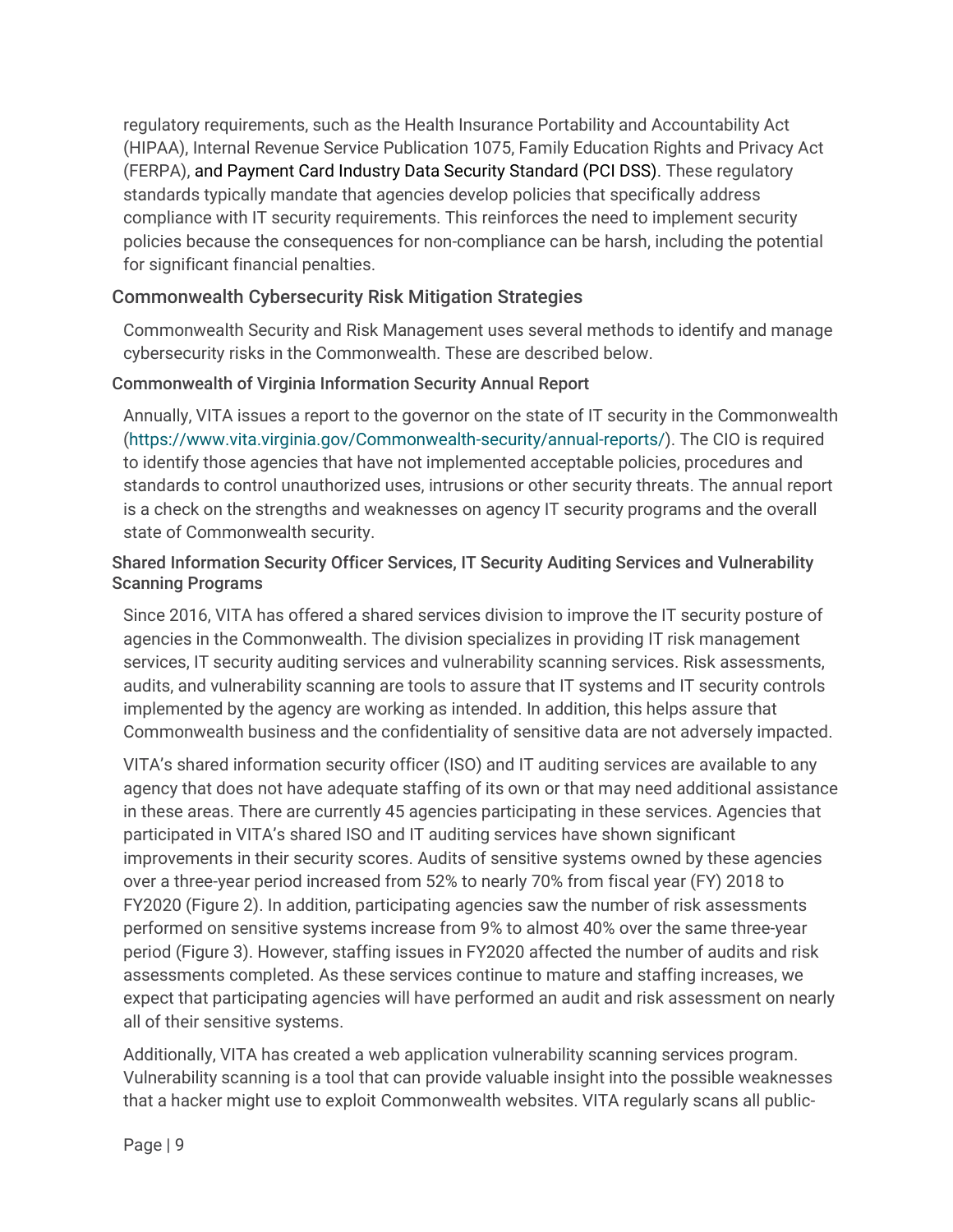facing websites, which results in approximately 6,000 targets scanned annually. Additionally, all agency servers and computers with operating systems are scanned. VITA is in the process of integrating application-level scanning for all sensitive applications.

These shared services provide agencies with the means to identify gaps, prioritize issues and correct problems in security.



<span id="page-9-0"></span>*Figure 2: Audits Completed by Shared Audit Services*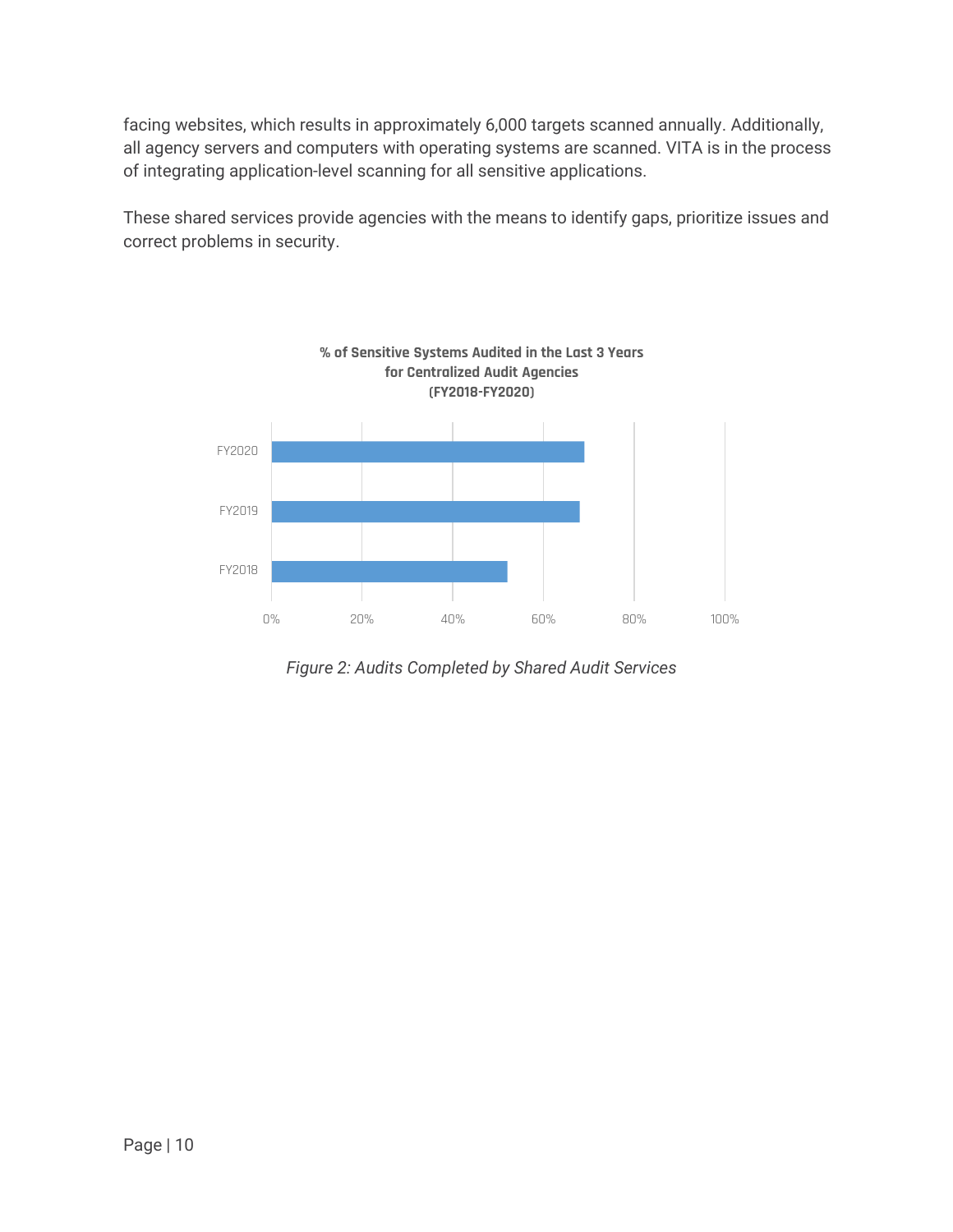

*Figure 3: Risk Assessments Performed by Shared ISO Service*

## <span id="page-10-0"></span>Information Security Officer Certification and Training

VITA IT security standards require all executive branch agencies to appoint an ISO to manage the agency's security program. Each appointed ISO must successfully complete IT securityspecific training requirements, including the Commonwealth information security orientation that addresses the IT security requirements for Commonwealth information. ISOs are required to obtain 20 hours of continuing IT security education credits each year. In addition, VITA also provides resources on its website, including templates that agencies can use to develop their own policies. According to our recent annual information security report, 95% of executive branch agencies had a certified ISO. Analysis supports that an informed, trained ISO community leads to improved IT security outcomes for the Commonwealth.

#### Information Technology Acquisitions and Procurement

VITA has goverance oversight for IT acqusition and procurement and uses this authority to promote cybersecurity and make sure security standards have been implemented across the Commonwealth.

As a part of the IT procurement process, agencies are required to provide VITA with requests and justification for large IT projects and IT budgeting. These requests are reviewed by VITA to ensure that the proposed IT project aligns with the Commonwealth's overall IT strategy, policies and standards. Agency IT security programs are reviewed during this process. Agencies that have not implemented the appropriate IT risk management and IT audit compliance programs may be required to address those issues before proceeding with their IT projects or IT budget requests. Agencies presenting VITA with reasonable and achievable plans for correcting their programs before proceeding with future acquisitions helps guarantee that information security investments are appropriately prioritized in the Commonwealth.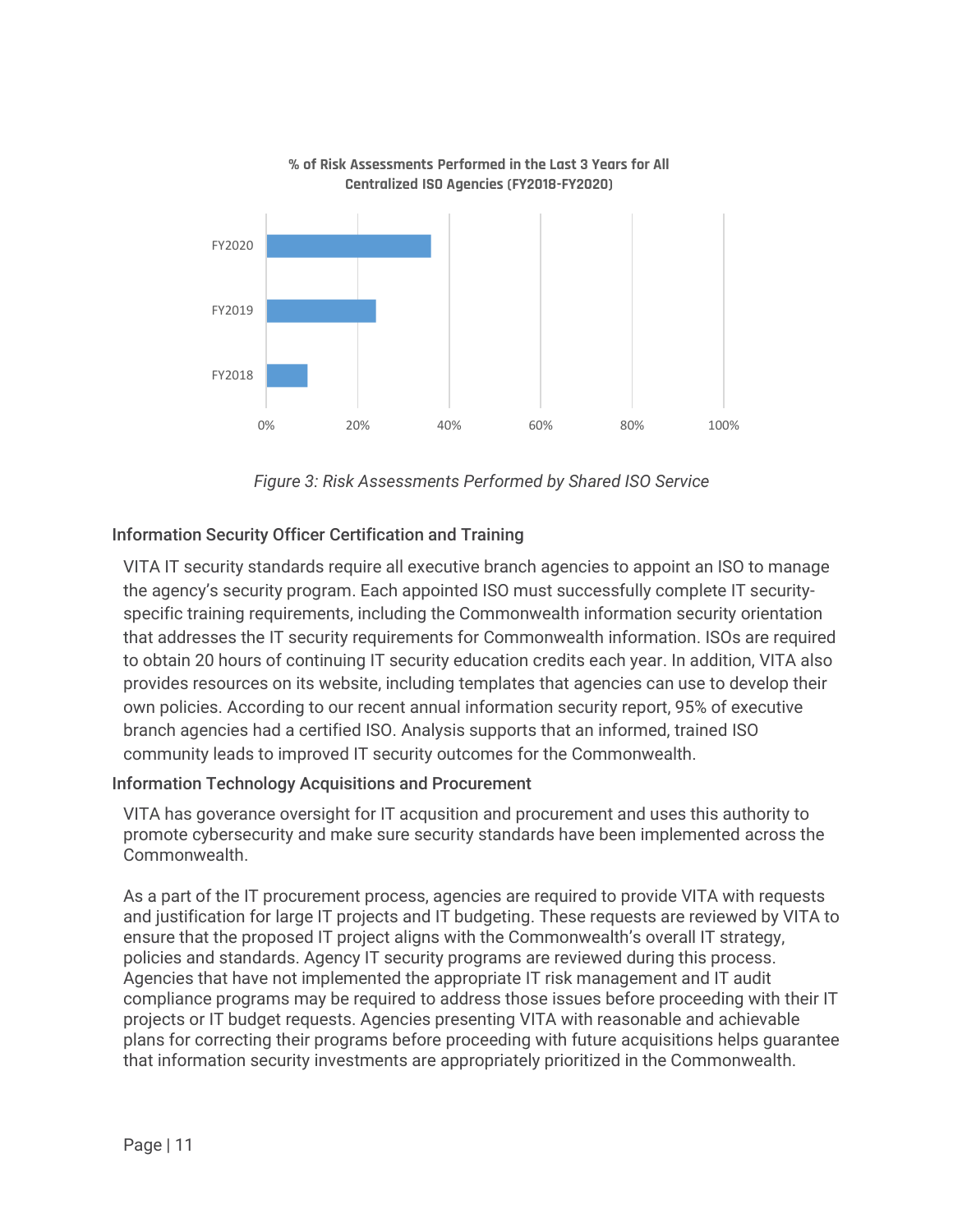## <span id="page-11-0"></span>Methodology

In order to review cybersecurity policies and perform an analysis of breaches for every executive branch agency, VITA compiled and analyzed information from several sources:

- *Enterprise Governance, Risk and Compliance system (eGRC):* VITA uses the eGRC system to understand how policies, regulations, processes and technologies affect each executive branch agency. This understanding helps VITA to better manage IT security risk and compliance for the Commonwealth. The eGRC also allows VITA to track and monitor agency IT assets and all IT security issues reported, including IT security incidents, IT security audit findings and IT risk assessment findings.
- *Results of the Nationwide Cyber Security Review (NCSR):* The Department of Homeland Security (DHS) and the Multi-State Information Sharing and Analysis Center (MS-ISAC) sponsor the annual NCSR, a self-assessment survey designed to measure gaps and capabilities of participating state and local governments. Commonwealth agencies subject to VITA governance completed the self-assessment. The NCSR evaluates cybersecurity policy and practice maturity. It also provides a tool to compare Commonwealth results with respondents from other states across the country.
- *The 2019 Commonwealth of Virginia Information Security Report:* As required by the Code of Virginia, VITA submits an annual report to the governor and General Assembly on the overall state of IT security in the Commonwealth and at each executive branch agency.

#### <span id="page-11-1"></span>Policy Importance

Commonwealth of Virginia's executive branch agencies are required to establish and implement IT security policies. Security policies address requirements to ensure the confidentiality, integrity and availability of information. Commonwealth policies establish information security requirements for various attributes of security, including access control, incident response, personnel security and physical security. Agencies are responsible for developing, documenting and communicating these policies to all agency personnel and contractors.

There are several benefits to having documented cybersecurity policies. They clearly define the agency's position on security and provide evidence of due diligence, which can be of critical importance in the event of a data breach and/or litigation discovery. In addition, policies help ensure agencies comply with statutory and contractual data requirements that require IT security policies.

Agencies face obstacles in developing IT security policies. The most common challenges include a lack of dedicated resources to develop policies, lack of acceptance by agency management and lack of knowledge of the significance of effective cybersecurity policies. VITA has developed policy templates and other resources that agencies can utilize to overcome these issues.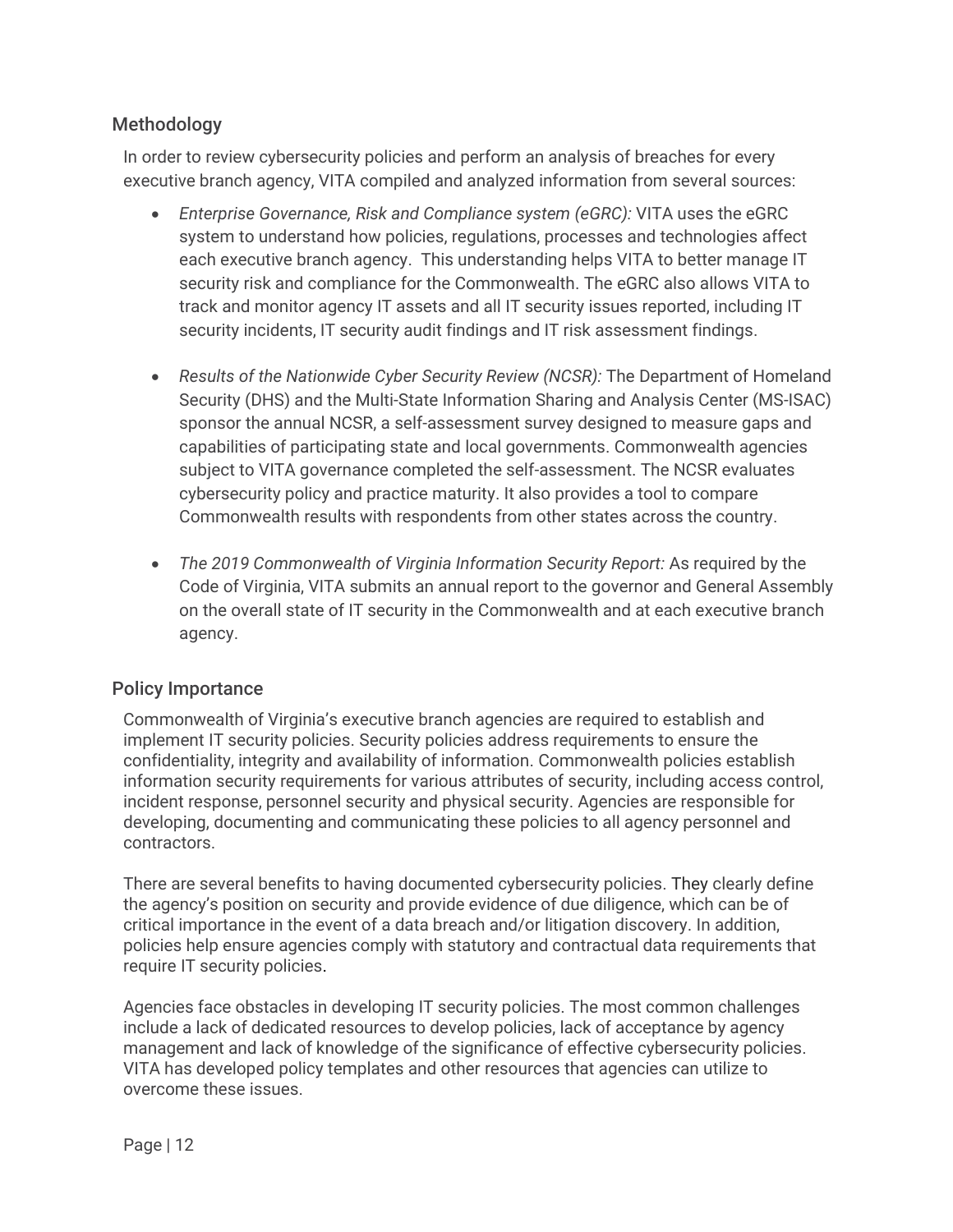Information security policies instruct employees and system users about required and/or prohibited actions regarding the preservation of data confidentiality, integrity and availability. Without policy documentation, users may take inconsistent or improper actions or misidentify who is responsible for executing certain functions and activities. Agencies should view their individual policies as the foundation of their security program and a roadmap for governance of security related activities.

When done well, information security governance effectively coordinates the security activities within an agency. It enables the flow of security-related information within an agency and ensures consideration of security-related policy requirements and compliance with those requirements during the decision-making process. Annual policy review and approval ensures each agency is adhering to Commonwealth standards, which in turn guides the governance process.

VITA requires agencies to develop cybersecurity policies with a multi-layered approach. At a minimum, an agency must have a policy for each of the 17 IT security control families referenced in Commonwealth IT security standards. To support the basic control family policies, an agency may also need policies and procedures that support specific areas of the agency's business. The following are examples of additional policies that every agency should consider:

- *Acceptable use policy:* This document stipulates the constraints and practices that a user must agree to for access to the agency's (Commonwealth's) network.
- *Confidential data policy:* This policy identifies how information is classified as "confidential" and how it must be handled and protected.
- *Logical access policy:* Logical access controls are the tools and protocols used for identification, authentication, authorization and accountability in computer information systems. A policy establishes the minimum logical access control measures needed for systems, programs, processes, and information.
- *Personnel policy:* This documents the screening, termination, transfer, sanctions and agreements, for employees and third parties in relation to system access.
- *Mobile device policy:* This policy would apply to any mobile hardware device that could be used to access, to store agency data or to access the agency's network. It defines the minimal mandatory protection requirements that a mobile device should have as well as additional compensating protection.
- *Incident response policy:* This documents the agency's plan for responding to an IT security incident. It lists the steps to take in case of an incident; establishes incident handling and communication requirements; allows the quick recovery of affected systems; determines the cause of the incident; and identifies preventive measures aimed at addressing future incidents.
- *Physical security policy:* This type of policy identifies the appropriate access controls, environmental controls, and protective controls that must be in place in order to protect physical computer systems and information resources from physical harm or unauthorized access and disclosure.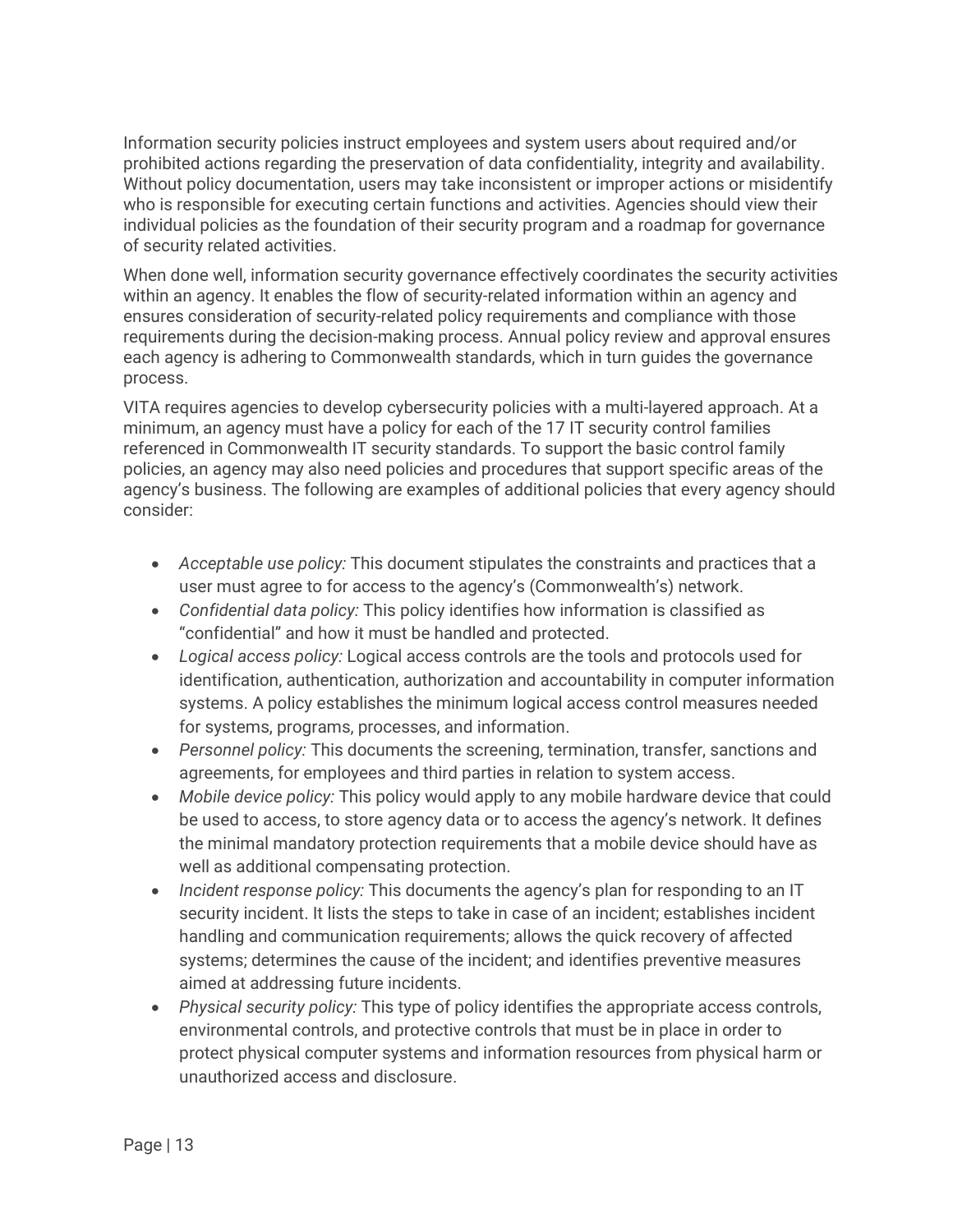Cybersecurity polices that are easily understood, implemented and enforced can enhance employee and contractor knowledge on how to protect and secure Commonwealth data and systems.

## <span id="page-13-0"></span>Policy Deficiencies Based on Findings

An agency must review, analyze and implement each control of the Commonwealth's IT security standard in accordance with the sensitivity of the agency's systems and data.

Each control family includes the requirement that agencies establish a policy and procedures for the effective implementation of the IT security controls and control enhancements contained within that particular control family. The policy should also reflect the applicable laws, directives, regulations, policies, standards and guidance that the agency needs to address. Without established cybersecurity policies, an agency would not be able to effectively identify or implement the IT security controls needed to maintain the security of Commonwealth information.

VITA requires all agencies under its governance to submit the results of all IT security audits and IT risk assessments for analysis and monitoring. Software is used to track and categorize any issues identified and to monitor progress toward rectifying the issues. Analysts associate these issues to the specific agency IT system, IT security family and control affected.

VITA analyzed this data in order to review issues associated with cybersecurity policies. Of the 1,507 audit and risk issues reported to VITA in FY2020, 321 issues (21%) specifically identified the lack of, or failure of, policies and procedures as issues to resolve. (Figure 4).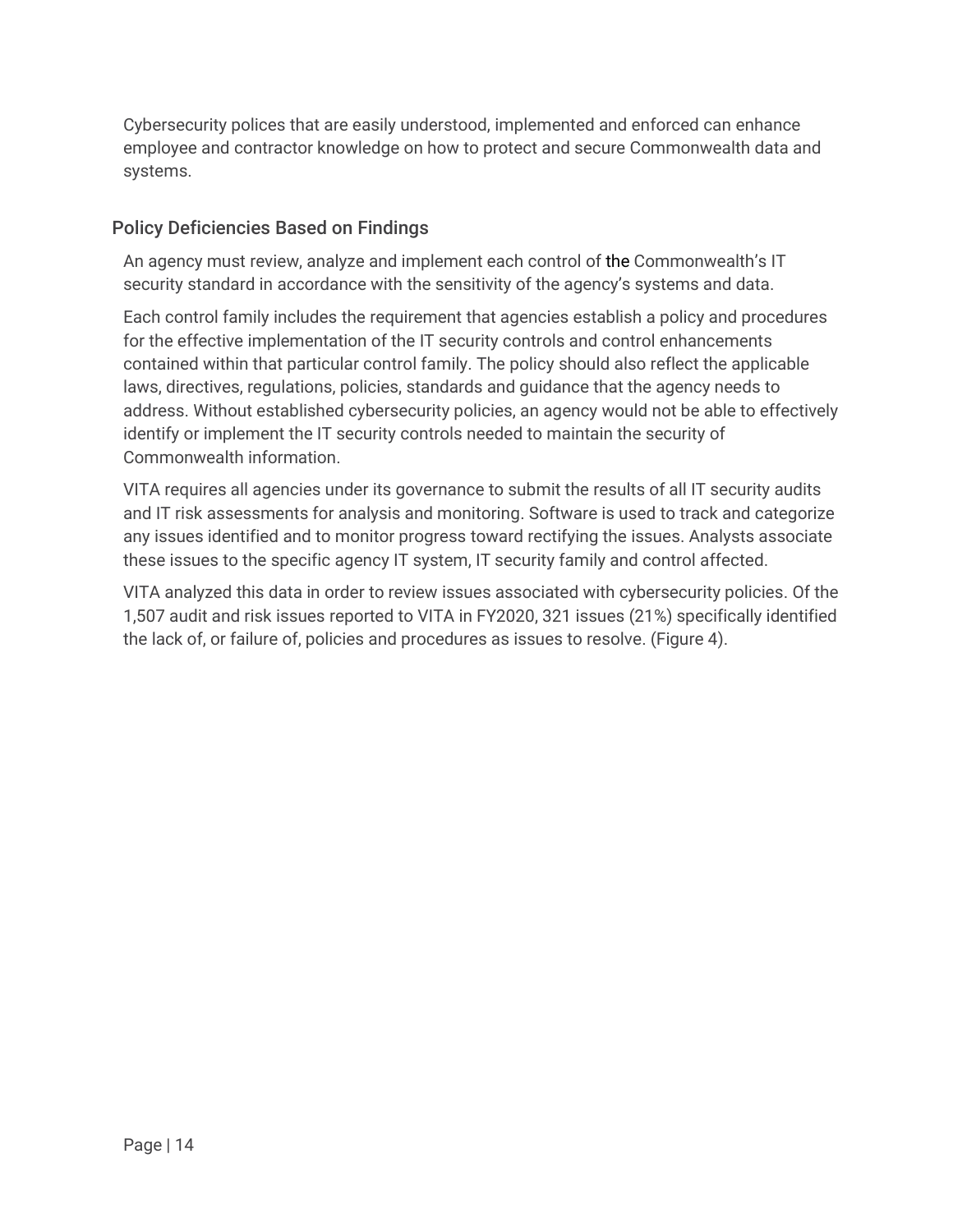

*Figure 4: Issues Related to Policy Deficiencies*

<span id="page-14-0"></span>In addition, an analysis of the IT security control families that had policy deficiencies was performed (Figure 5). The "contingency planning" family had the most policy deficiencies in the fiscal year. The contingency planning control policy is important because it describes the controls necessary to help agencies quickly recover after an unforeseen event. The "access control" family had the second most policy issues noted. Access control is a critical security area that defines the requirements for entering or accessing a system or location, how this access is managed, and under what circumstances access can occur. Agencies are required to continually develop, enhance and implement all required policies to ensure the proper protection of Commonwealth information.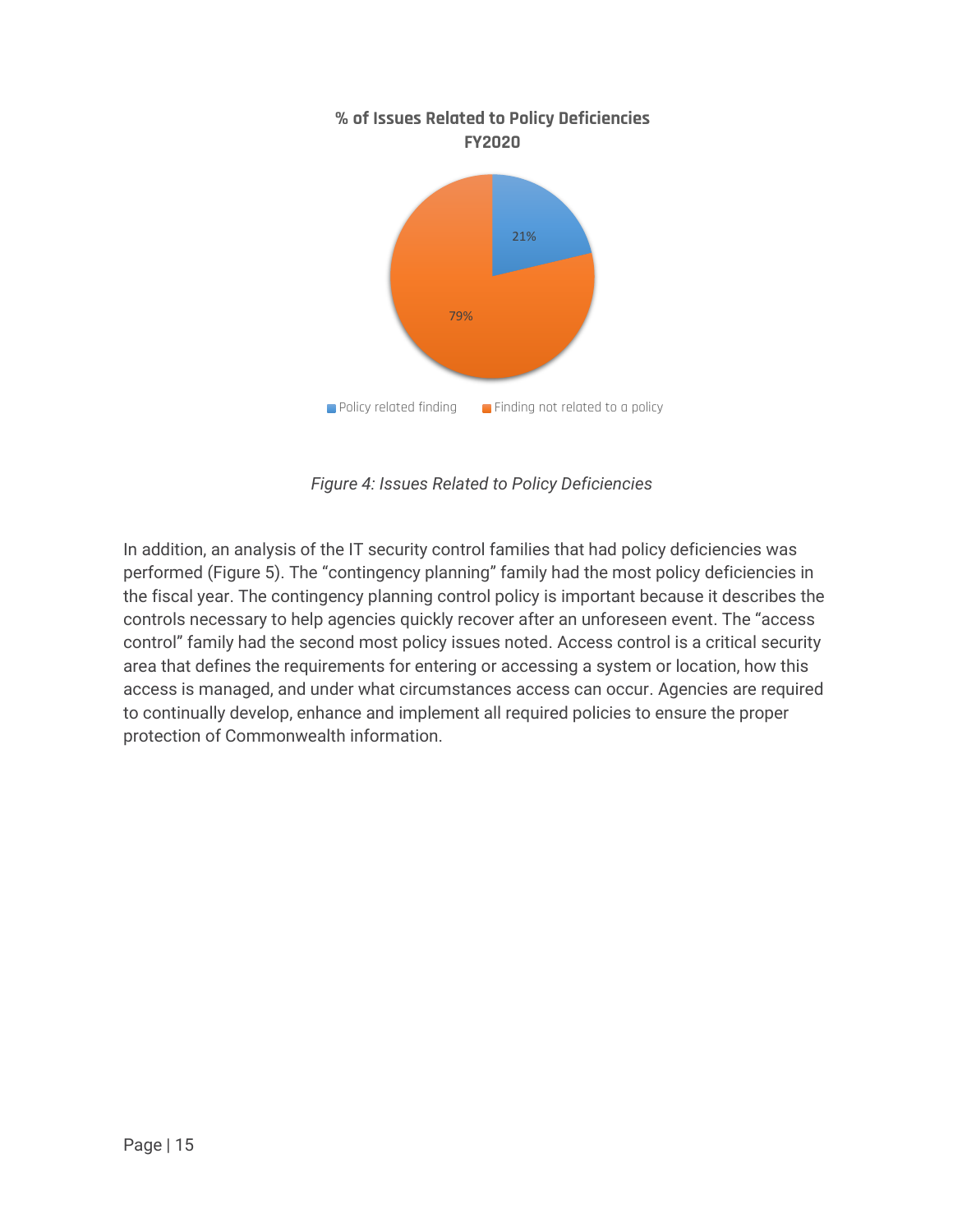## **Issues Reported for Policy Deficiencies % by IT Security Control Families for FY2020**



*Figure 5: Policy Deficiency Issues by IT Control Family Group*

<span id="page-15-0"></span>The table below highlights the associated risks related to policy deficiencies listed in Figure 5 (above).

| <b>SEC501</b><br><b>Control Family</b> | % Agencies<br>Reporting a<br><b>Policy</b><br><b>Deficiency</b> | <b>Risk</b>                                                                                                                                                                                                                                                                      |
|----------------------------------------|-----------------------------------------------------------------|----------------------------------------------------------------------------------------------------------------------------------------------------------------------------------------------------------------------------------------------------------------------------------|
| Contingency<br>planning                | 13%                                                             | The lack of a contingency planning policy affects an<br>agency's ability to prepare and respond to unexpected<br>events (e.g. natural disaster, pandemic).                                                                                                                       |
| Access control                         | 12%                                                             | Most of the security threats and risks to an organization<br>are the result of inadequate and improper access<br>control. A poor access control policy can expose the<br>organization to unauthorized access of data and<br>programs, fraud or the shutdown of computer services |
| Physical and<br>environmental          | 9%                                                              | A documented physical and environmental policy will<br>afford the appropriate protection to avoid damage or<br>unauthorized access to information and systems.                                                                                                                   |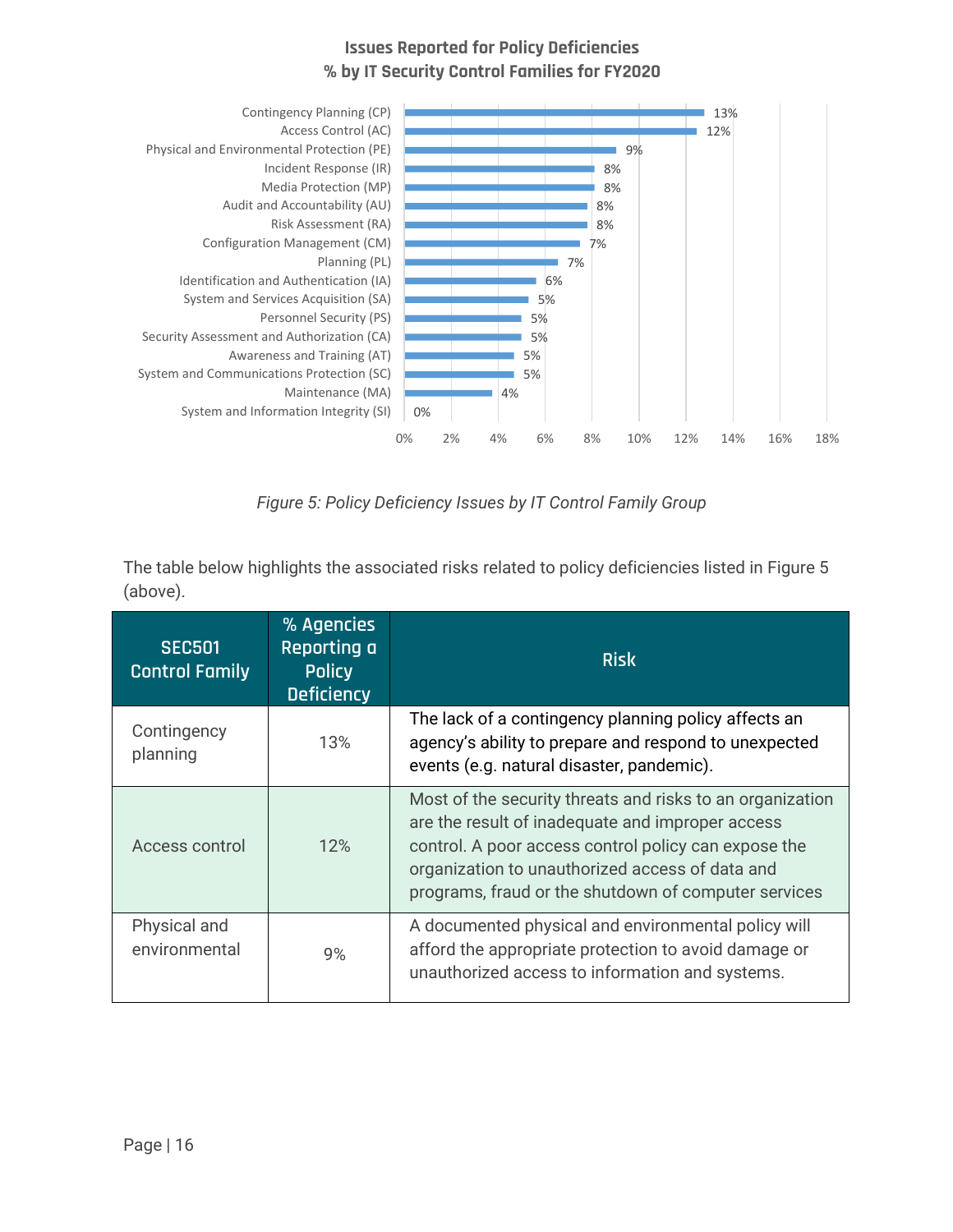| <b>SEC501</b><br><b>Control Family</b> | % Agencies<br>Reporting a<br><b>Policy</b><br><b>Deficiency</b> | <b>Risk</b>                                                                                                                                                                                                                                                                                                                                                                                                                      |  |
|----------------------------------------|-----------------------------------------------------------------|----------------------------------------------------------------------------------------------------------------------------------------------------------------------------------------------------------------------------------------------------------------------------------------------------------------------------------------------------------------------------------------------------------------------------------|--|
| Incident<br>response                   | 8%                                                              | A documented incident response policy is critical for an<br>organization to identify and respond to security<br>incidents and events. An incident response policy<br>provides the overall strategy for defining a breach, the<br>roles and responsibilities of the security team, tools for<br>managing a breach, steps to take to address a security<br>incident, and the notification requirements following a<br>data breach. |  |
| Media<br>protection                    | 8%                                                              | Media protection requirements establish an effective<br>media protection program to manage data and<br>information risks relating to media access, storage,<br>transport, protection and disposal. Ineffective media<br>protection can result in loss, misuse or exposure of<br>confidential information.                                                                                                                        |  |
| Audit and<br>accountability            | 8%                                                              | Without appropriate audit and accountability logging and<br>review, an attacker's activities can go unnoticed, and<br>evidence of whether or not the attack led to a breach can<br>be inconclusive.                                                                                                                                                                                                                              |  |
| <b>Risk</b><br>assessment              | 8%                                                              | The lack of an established risk assessment policy can<br>result in an inadequate understanding of exploitable<br>vulnerabilities, the impact on business and the<br>identification of control requirements to ensure<br>continued delivery of sustainable services.                                                                                                                                                              |  |
| Configuration<br>management            | 8%                                                              | Lack of configuration management can cause serious<br>problems with reliability, uptime and the ability to scale a<br>system. In addition, without a documented configuration<br>management policy the agency will lack an effective<br>methodology for documenting, validating and releasing<br>system changes.                                                                                                                 |  |
| Planning                               | 7%                                                              | Without a documented planning policy, the IT<br>organization will be unable to ensure consistent system<br>security and privacy plans/assurance, rules of behavior,<br>security and privacy system architectures and effective<br>baselines.                                                                                                                                                                                     |  |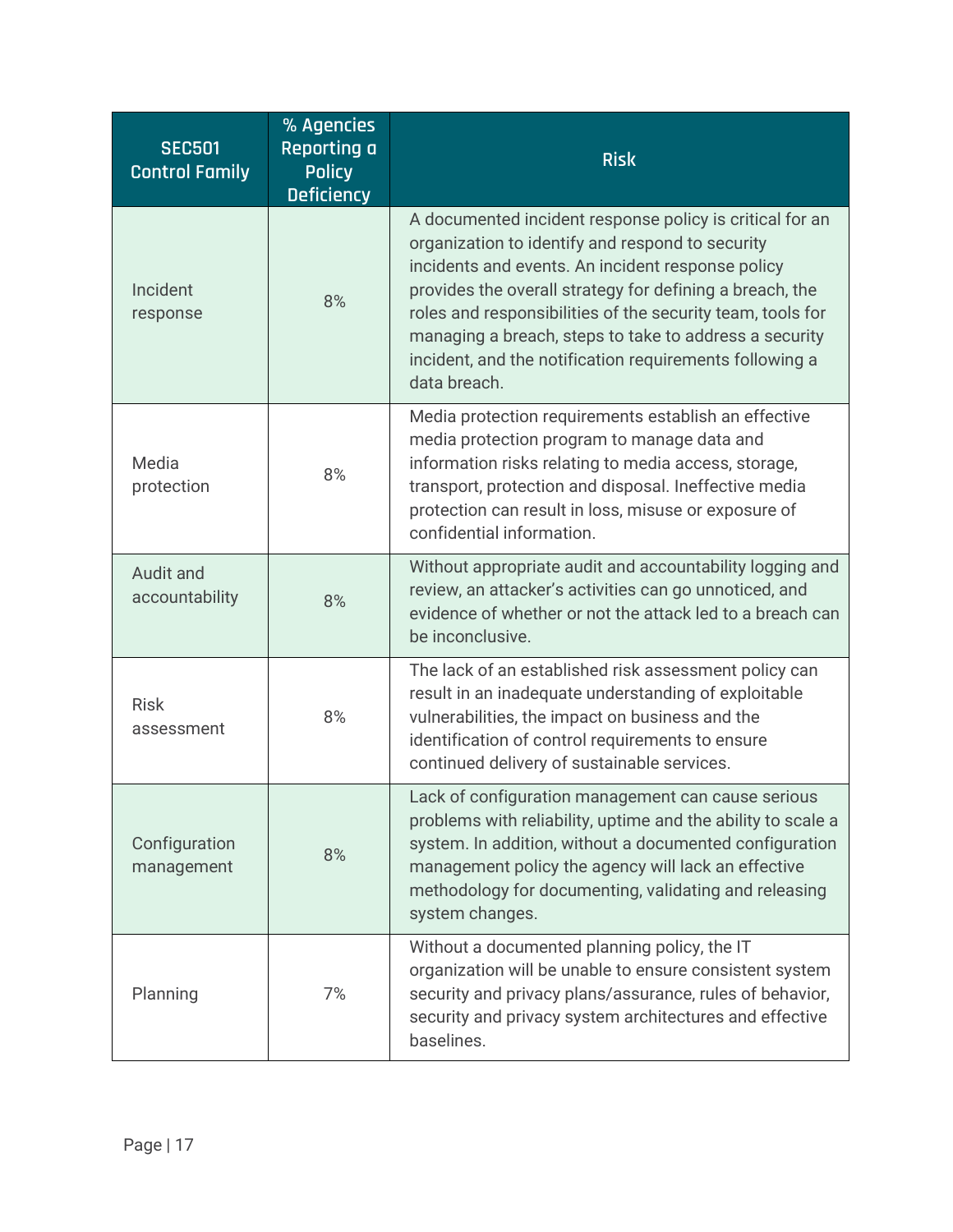| <b>SEC501</b><br><b>Control Family</b>      | % Agencies<br>Reporting a<br><b>Policy</b><br><b>Deficiency</b> | <b>Risk</b>                                                                                                                                                                                                                                                                                                                                                   |  |
|---------------------------------------------|-----------------------------------------------------------------|---------------------------------------------------------------------------------------------------------------------------------------------------------------------------------------------------------------------------------------------------------------------------------------------------------------------------------------------------------------|--|
| Identification<br>and<br>authentication     | 6%                                                              | The absence of a formal identification and<br>authentication policy can prevent the organization from<br>properly identifying and authenticating users and<br>granting access to devices in compliance with IT<br>security requirements.                                                                                                                      |  |
| System and<br>services<br>acquisition       | 5%                                                              | A well-documented system and services acquisition<br>policy contributes to the correct allocation of IT<br>resources and effective management of the system<br>development life cycle. It also assists with acquiring<br>systems that satisfy security and privacy requirements<br>and meets established regulations.                                         |  |
| Personnel<br>security                       | 5%                                                              | Studies have shown that employees and insider threats<br>are the biggest risk to an organization. An effective<br>personnel policy establishes controls on the hiring,<br>training and termination of all personnel.                                                                                                                                          |  |
| Security<br>assessment and<br>authorization | 5%                                                              | The security assessment and authorization policy allows<br>an organization to approve and manage the exchange of<br>information between systems and develop plans to<br>remediate assessment weaknesses or deficiencies.<br>Without this policy, it is difficult to ensure that only<br>properly secured and authorized systems are placed into<br>operation. |  |
| Awareness and<br>training                   | 5%                                                              | A documented policy for awareness and training can<br>help minimize a substantial portion of security events<br>brought about by untrained (or improperly trained) users.<br>The policy should be aligned with IT and security<br>programs and overall business risks.                                                                                        |  |
| System and<br>communications<br>protection  | 5%                                                              | Without a system and communications protection<br>policy, management may lack the ability to<br>communicate clearly and effectively to employees. This<br>can result in a lack of visibility to strategic goals and<br>objectives, poor execution on strategic visions, tactical<br>delivery failures and misrepresented management<br>intentions.            |  |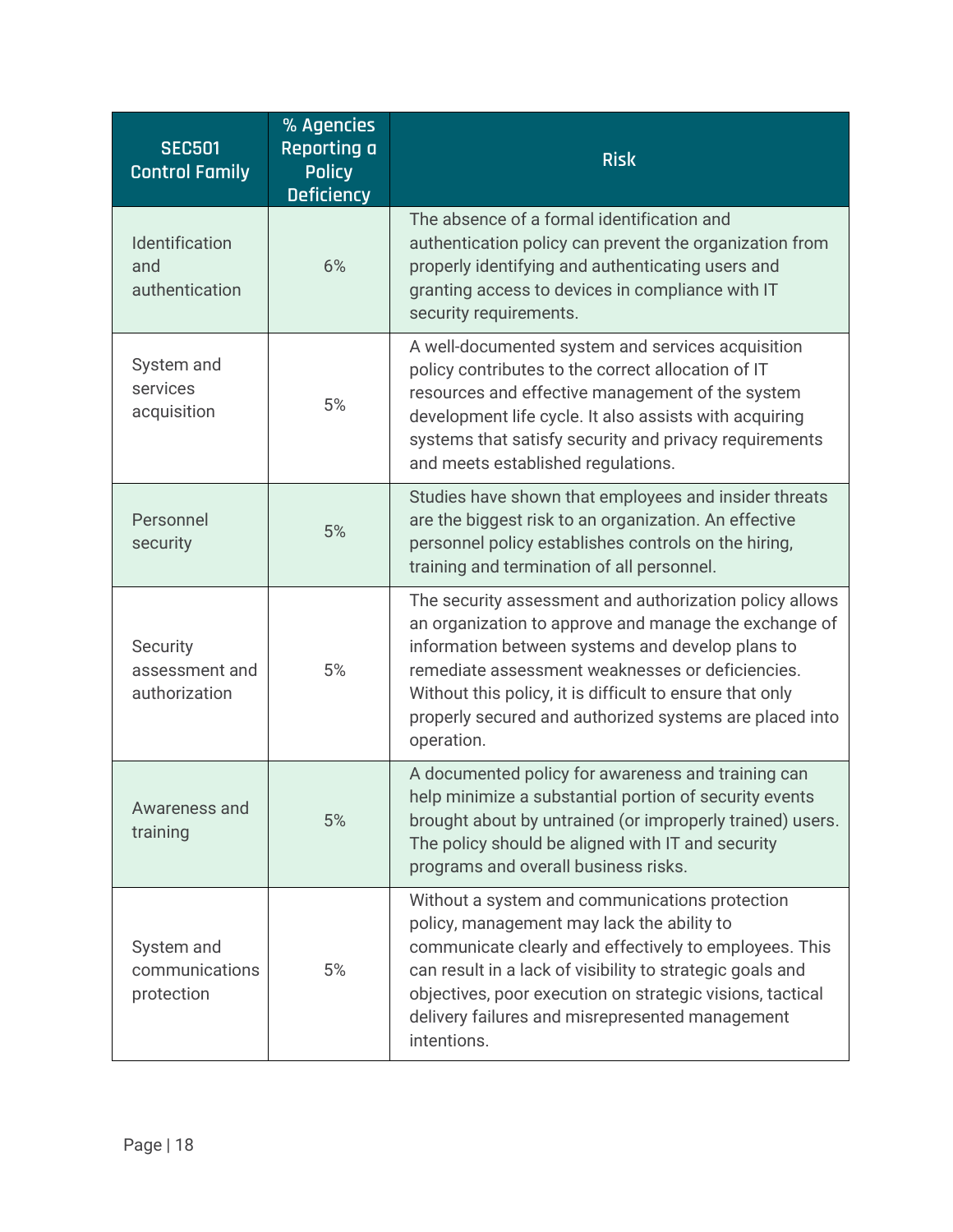| <b>SEC501</b><br><b>Control Family</b> | % Agencies<br>Reporting a<br><b>Policy</b><br><b>Deficiency</b> | <b>Risk</b>                                                                                                                                                                                                                                        |
|----------------------------------------|-----------------------------------------------------------------|----------------------------------------------------------------------------------------------------------------------------------------------------------------------------------------------------------------------------------------------------|
| Maintenance                            | 4%                                                              | The absence of a maintenance policy impedes the ability<br>of an organization to complete the necessary<br>maintenance, diagnostic and repair activities to preserve<br>the confidentiality, integrity and availability of<br>information systems. |
| System and<br>information<br>integrity | $0\%$                                                           | A system and information integrity policy will provide<br>requirements that are critical to protecting IT systems,<br>including providing protection from internal and external<br>threats to data and/or information systems.                     |

*Figure 6: Policy Risks*

## <span id="page-18-1"></span><span id="page-18-0"></span>Operational Risk Indicators

VITA monitors risk indicators or issues that could operationally jeopardize the security of the agency or the Commonwealth. The most common, and one of the most serious issues of this type, is when an agency is using hardware or software that is no longer supported by the manufacturer because it has reached end of life (EOL). Often, the hardware or software supporting an end-of-life or "legacy" application cannot be updated to protect against newly discovered security threats. This is because the application will not function correctly on newer supported systems. Hardware or software that cannot be updated to operate securely poses a greater risk of being exploited and attacked.

An agency may request approval to deviate from updating the end-of-life software or hardware if there is a specific business need by submitting an exception request to the CISO. The requesting agency must fully document the business need, mitigating safeguards and residual risks.

- Three agencies resolved all of the outstanding EOL issues from FY19 during FY20 (DEQ, DGS and VDEM).
- Three agencies resolved some of their FY19 EOL issues during FY20 (VDH, VEC and VSP).
- Four agencies added additional EOL issues in FY20 and did not resolve any EOL issues from FY19 (DARS, DWR, DOE and VDOT).
- Fourteen agencies did not resolve any EOL issues in FY20 from the previous year (noted with an asterisk below).

The chart below compares unresolved EOL issues from FY19 to FY20 for affected agencies.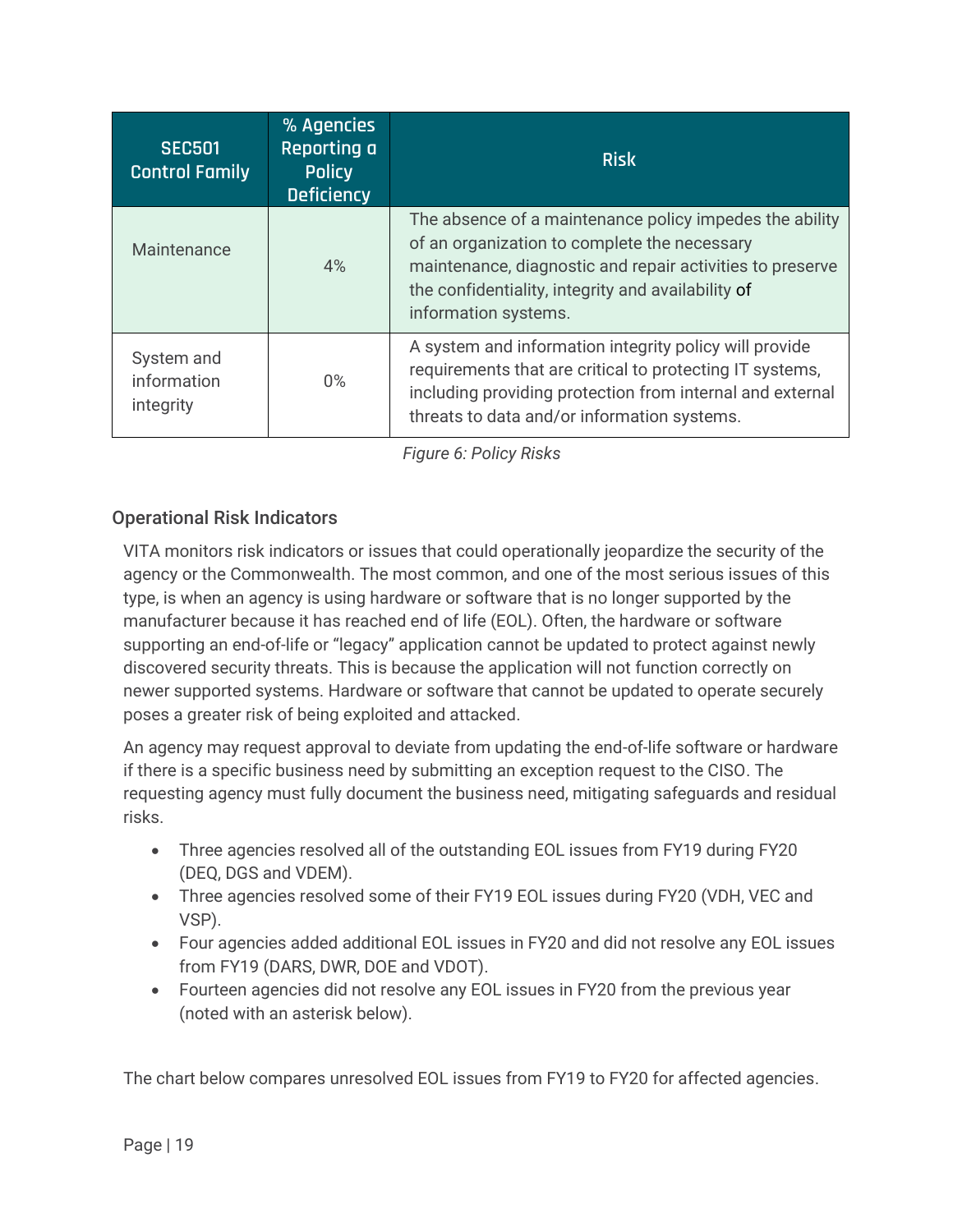

#### **Unresolved EOL Issues by Agency FY2019 vs. FY2020**

*Figure 7: Unresolved EOL by Agency FY2019 compared to FY2020*

## <span id="page-19-0"></span>Nationwide CyberSecurity Review Analysis

Annually, the Commonwealth participates in the Nationwide Cybersecurity Review (NCSR).This is a self-assessment survey aligned within the NIST cybersecurity framework (CSF) to evaluate an agency's cybersecurity posture. Each agency participating in the survey ranks their performance on a maturity scale for five core cybersecurity functions: *identify, protect, detect, respond and recover*.

**Identify:** The activities measured for this function are key for an agency's understanding of their internal culture, infrastructure and risk tolerance.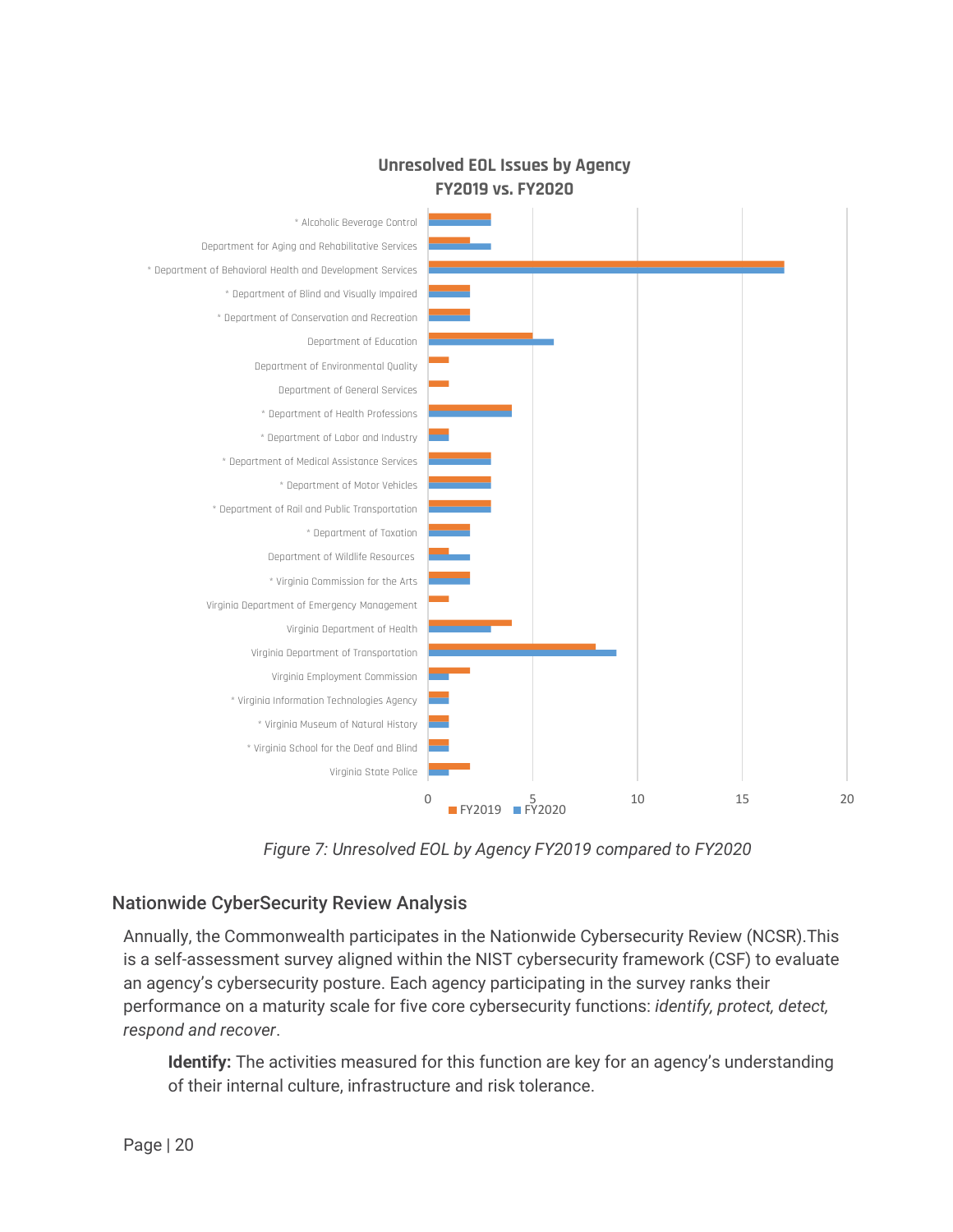#### *Supporting categories:*

Asset management: The data, personnel, devices, systems and facilities that enable the organization to achieve business purposes are identified and managed consistent with their relative importance to business objectives and the organization's risk strategy.

Business environment: The organization's mission, objectives, stakeholders and activities are understood and prioritized; this information is used to inform cybersecurity roles, responsibilities and risk management decisions.

Governance: The policies, procedures and processes to manage and monitor the organization's regulatory, legal, risk, environmental and operational requirements are understood and inform the management of cybersecurity risk.

Risk assessment: The organization understands the cybersecurity risk to organizational operations (including mission, functions, image or reputation), organizational assets and individuals.

Risk management strategy: The organization's priorities, constraints, risk tolerances and assumptions are established and used to support operational risk decisions.

**Protect:** The activities under the protect function pertain to different methods and activities that reduce the likelihood of cybersecurity events from happening and ensure that the appropriate controls are in place to deliver critical services.

#### *Supporting categories:*

Access control: Access to assets and associated facilities is limited to authorized users, processes or devices, and to authorized activities and transactions.

Awareness and training: The organization's personnel and partners are provided cybersecurity awareness education and are adequately trained to perform their information security-related duties and responsibilities consistent with related policies, procedures and agreements.

Data security: Information and records (data) are managed consistent with the organization's risk strategy to protect the confidentiality, integrity and availability of information.

Information protection processes and procedures: Security policies (that address purpose, scope, roles, responsibilities, management commitment and coordination among organizational entities), processes and procedures are maintained and used to manage protection of information systems and assets.

Maintenance: Maintenance and repairs of industrial control and information system components is performed consistent with policies and procedures.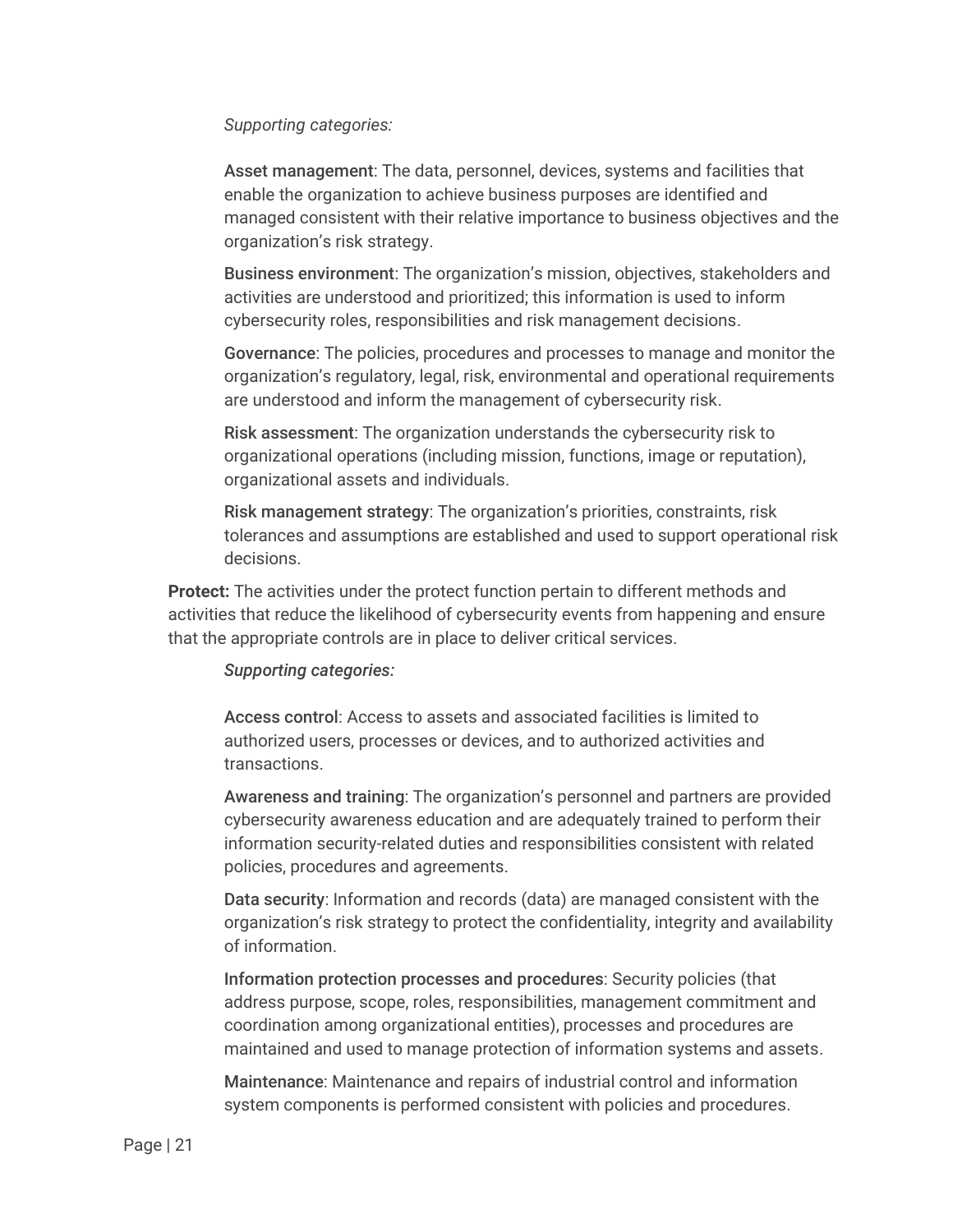Protective technology: Technical security solutions are managed to ensure the security and resilience of systems and assets, consistent with related policies, procedures and agreements.

**Detect:** The quicker an agency is able to detect a cybersecurity incident, the better positioned it is to be able to remediate the problem and reduce the consequences of the event. Activities found within the detect function pertain to an organization's ability to identify incidents.

#### *Supporting categories:*

Anomalies and events: Anomalous activity is detected in a timely manner and the potential impact of events is understood.

Security continuous monitoring: The information system and assets are monitored at discrete intervals to identify cybersecurity events and verify the effectiveness of protective measures.

Detection processes: Detection processes and procedures are maintained and tested to ensure timely and adequate awareness of anomalous events.

**Respond:** An agency's ability to quickly and appropriately respond to an incident plays a large role in reducing the incident's consequences. As such, the activities within the respond function examine how an agency plans, analyzes, communicates, mitigates and improves its response capabilities.

#### *Supporting categories:-*

Response planning: Response processes and procedures are executed and maintained, to ensure timely response to detected cybersecurity events.

Communications: Response activities are coordinated with internal and external stakeholders, as appropriate, to include external support from law enforcement agencies.

Analysis: Analysis is conducted to ensure adequate response and support recovery activities.

Mitigation: Activities are performed to prevent expansion of an event, mitigate its effects and eradicate the incident.

Improvements: Organizational response activities are improved by incorporating lessons learned from current and previous detection/response activities.

**Recover:** Activities within the recover function pertain to an agency's ability to return to its baseline after an incident has occurred. Such controls are focused not only on activities to recover from the incident, but also on many of the components dedicated to managing response plans throughout their life cycle.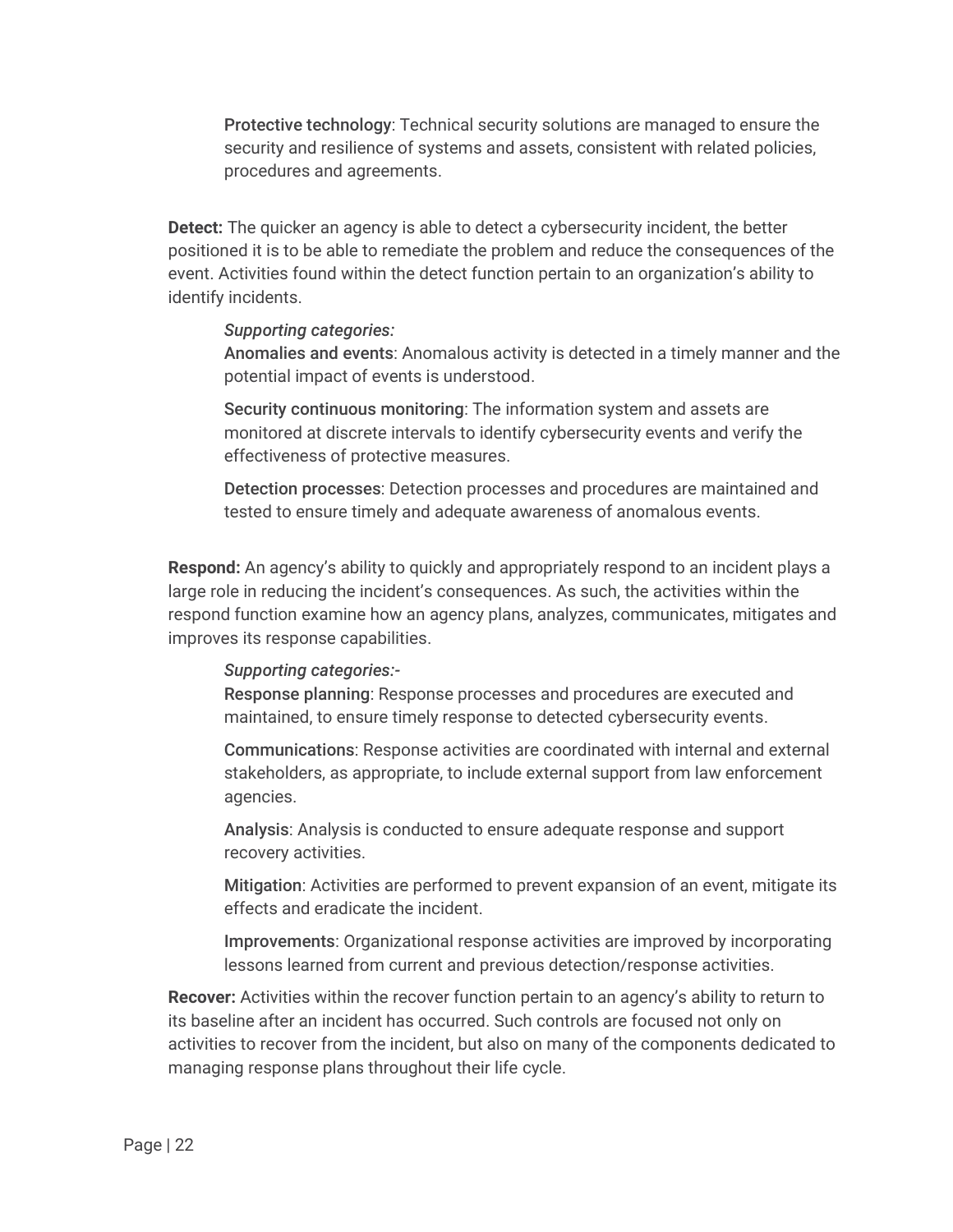#### *Supporting categories:*

Recovery planning: Recovery processes and procedures are executed and maintained to ensure timely restoration of systems or assets affected by cybersecurity events.

Improvements: Recovery planning and processes are improved by incorporating lessons learned into future activities.

Communications: Restoration activities are coordinated with internal and external parties, such as coordinating centers, internet service providers, owners of attacking systems, victims, other Commonwealth security incident response teams (CSIRTs) and vendors.

Using a maturity scale measurement, each agency evaluates itself on several activities that support each core function. The scale goes from one (activity is not performed) to seven (activity is optimized). NCSR recommends a minimum maturity level score of five.

Level one: *Not performed*. Activities, processes and technologies are not in place.

Level two: *Informally performed*. Activities and processes may be substantially performed, but they are not documented and/or not formally approved by management.

Level three: *Documented policy*. The agency has a formal policy in place.

Level four: *Partially documented standards and procedures*. The agency has a formal policy and has begun the process of developing standards and procedures to support the policy.

Level five: *Implementation in process*. The agency has formally documented policies, standards and procedures and is in the process of implementation.

Level six: *Tested and verified*. The agency has formally documented policies, standards and procedures. Implementation has been tested and verified.

Level seven: *Optimized*. The agency has formally documented policies, standards and procedures. Implementation has been tested, verified and reviewed regularly to ensure continued effectiveness.

On average, Commonwealth agencies that participated in the NCSR, rank themselves very close to the recommended minimum maturity level score in the five core cybersecurity functions. Commonwealth agency scores are also slightly above the scores of other state agencies and territories that participated in the survey (Figure 8).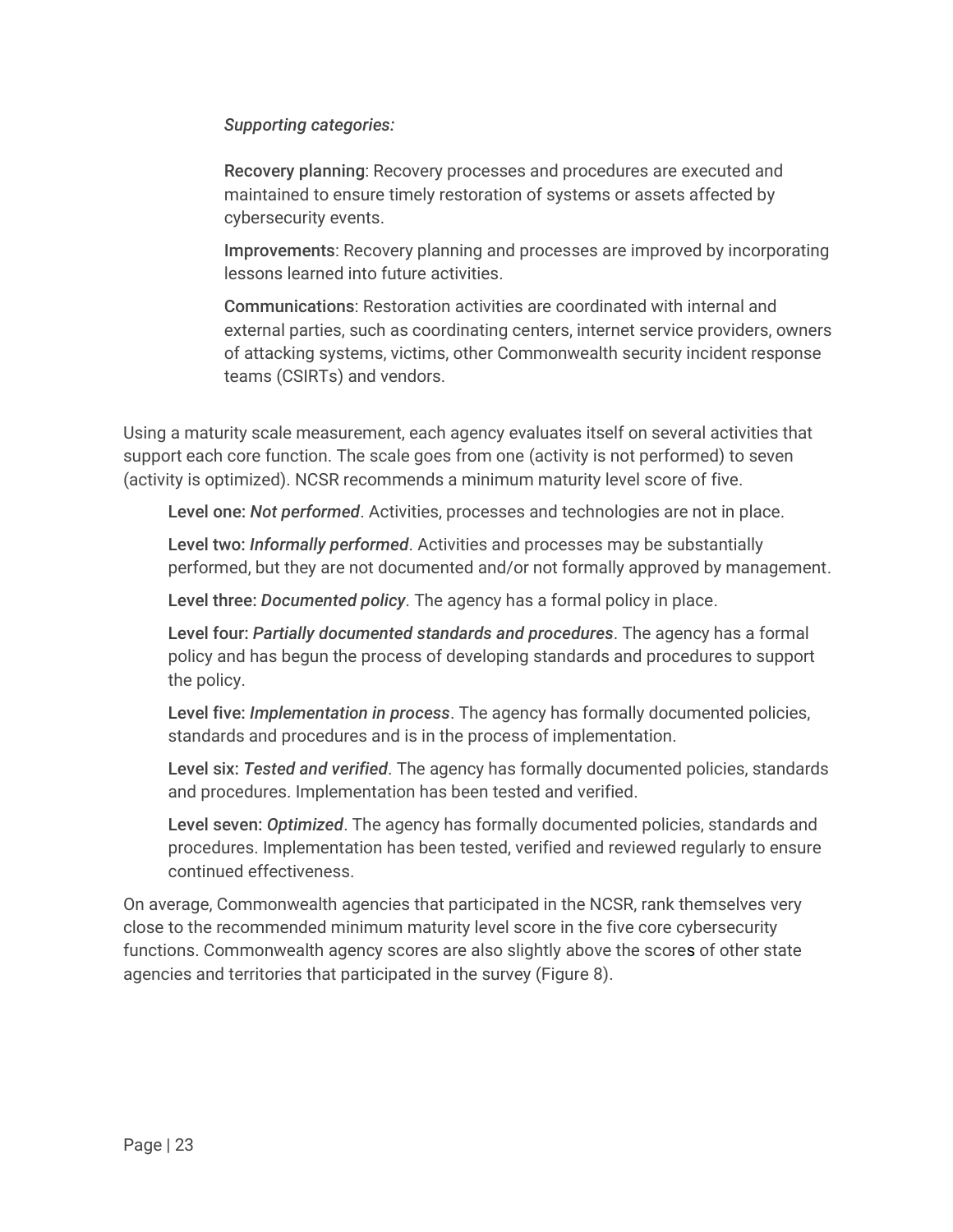## **NCSR Results COV to Peer States Comparison**



*Figure 8: COV to Peer State Comparison of NCSR Results*

## <span id="page-23-1"></span><span id="page-23-0"></span>Nationwide CyberSecurity Review Policy-Related Questions

The NCSR survey requires that each agency evaluate itself as it relates to over 100 questions in various IT security areas. Several policy-specific activities that support the core cybersecurity functions were analyzed to determine if the self-assessments identified any particular strengths or weaknesses.

Agencies rated themselves in the NCSR as to the maturity of their *organizational cybersecurity policies*. An organizational cybersecurity policy is a key component in assuring that an agency's cybersecurity culture, infrastructure and risk tolerance has been documented and understood by its employees and contractors. Almost half of the agencies indicated in their self-assessments that their organizational cybersecurity policy was either "optimized" (22%) or "tested and verified" (23%) (Figure 9). In last year's survey, agencies generally rated themselves slightly higher than they did this year. No agency completing the survey indicated that this control was "Not performed."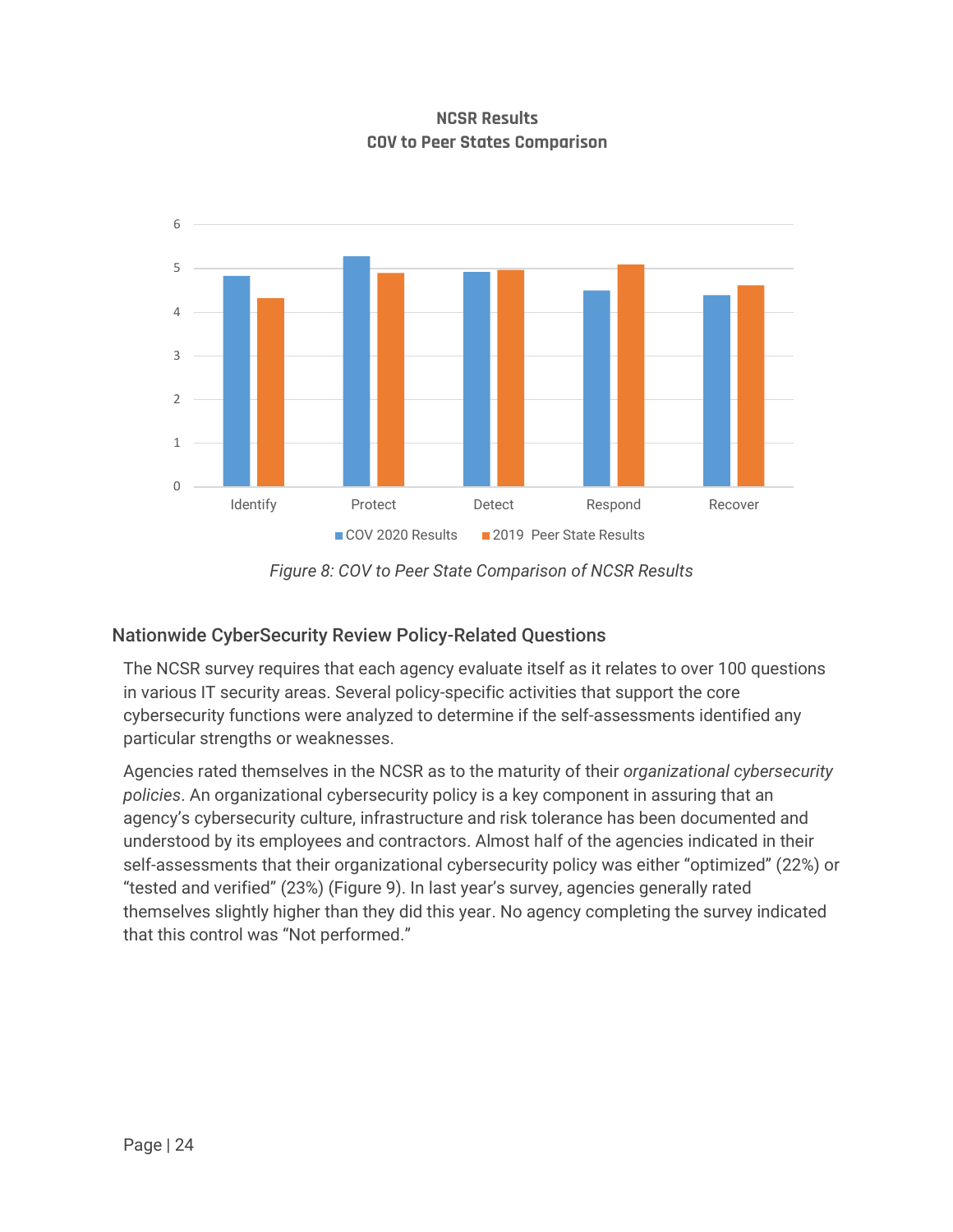#### **Organizational cybersecurity policy is established and communicated 2020**



*Figure 9: NCSR Results for Organizational Cybersecurity Policy*

<span id="page-24-0"></span>Managing legal and regulatory requirements is important to assure that agencies are complying with all federal and state laws as well as other requirements. Overall, agencies scored themselves as performing very well in this area: 20% of the agencies considered themselves "optimized" and an additional 22% believe this area has been "tested and verified" (Figure 10).



**Legal and regulatory requirements regarding cybersecurity, including privacy and civil liberties obligations, are understood and managed - 2020**

<span id="page-24-1"></span>*Figure 10: NCSR Results for Legal & Regulatory Requirement Policies*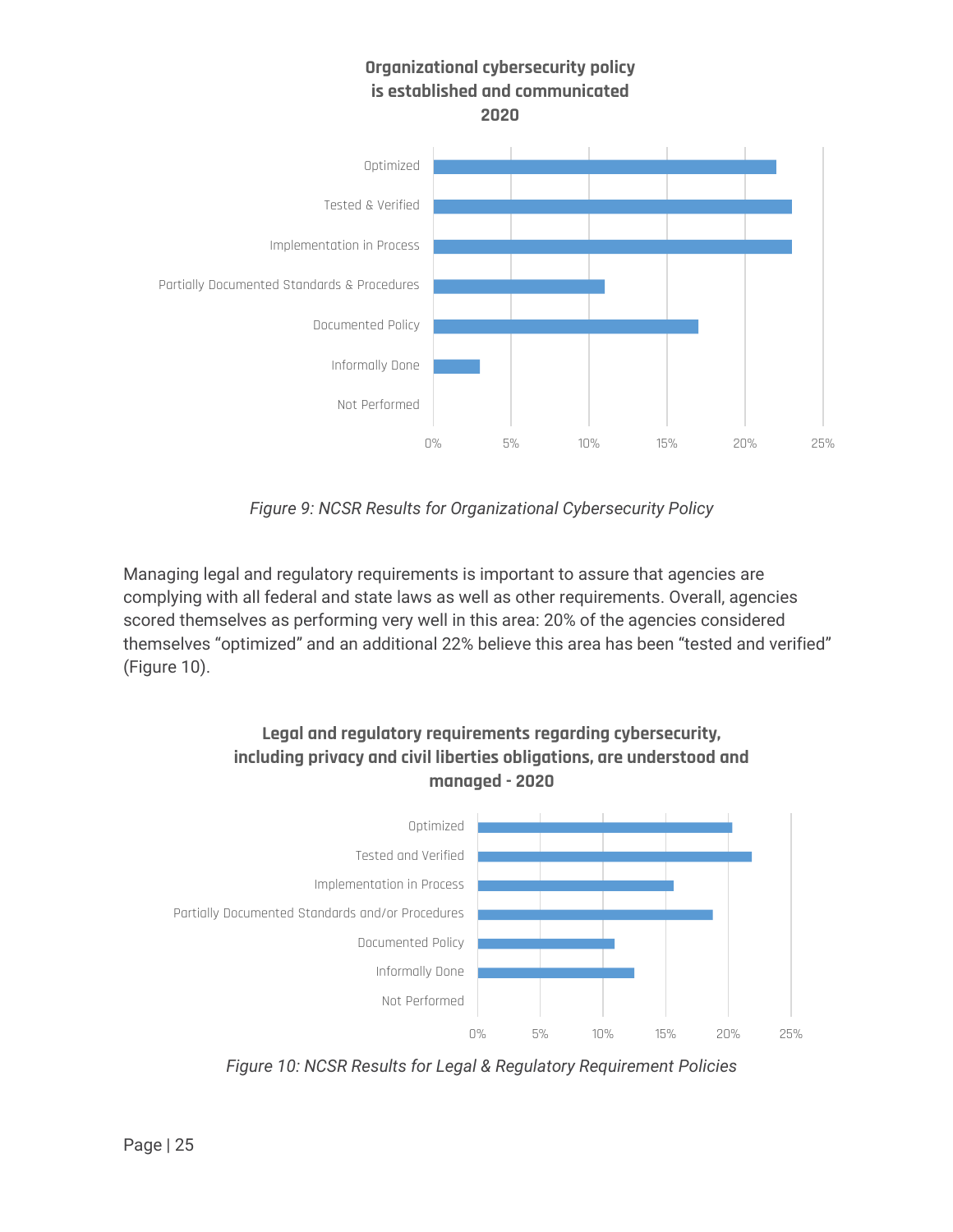Policies for governance and risk management processes address cybersecurity risks so that any potential issues or gaps in performance are promptly identified and corrected. Overall, agencies scored themselves as performing well in this area (17% optimized and 23% tested and verified). In addition, 27% indicate that these processes are currently being implemented (Figure 11).



## **Governance and risk management processes address cybersecurity risks - 2020**

*Figure 11: NCSR Results for Governance and Risk Management Processes*

<span id="page-25-0"></span>Agencies were also asked to score themselves on how well they are complying with policies and regulations related to their physical operating environment. Maintaining adequate control over the physical operating environment provides assurance that organizational IT assets are protected and secured. For this analysis, we looked at agencies that utilize the COV data center managed by VITA (executive branch agencies) and agencies that manage their own data centers (independent and higher education agencies) (Figure 12).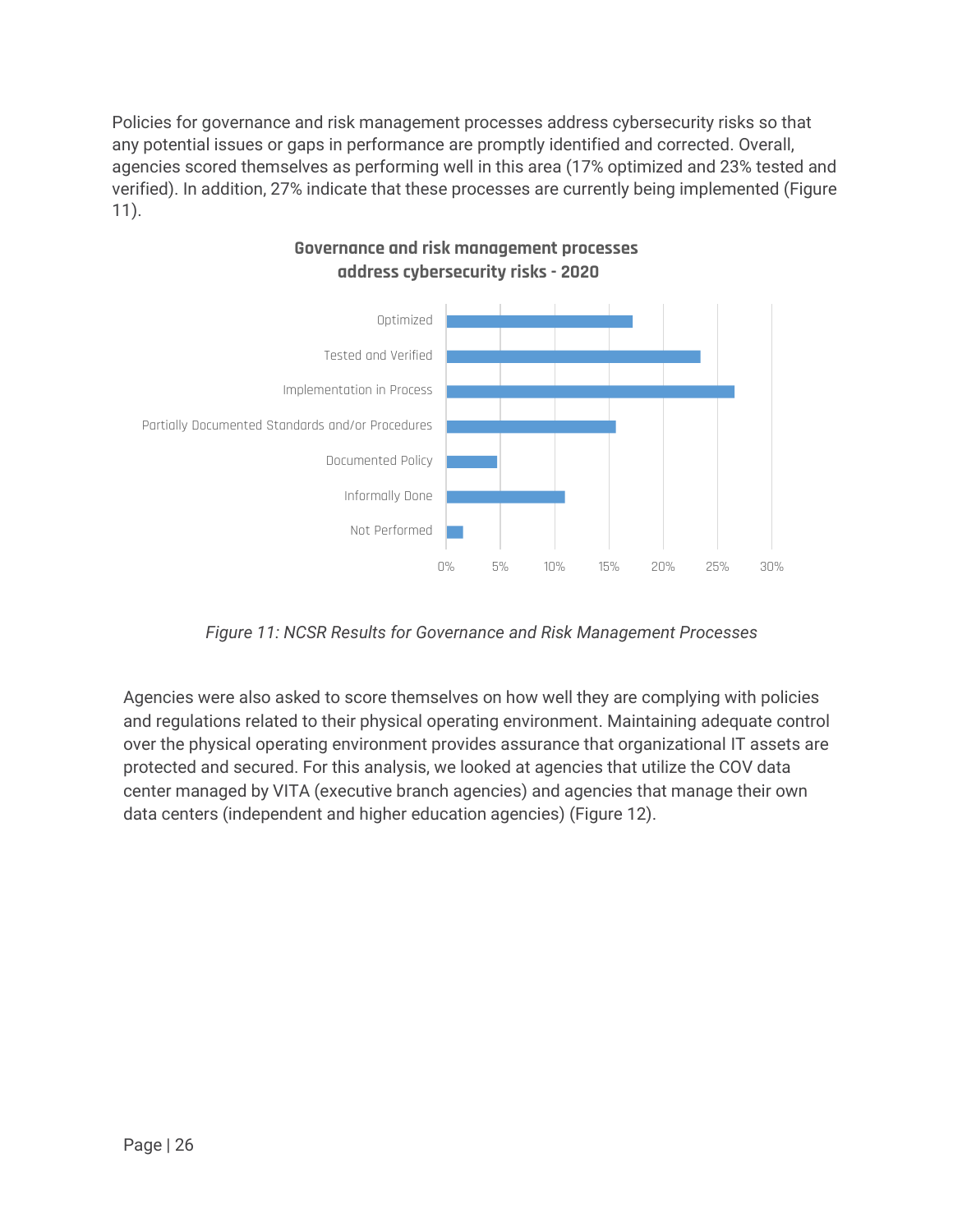## **Policy and regulations regarding the physical operating environment for organizational assets are met - 2020**



<span id="page-26-1"></span>*Figure 12: NCSR Results for Physical Operating Environment Policies*

## <span id="page-26-0"></span>Policy Gap Analysis

The NCSR survey leveraged 108 sub-categories organized into the five functions of the cybersecurity framework: *Identify; Protect; Detect; Respond; and Recover*. Most agencies selfreported on the survey that they have at least a "documented policy" for most of the supporting sub-categories. However, for 25 of the 108 sub-categories, over 25% of the agencies taking the survey, reported that the activity was either "not performed" or "informally done" -- meaning that the agency had no "documented policy" in place.

Not having a documented policy means that employees and contractors at an agency do not have a clear statement of the rules, guidelines and regulations. It also means that the agency is functioning at one of the lowest (least mature) levels for the sub-category requirement. The lack of a documented policy has critical implications for cybersecurity and can lead to or exacerbate situations that cause a breach or discloses confidential data.

The table below identifies the sub-categories where at least 25% of the agencies participating in the NCSR survey reported that they *do not have a documented policy*" in place.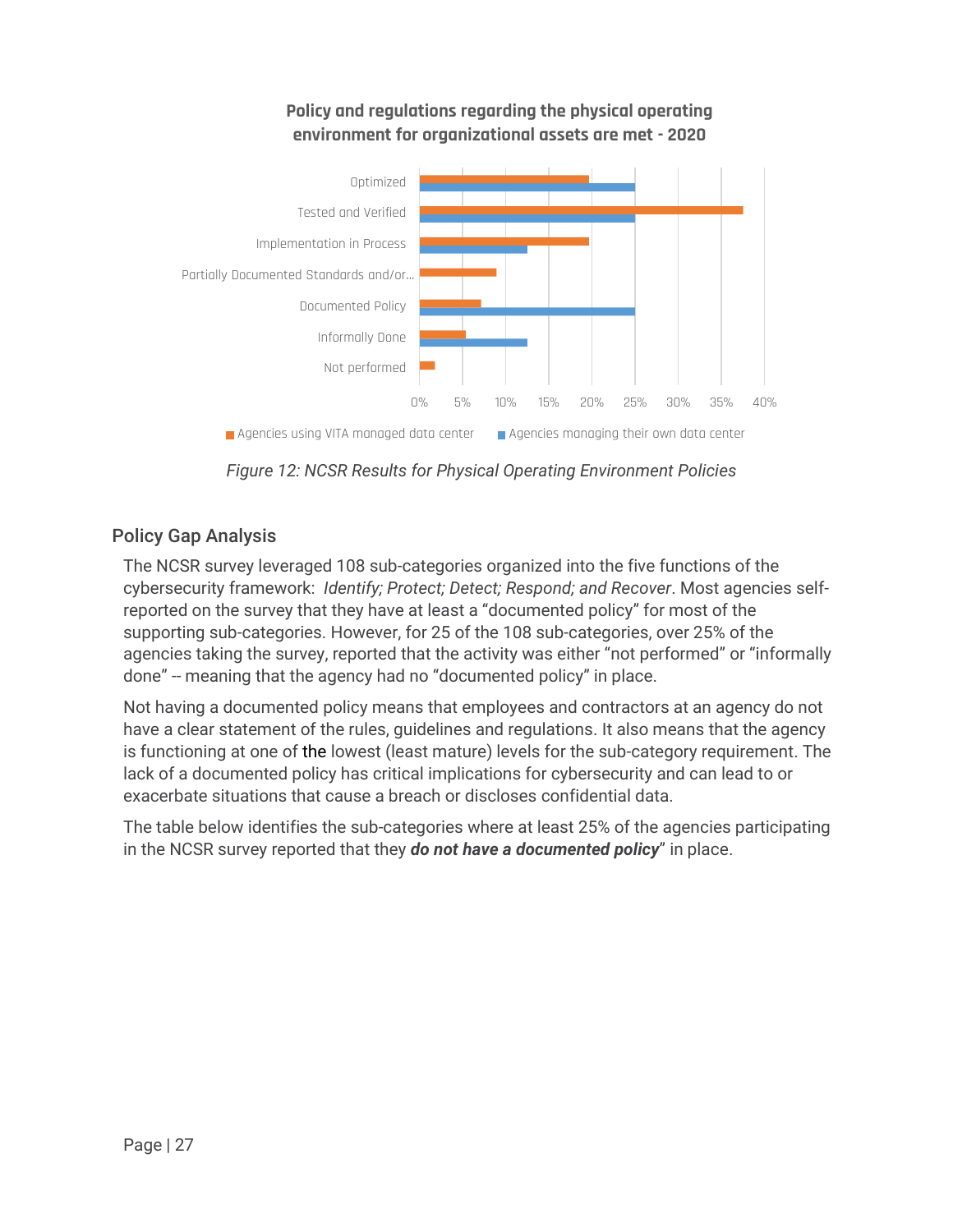| <b>NCSR</b><br><b>Cybersecurity</b><br><b>Framework</b><br><b>CORE CATEGORY</b> | <b>NCSR Sub-Category</b>                                                                                                                                  | % of Surveyed<br><b>Agencies</b><br>Without a<br><b>Documented</b><br><b>Policy</b> | <b>Cybersecurity</b><br><b>Framework Control Gap</b>                                                                                                                                                                                                                                                                                                    |
|---------------------------------------------------------------------------------|-----------------------------------------------------------------------------------------------------------------------------------------------------------|-------------------------------------------------------------------------------------|---------------------------------------------------------------------------------------------------------------------------------------------------------------------------------------------------------------------------------------------------------------------------------------------------------------------------------------------------------|
| <b>IDENTIFY</b>                                                                 | The organization's<br>determination of risk<br>tolerance is informed<br>by its role in critical<br>infrastructure and<br>sector specific risk<br>analysis | 29%                                                                                 | Policy should require that<br>a criticality analysis is<br>performed for each<br>categorized IT resource<br>and the findings be<br>documented.                                                                                                                                                                                                          |
| <b>IDENTIFY</b>                                                                 | Organizational risk<br>tolerance is determined<br>and clearly expressed                                                                                   | 26%                                                                                 | Risk tolerance is<br>determined as part of the<br>organizational risk<br>management strategy to<br>ensure consistency<br>across the organization.<br>Organizations also<br>determine what levels of<br>risk (combination of<br>likelihood and impact)<br>indicate that no further<br>analysis of any risk<br>factors are needed.                        |
| <b>IDENTIFY</b>                                                                 | Risk responses are<br>identified and<br>prioritized                                                                                                       | 25%                                                                                 | In the risk prioritization<br>step, the overall set of<br>identified risk events, their<br>impact assessments, and<br>their probabilities of<br>occurrences are<br>"processed" to derive a<br>most-to-least-critical rank-<br>order of identified risks. A<br>major purpose of<br>prioritizing risks is to form<br>a basis for allocating<br>resources. |
| <b>DETECT</b>                                                                   | Unauthorized mobile<br>code is detected                                                                                                                   | 32%                                                                                 | Policies and procedures<br>should be established,<br>and supporting business<br>processes and technical<br>measures implemented,<br>to prevent the execution<br>of unauthorized mobile<br>code. Unauthorized<br>mobile code can be used<br>to read and write files and<br>to run and attach<br>programs, providing a<br>high risk for the               |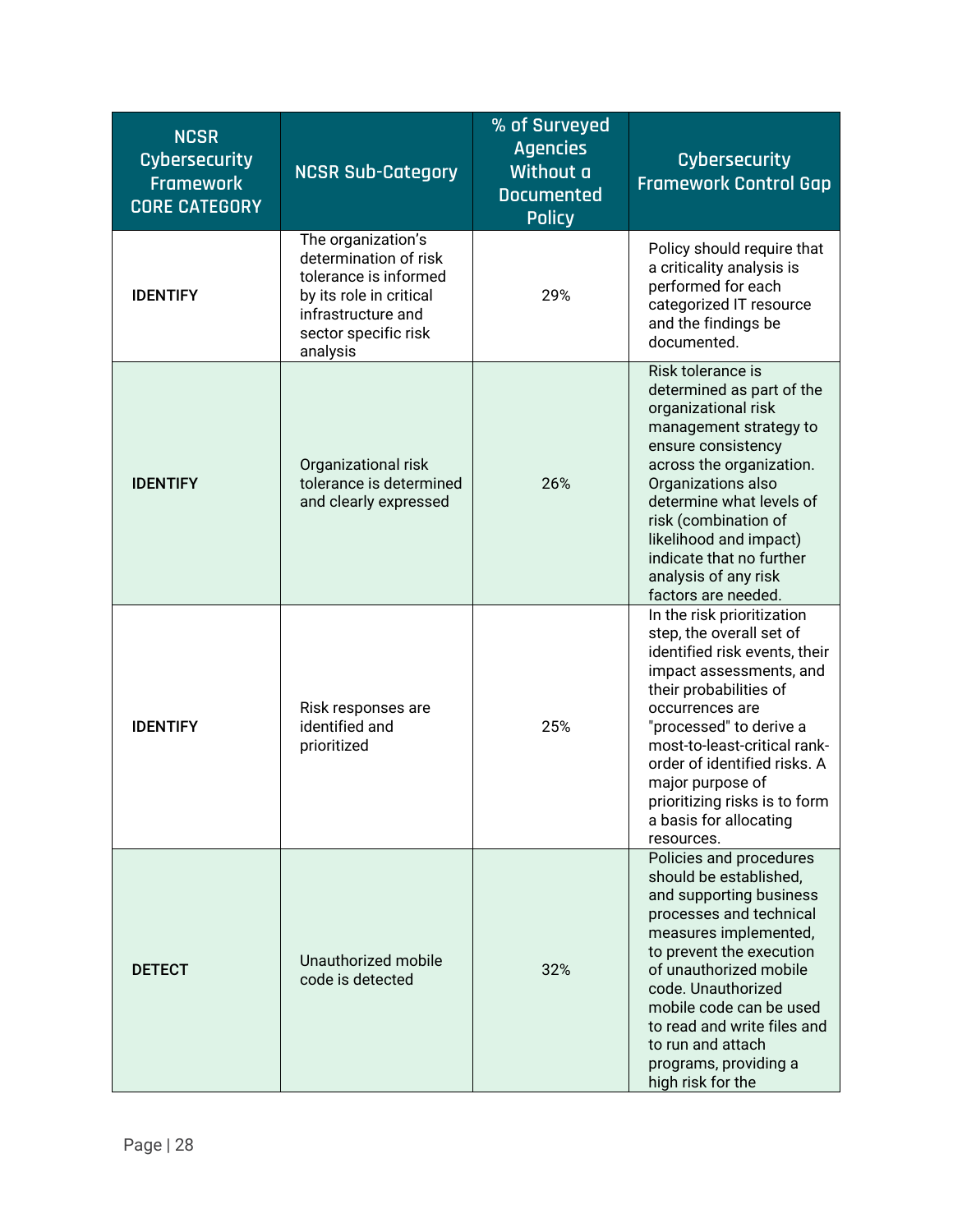| <b>NCSR</b><br><b>Cybersecurity</b><br><b>Framework</b><br><b>CORE CATEGORY</b> | <b>NCSR Sub-Category</b>                                                                                                              | % of Surveyed<br><b>Agencies</b><br>Without a<br><b>Documented</b><br><b>Policy</b> | <b>Cybersecurity</b><br><b>Framework Control Gap</b>                                                                                                                                                                                                                                                                                                                                                                                               |
|---------------------------------------------------------------------------------|---------------------------------------------------------------------------------------------------------------------------------------|-------------------------------------------------------------------------------------|----------------------------------------------------------------------------------------------------------------------------------------------------------------------------------------------------------------------------------------------------------------------------------------------------------------------------------------------------------------------------------------------------------------------------------------------------|
|                                                                                 |                                                                                                                                       |                                                                                     | distribution of malicious<br>code.                                                                                                                                                                                                                                                                                                                                                                                                                 |
| <b>DETECT</b>                                                                   | <b>External service</b><br>provider activity is<br>monitored to detect<br>potential cybersecurity<br>events                           | 25%                                                                                 | Third party employee<br>access to confidential<br>data must be tracked<br>actively based on the<br>principle of least privilege.                                                                                                                                                                                                                                                                                                                   |
| <b>PROTECT</b>                                                                  | Effectiveness of<br>protection technologies<br>is shared                                                                              | 26%                                                                                 | Results of annual security<br>tests should be shared<br>with appropriate<br>stakeholders. External<br>stakeholders must be<br>approved by the agency<br>executive management<br>prior to report distribution.                                                                                                                                                                                                                                      |
| <b>RESPOND</b>                                                                  | Voluntary information<br>sharing occurs with<br>external stakeholders<br>to achieve broader<br>cybersecurity<br>situational awareness | 37%                                                                                 | Information sharing can<br>help prevent future<br>incidents and foster<br>improved security<br>analysis. The exchange of<br>information can improve<br>critical infrastructure<br>operations and could help<br>vendors make stronger<br>products and services. It<br>can help build knowledge<br>of long-term trends, giving<br>network defenders a<br>better understanding of<br>emerging cyber threats<br>and shifts in exploitation<br>methods. |
| <b>RESPOND</b>                                                                  | Coordination with<br>stakeholders occurs<br>consistent with<br>response plans                                                         | 31%                                                                                 | A large cybersecurity<br>incident will impact<br>numerous stakeholders<br>both inside and outside of<br>the agency. In addition to<br>the need to engage IT and<br>information security<br>personnel to recover from<br>the incident and forensic<br>personnel to investigate it,<br>the agency may have to<br>involve its executive<br>leadership, legal counsel,<br>communications                                                               |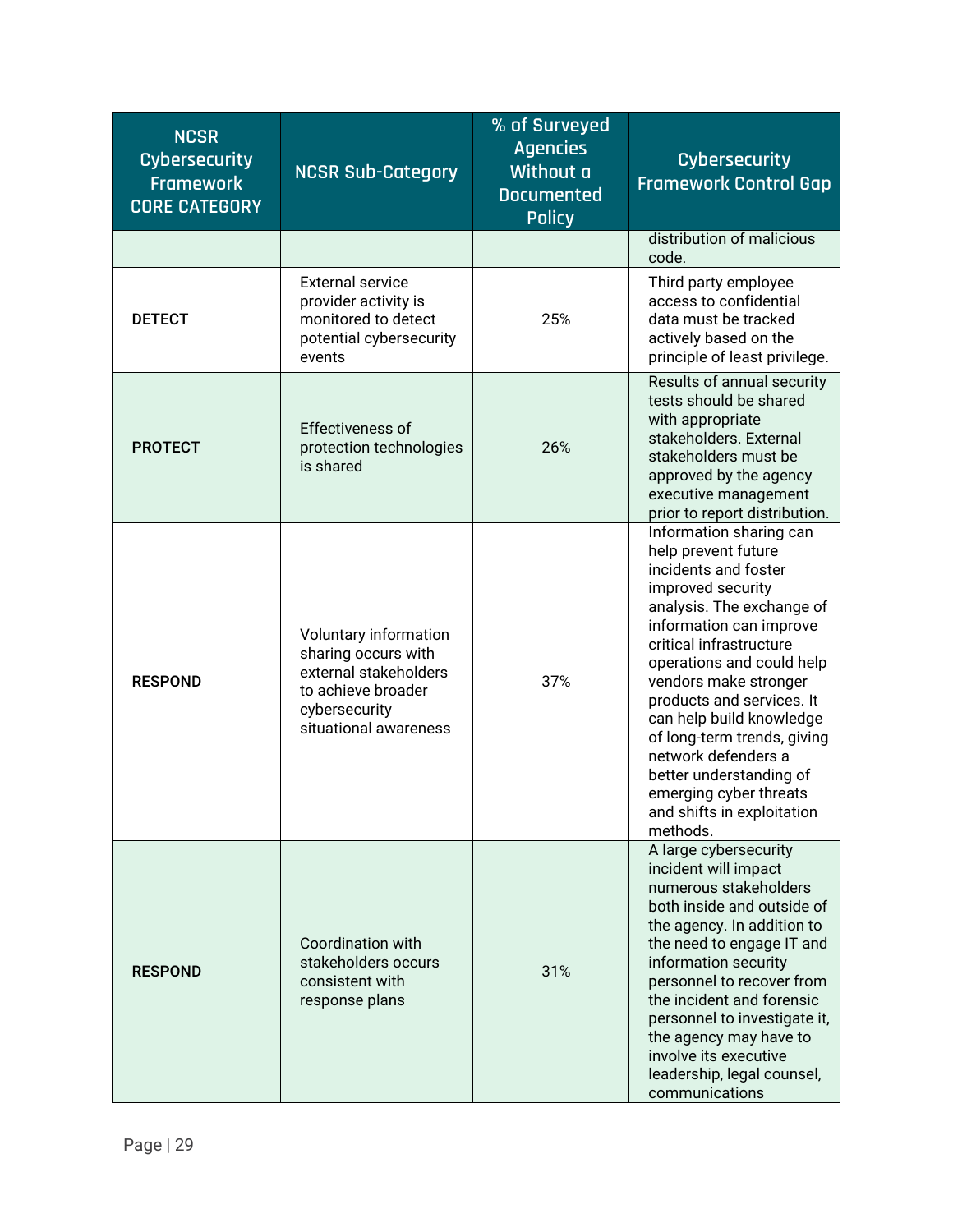| <b>NCSR</b><br><b>Cybersecurity</b><br><b>Framework</b><br><b>CORE CATEGORY</b> | <b>NCSR Sub-Category</b>                                                                                                                                                                                                                         | % of Surveyed<br><b>Agencies</b><br>Without a<br><b>Documented</b><br><b>Policy</b> | <b>Cybersecurity</b><br><b>Framework Control Gap</b>                                                                                                                                                                                                                                                                                                                                                                                                                                                                                                               |
|---------------------------------------------------------------------------------|--------------------------------------------------------------------------------------------------------------------------------------------------------------------------------------------------------------------------------------------------|-------------------------------------------------------------------------------------|--------------------------------------------------------------------------------------------------------------------------------------------------------------------------------------------------------------------------------------------------------------------------------------------------------------------------------------------------------------------------------------------------------------------------------------------------------------------------------------------------------------------------------------------------------------------|
|                                                                                 |                                                                                                                                                                                                                                                  |                                                                                     | personnel and other<br>stakeholders in the course<br>of its incident response<br>efforts.                                                                                                                                                                                                                                                                                                                                                                                                                                                                          |
| <b>RESPOND</b>                                                                  | Forensics are<br>performed                                                                                                                                                                                                                       | 29%                                                                                 | The goal of computer<br>forensics is to examine<br>digital media in a<br>forensically sound<br>manner with the aim of<br>identifying, preserving,<br>recovering, analyzing and<br>presenting facts and<br>opinions about the digital<br>information.                                                                                                                                                                                                                                                                                                               |
| <b>RESPOND</b>                                                                  | Processes are<br>established to receive,<br>analyze and respond to<br>vulnerabilities<br>disclosed to the<br>organization from<br>internal and external<br>sources (e. g. internal<br>testing, security<br>bulletins or security<br>researchers) | 28%                                                                                 | A vulnerability disclosure<br>policy facilitates an<br>agency's awareness of<br>otherwise unknown<br>vulnerabilities. It commits<br>the agency to authorize<br>good faith security<br>research and respond to<br>vulnerability reports.                                                                                                                                                                                                                                                                                                                            |
| <b>RESPOND</b>                                                                  | Response plans<br>incorporate lessons<br>learned                                                                                                                                                                                                 | 28%                                                                                 | One significant activity<br>that can improve cyber<br>incident response and<br>enable the timely<br>mitigation of threats is the<br>transfer of knowledge<br>after an incident as part of<br>a formalized "lessons<br>learned" phase of the<br>incident response life<br>cycle. Integrating<br>successful processes and<br>procedures from<br>previously successful<br>incident response<br>activities can play a<br>critical role in determining<br>whether a business will<br>suffer in terms of<br>operational integrity,<br>reputation and legal<br>liability. |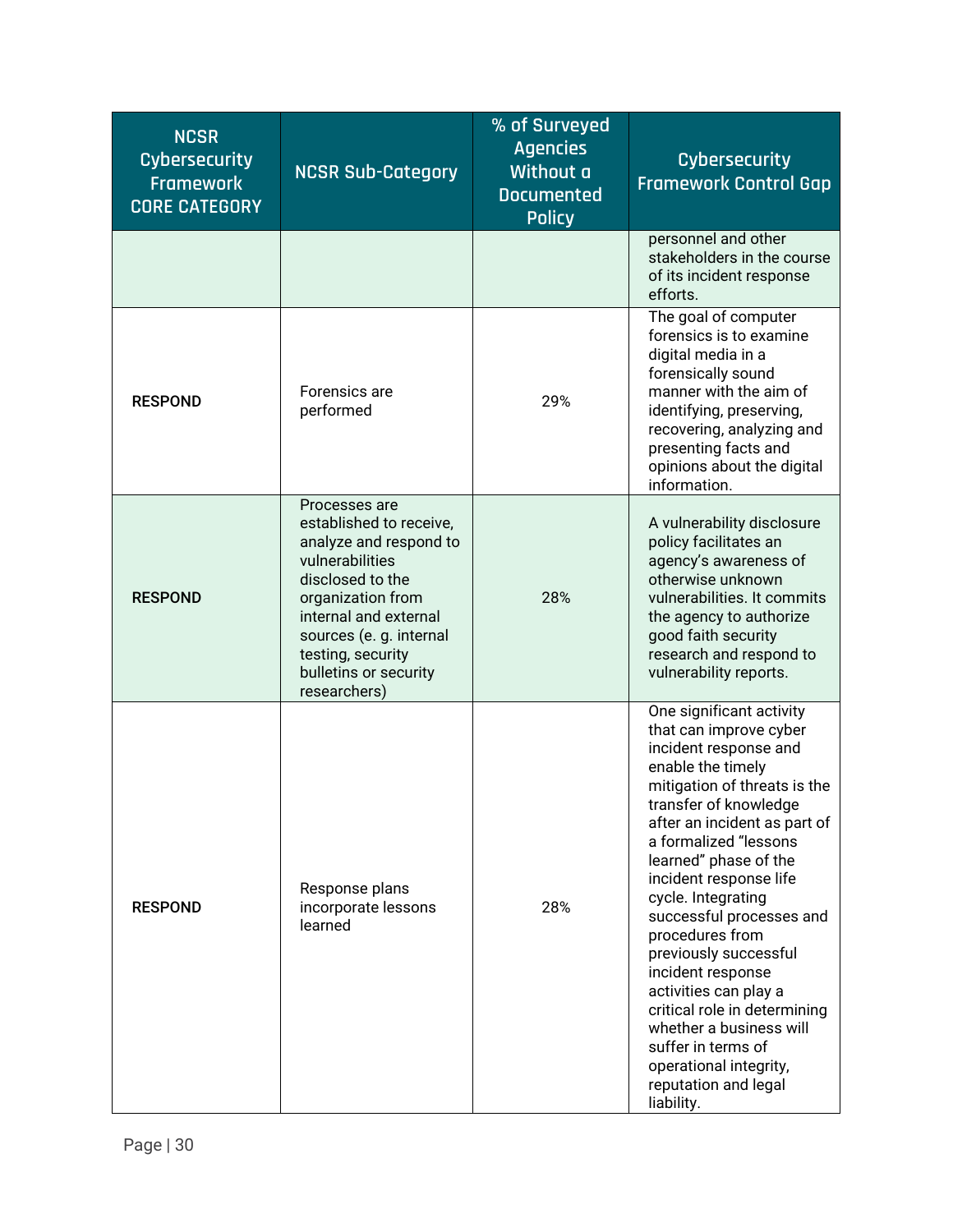| <b>NCSR</b><br><b>Cybersecurity</b><br><b>Framework</b><br><b>CORE CATEGORY</b> | <b>NCSR Sub-Category</b>                                   | % of Surveyed<br><b>Agencies</b><br>Without a<br><b>Documented</b><br><b>Policy</b> | <b>Cybersecurity</b><br><b>Framework Control Gap</b>                                                                                                                                                                                                                                                                                                                  |
|---------------------------------------------------------------------------------|------------------------------------------------------------|-------------------------------------------------------------------------------------|-----------------------------------------------------------------------------------------------------------------------------------------------------------------------------------------------------------------------------------------------------------------------------------------------------------------------------------------------------------------------|
| <b>RESPOND</b>                                                                  | Response strategies<br>are updated                         | 28%                                                                                 | Never let a good incident<br>go to waste. There are<br>two positive benefits from<br>an incident: The first is<br>that an incident often<br>clearly illustrates both<br>needs and impacts; an<br>incident is often the best<br>time to get additional<br>investment to prevent the<br>next one.                                                                       |
| <b>RESPOND</b>                                                                  | Incidents are contained                                    | 28%                                                                                 | Incident activity that is not<br>properly contained and<br>handled can escalate into<br>a bigger problem that can<br>ultimately lead to more<br>damage. A security<br>incident is analogous to a<br>forest fire. Once an<br>incident and its sources<br>are detected, action must<br>be taken to contain the<br>damage.                                               |
| <b>RESPOND</b>                                                                  | Incidents are mitigated                                    | 28%                                                                                 | Preparing for possible<br>incidents is one of the<br>most important steps in<br>impact mitigation as it<br>allows the incident<br>response team to be able<br>to respond quickly and<br>effectively in case of an<br>incident. Once an incident<br>has been detected, an<br>effective and prompt<br>response is critical for<br>mitigating the impact of a<br>breach. |
| <b>RESPOND</b>                                                                  | Information is shared<br>consistent with<br>response plans | 26%                                                                                 | The incident response<br>plan should include steps<br>for escalating incidents to<br>the executive response<br>team, which determines<br>the appropriate<br>stakeholders and when to<br>communicate the details<br>of the incident.                                                                                                                                   |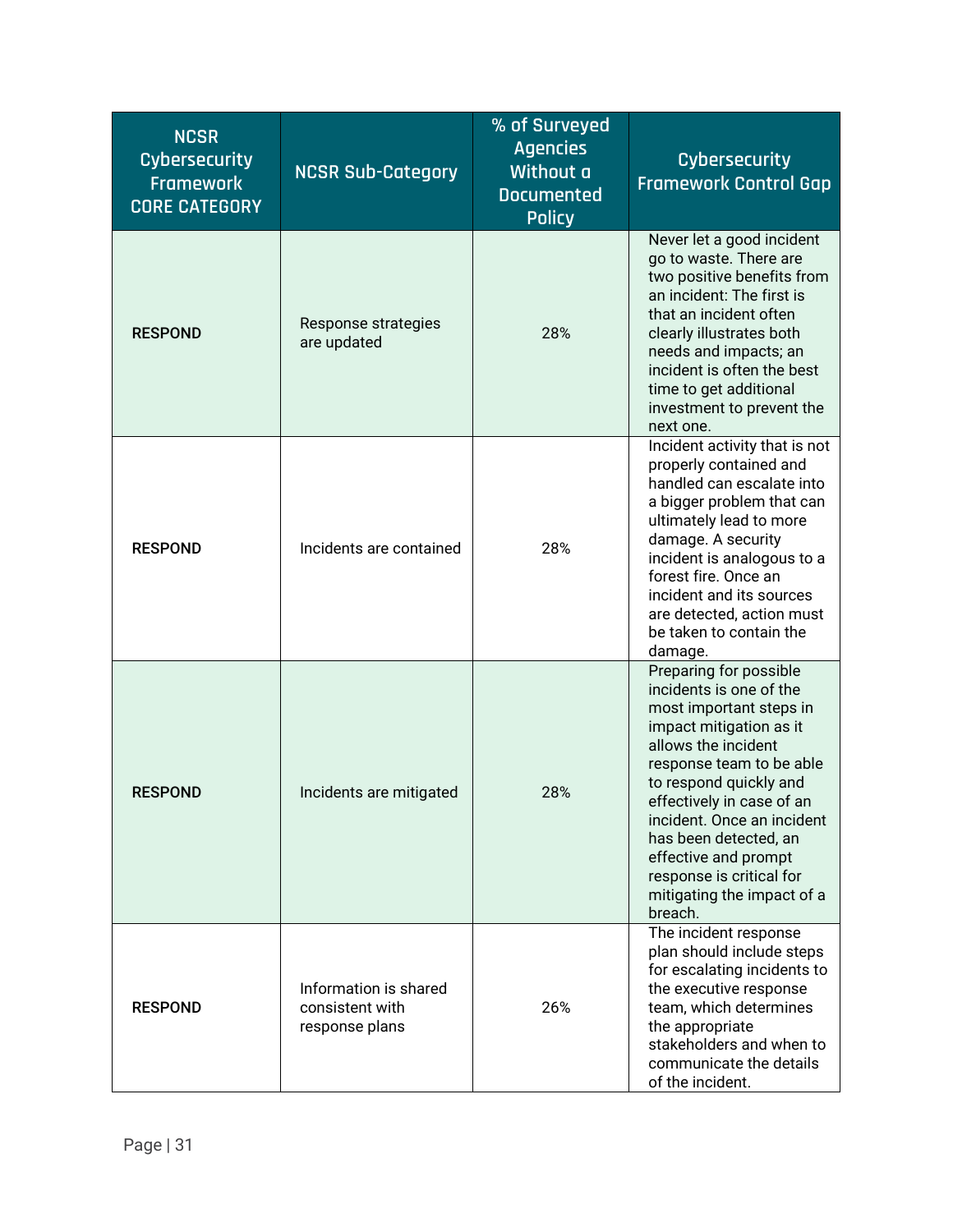| <b>NCSR</b><br><b>Cybersecurity</b><br><b>Framework</b><br><b>CORE CATEGORY</b> | <b>NCSR Sub-Category</b>                                                                   | % of Surveyed<br><b>Agencies</b><br>Without a<br><b>Documented</b><br><b>Policy</b> | <b>Cybersecurity</b><br><b>Framework Control Gap</b>                                                                                                                                                                                                                                                                                                                                                                                                                                                                                                         |
|---------------------------------------------------------------------------------|--------------------------------------------------------------------------------------------|-------------------------------------------------------------------------------------|--------------------------------------------------------------------------------------------------------------------------------------------------------------------------------------------------------------------------------------------------------------------------------------------------------------------------------------------------------------------------------------------------------------------------------------------------------------------------------------------------------------------------------------------------------------|
| <b>RESPOND</b>                                                                  | Newly identified<br>vulnerabilities are<br>mitigated or<br>documented as<br>accepted risks | 26%                                                                                 | The existence of a<br>vulnerability does not<br>always mean that it must<br>be remediated. The<br>organization may choose<br>to accept the risk. All<br>accepted risks should be<br>documented and be<br>approved to prevent them<br>from being reassessed in<br>the future.                                                                                                                                                                                                                                                                                 |
| <b>RESPOND</b>                                                                  | Incidents are<br>categorized consistent<br>with response plans                             | 25%                                                                                 | Security incidents should<br>be categorized according<br>to the potential for<br>restricted data exposure,<br>the criticality of a<br>resource, scope and the<br>potential for persistence<br>using a High-Medium-Low<br>designation. The goal is to<br>provide a framework to<br>ensure that potential<br>computer security<br>incidents are managed in<br>an effective and<br>consistent manner.                                                                                                                                                           |
| <b>RESPOND</b>                                                                  | Personnel know their<br>roles and order of<br>operations when a<br>response is needed      | 25%                                                                                 | When an incident is<br>analyzed and prioritized,<br>the incident response<br>team needs to notify the<br>appropriate individuals so<br>that all who need to be<br>involved will play their<br>roles. Incident response<br>policies should include<br>provisions concerning<br>incident reporting-at a<br>minimum, what must be<br>reported to whom and at<br>what times. Secondly,<br>every incident helps the<br>agency learn more about<br>its processes and its<br>organization; how<br>systems interact but more<br>importantly, how people<br>interact. |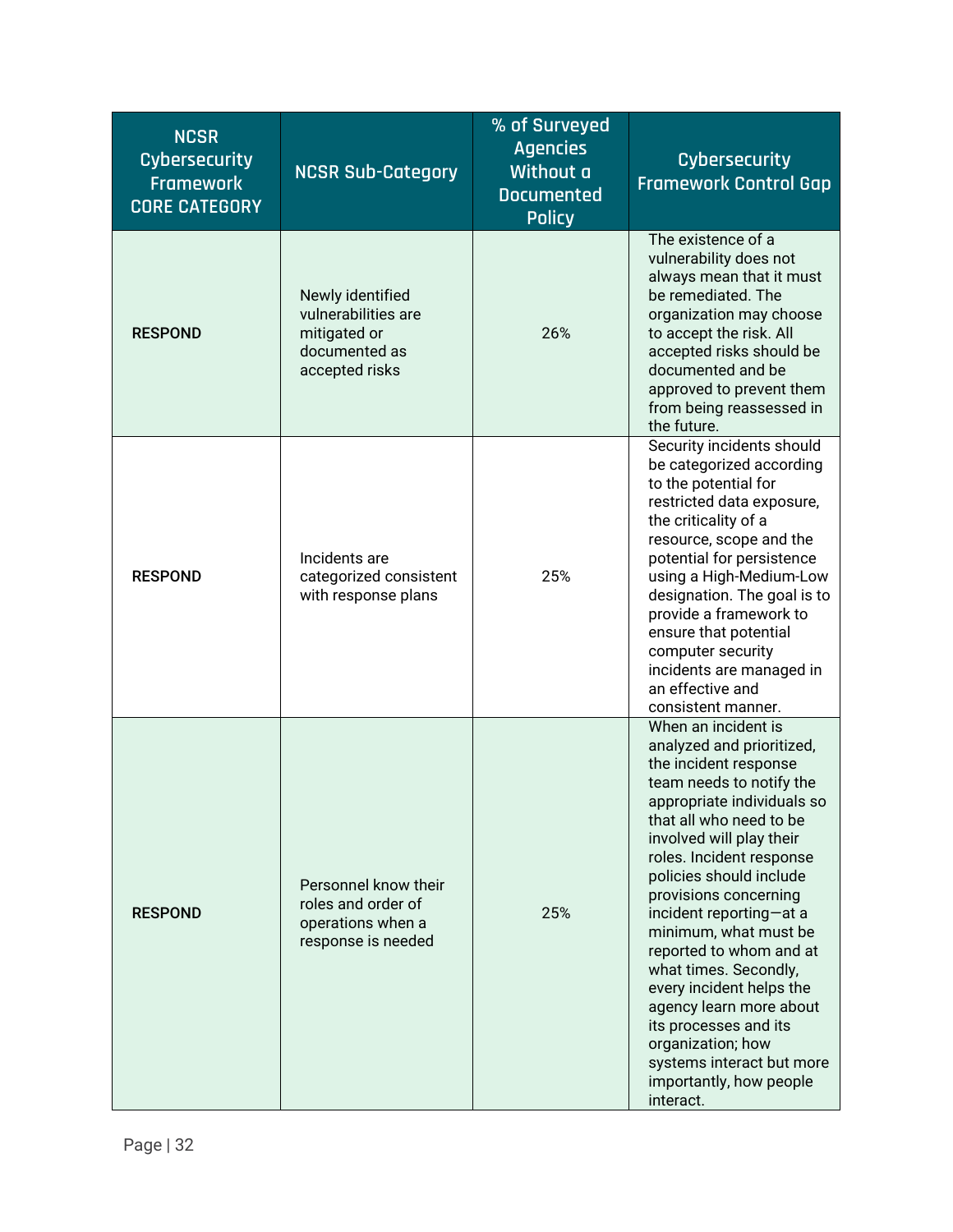| <b>NCSR</b><br><b>Cybersecurity</b><br><b>Framework</b><br><b>CORE CATEGORY</b> | <b>NCSR Sub-Category</b>                                                    | % of Surveyed<br><b>Agencies</b><br>Without a<br><b>Documented</b><br><b>Policy</b> | <b>Cybersecurity</b><br><b>Framework Control Gap</b>                                                                                                                                                                                                 |
|---------------------------------------------------------------------------------|-----------------------------------------------------------------------------|-------------------------------------------------------------------------------------|------------------------------------------------------------------------------------------------------------------------------------------------------------------------------------------------------------------------------------------------------|
| <b>RECOVER</b>                                                                  | Reputation is repaired<br>after an incident                                 | 34%                                                                                 | An incident response<br>policy must also<br>document the steps that<br>the executive team must<br>take to repair reputational<br>damage and<br>communicate with<br>external stakeholders.                                                            |
| <b>RECOVER</b>                                                                  | Recovery plans<br>incorporate lessons<br>learned                            | 31%                                                                                 | Security incidents should<br>include a "lessons<br>learned" meeting after an<br>incident response.                                                                                                                                                   |
| <b>RECOVER</b>                                                                  | Recovery strategies are<br>updated                                          | 31%                                                                                 | The information security<br>steering committee<br>should review the<br>agency's recovery<br>strategies annually and<br>recommend any<br>necessary changes for<br>improvement.                                                                        |
| <b>RECOVER</b>                                                                  | Recovery plan is<br>executed during or<br>after a cybersecurity<br>incident | 29%                                                                                 | Agency must assure that<br>the document recovery<br>plan is utilized during IT<br>security events that<br>require a formal response.                                                                                                                 |
| <b>RECOVER</b>                                                                  | Public relations are<br>managed                                             | 28%                                                                                 | Public relations is an<br>important component of<br>an incident response<br>policy. Assign someone<br>representing executives at<br>the agency to oversee<br>external communications<br>and official messaging<br>during an IT security<br>incident. |
| <b>RESPOND</b>                                                                  | The impact of the<br>incident is understood                                 | 28%                                                                                 | In order to be able to<br>perform impact analysis<br>of an incident at a point in<br>time, historical snapshots<br>of the environment must<br>be captured and available<br>for incident response<br>teams.                                           |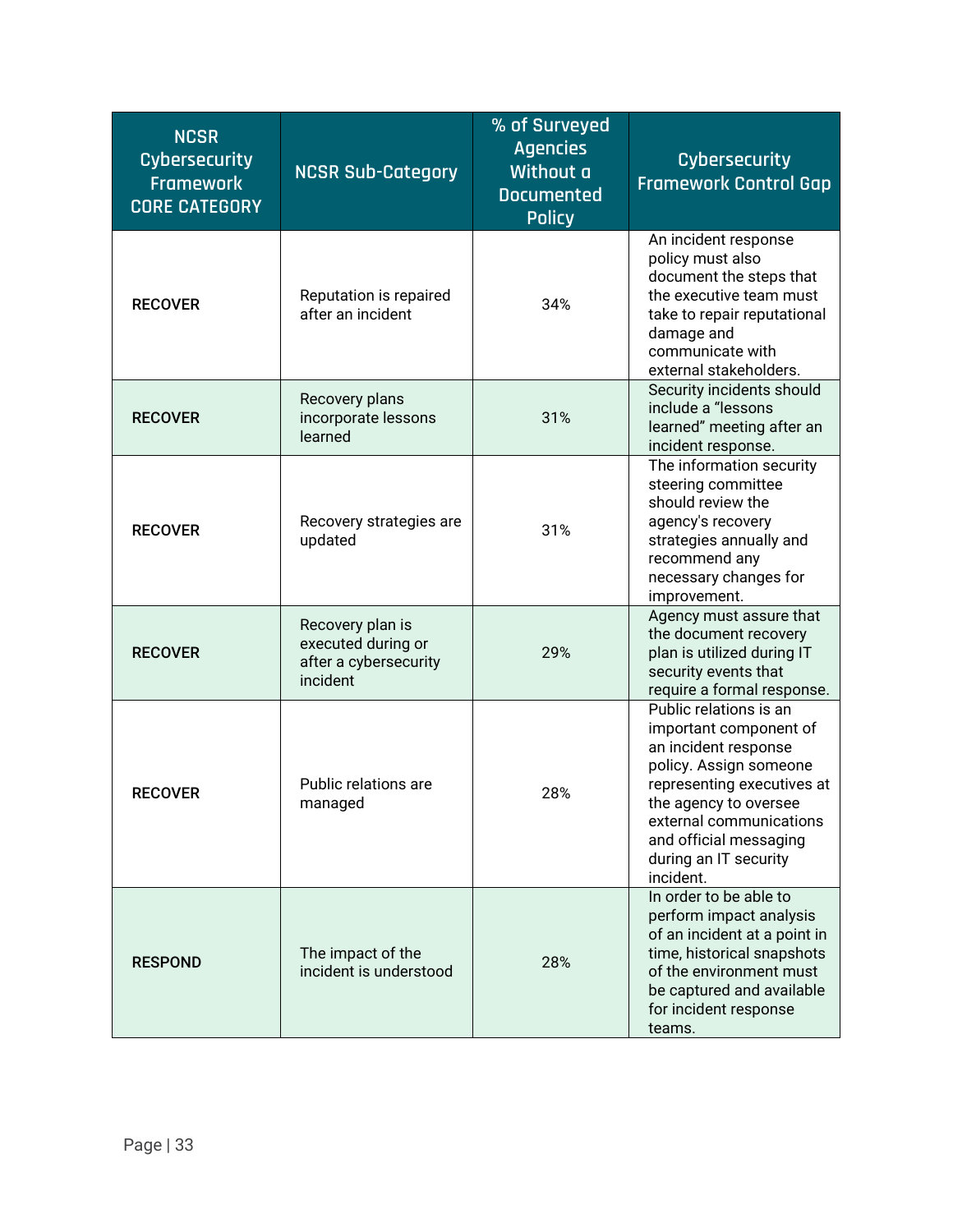| <b>NCSR</b><br>Cybersecurity<br><b>Framework</b><br><b>CORE CATEGORY</b> | <b>NCSR Sub-Category</b>                                                                                                            | % of Surveyed<br><b>Agencies</b><br>Without a<br><b>Documented</b><br><b>Policy</b> | Cybersecurity<br><b>Framework Control Gap</b>                                                                                                       |
|--------------------------------------------------------------------------|-------------------------------------------------------------------------------------------------------------------------------------|-------------------------------------------------------------------------------------|-----------------------------------------------------------------------------------------------------------------------------------------------------|
| <b>RECOVER</b>                                                           | Recovery activities are<br>communicated to<br>internal and external<br>stakeholders as well as<br>executive and<br>management teams | 25%                                                                                 | The agency's information<br>security officer must<br>continually report to<br>agency executives<br>throughout the response<br>and recovery process. |

*Figure 13: NIST Cybersecurity Framework Policy Gaps*

<span id="page-33-0"></span>VITA will work with the agencies reporting poor performance in the above elements of the cybersecurity framework to ensure that these areas are being addressed through documented policies and procedures.

In general, the self-reported results on the NCSR roughly align with the IT security risk ranking that VITA is tracking for each agency. The 25 agencies that gave themselves the top overall scores on the NCSR survey were compared with the report card results of VITA's most recent COV cybersecurity report [\(https://www.vita.virginia.gov/Commonwealth-security/annual](https://www.vita.virginia.gov/Commonwealth-security/annual-reports/)[reports/\)](https://www.vita.virginia.gov/Commonwealth-security/annual-reports/).

| <b>Agency</b>                                            | <b>FY2020 NCSR</b><br>Self-Assessment<br><b>Score (highest to</b><br>lowest) | <b>COV 2020</b><br>Annual<br><b>Cybersecurity</b><br><b>Report Card</b><br><b>Score</b><br>(average of<br><b>Risk and Audit</b><br>Scores) |
|----------------------------------------------------------|------------------------------------------------------------------------------|--------------------------------------------------------------------------------------------------------------------------------------------|
| Department of Historic Resources                         | 100.0                                                                        | 87.5                                                                                                                                       |
| Virginia Museum of Fine Arts                             | 100.0                                                                        | 71.0                                                                                                                                       |
| Virginia Workers Compensation Commission                 | 98.9                                                                         | 89.0                                                                                                                                       |
| Virginia Retirement System                               | 97.0                                                                         | 87.5                                                                                                                                       |
| Office of State Inspector General                        | 95.6                                                                         | 88.8                                                                                                                                       |
| Virginia Department of Agriculture and Consumer Services | 95.0                                                                         | 93.8                                                                                                                                       |
| Department of Motor Vehicles                             | 92.5                                                                         | 85.9                                                                                                                                       |
| <b>Office for Children's Services</b>                    | 91.9                                                                         | 93.4                                                                                                                                       |
| Virginia Information Technologies Agency                 | 91.5                                                                         | 91.6                                                                                                                                       |
| <b>Department of Accounts</b>                            | 91.9                                                                         | 82.4                                                                                                                                       |
| Library of Virginia                                      | 91.0                                                                         | 81.9                                                                                                                                       |
| Department of Small Business and Supplier Diversity      | 89.6                                                                         | 100.0                                                                                                                                      |
| Department of Treasury                                   | 89.9                                                                         | 72.1                                                                                                                                       |
| Department of Human Resource Management                  | 85.7                                                                         | 97.5                                                                                                                                       |
| Department of Aviation                                   | 84.7                                                                         | 95.2                                                                                                                                       |
| Department of Health Professions                         | 84.7                                                                         | 100.0                                                                                                                                      |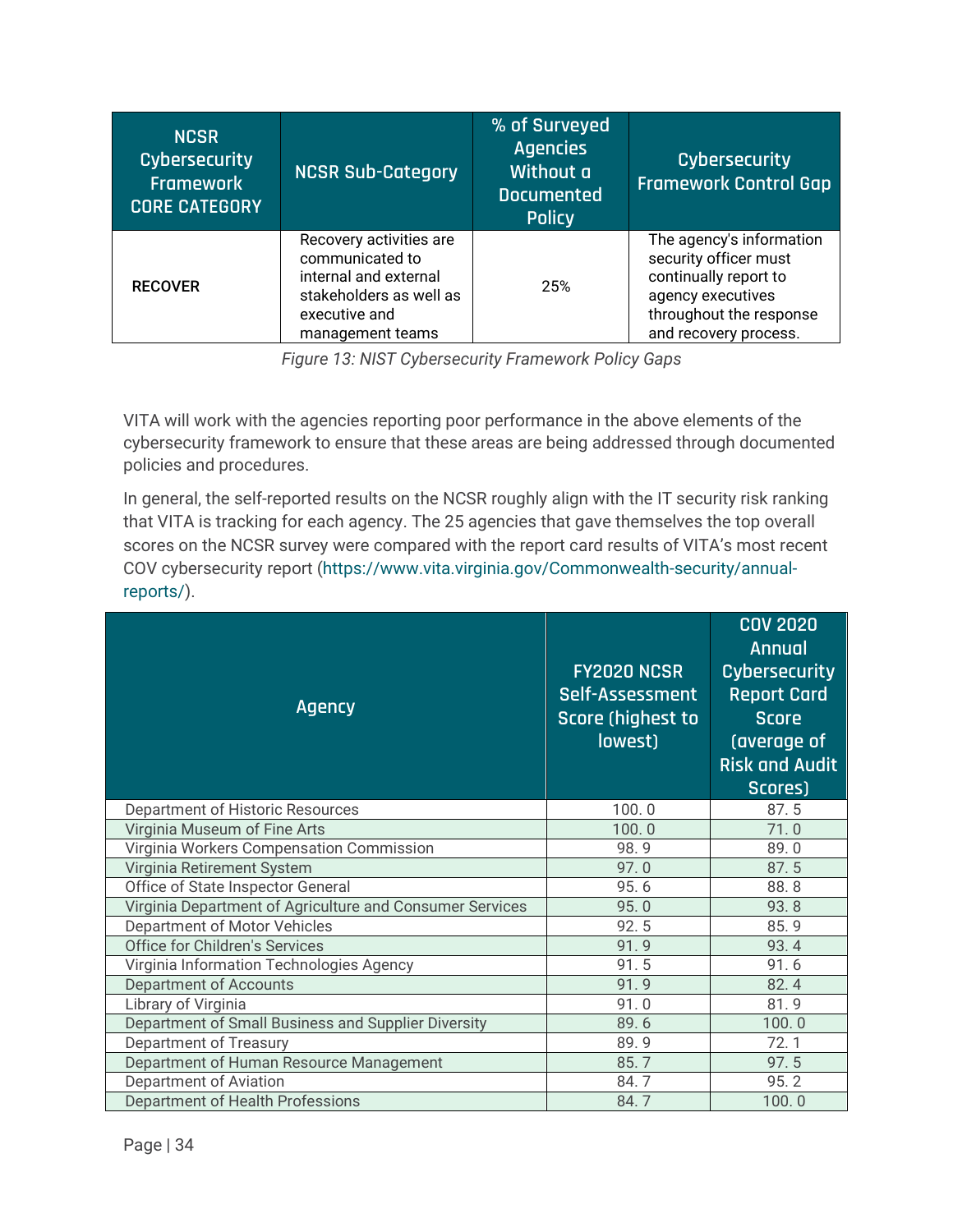| <b>Agency</b>                                            | <b>FY2020 NCSR</b><br>Self-Assessment<br><b>Score (highest to</b><br>lowest) | <b>COV 2020</b><br>Annual<br>Cybersecurity<br><b>Report Card</b><br><b>Score</b><br>(average of<br><b>Risk and Audit</b><br>Scores) |
|----------------------------------------------------------|------------------------------------------------------------------------------|-------------------------------------------------------------------------------------------------------------------------------------|
| Department of Behavioral Health and Development Services | 82.3                                                                         | 45.8                                                                                                                                |
| Department of Housing and Community Development          | 83.1                                                                         | 73.5                                                                                                                                |
| Department of Conservation and Recreation                | 82.4                                                                         | 77.3                                                                                                                                |
| <b>Department of Corrections</b>                         | 80.4                                                                         | 83.0                                                                                                                                |
| Department of Labor and Industry                         | 77.6                                                                         | 83.4                                                                                                                                |
| <b>Department of Wildlife Resources</b>                  | 78.8                                                                         | 71.0                                                                                                                                |
| Virginia Museum of Natural History                       | 77.4                                                                         | 100.0                                                                                                                               |
| <b>Marine Resources Commission</b>                       | 75.8                                                                         | 93.8                                                                                                                                |
| Virginia Racing Commission                               | 78.0                                                                         | 91.5                                                                                                                                |

*Figure 14: NCSR Results compared to COV Annual Report Card Score*

<span id="page-34-0"></span>Additionally, the average self-reported NCSR score by Commonwealth agencies, per secretariat, was compared with the average score reported by similar groupings on the NCSR by peer states. In some instances, Commonwealth secretariat assignments were re-aligned in order to align with the NCSR's peer state group reporting. In general, the Commonwealth secretariats score higher than similar peer state groupings.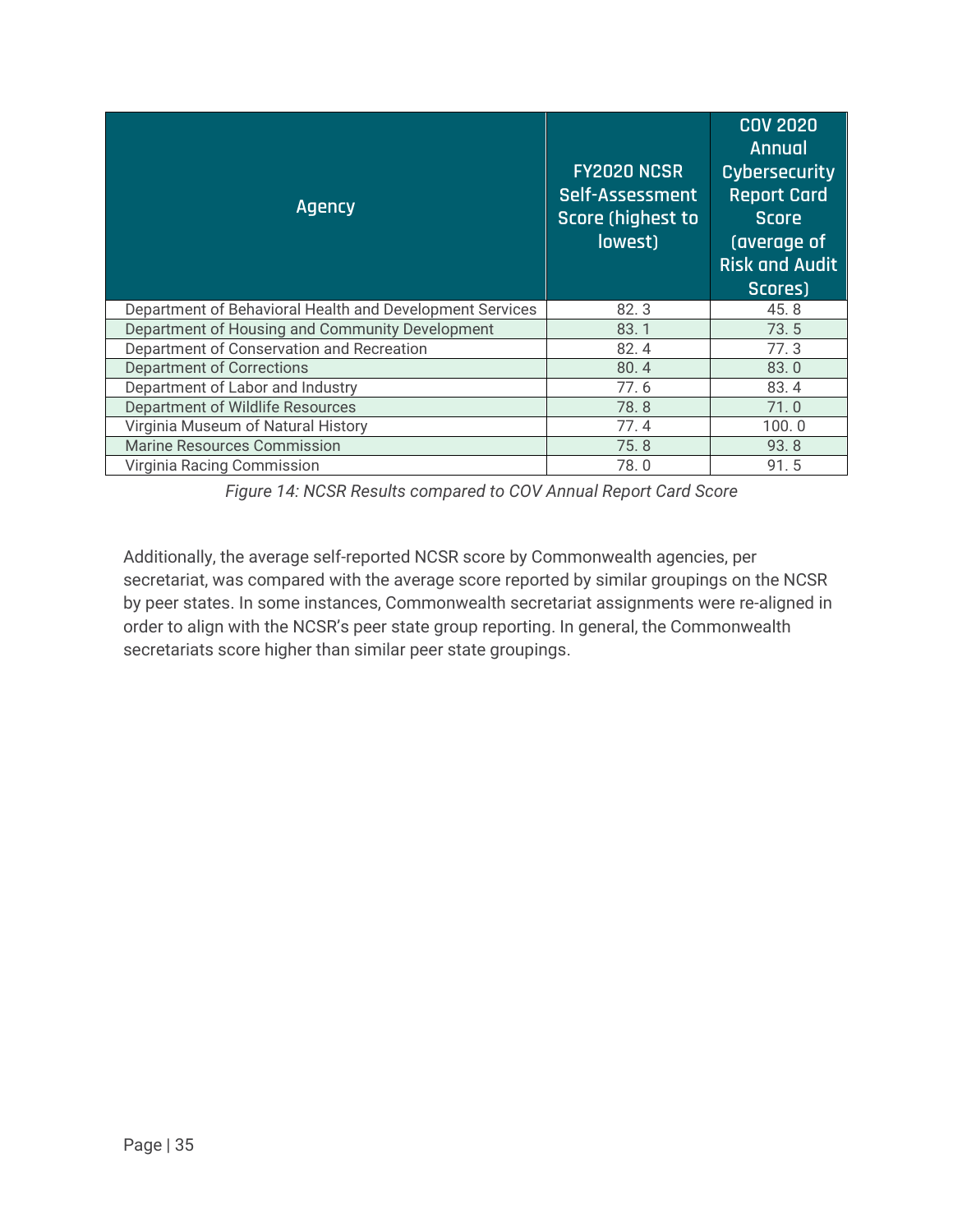

**NCSR Scores: Commonwealth Compared to NCSR Peer States Sub-Sectors Average of All Functions**

<span id="page-35-1"></span>*Figure 15: Comparative Scores by COV Secretariat/NCSR Peer State Sub-Sectors*

## <span id="page-35-0"></span>Analysis of Cyber Incidents

The Code of Virginia, §2. 2-603(G), requires all executive branch agency directors to report IT security incidents to the CIO within 24 hours of discovery in accordance with IT security standard SEC501. The Commonwealth Security Incident Response Team (CSIRT) then categorizes each security incident based on the type of activity. CSIRT identifies a cyber incident as an event that threatens to do harm, attempts to do harm or does harm to the system or network. According to the 2020 Commonwealth IT Security Annual Report, the Commonwealth experienced more than 66 million attack attempts on the network and blocked more than 50,000 pieces of malware. Despite many layers of protection, the Commonwealth still experienced nearly 200 IT security incidents in calendar year 2020.

Malware attacks accounted for the largest number of incidents, followed by information disclosure as summarized in the chart below. As the largest category of incidents, malware is a constant threat to Commonwealth devices and data. Malware programs are designed to infect legitimate users' computers to damage systems or provide unauthorized access to sensitive data. Malware can use multiple attack vectors to carry out cyberattacks. Phishing emails containing malicious links or attachments and infected website redirection are the two primary avenues of attack. Information disclosure incidents continued to be a threat. These incidents all revolve around the user. These often involve cases where users send unencrypted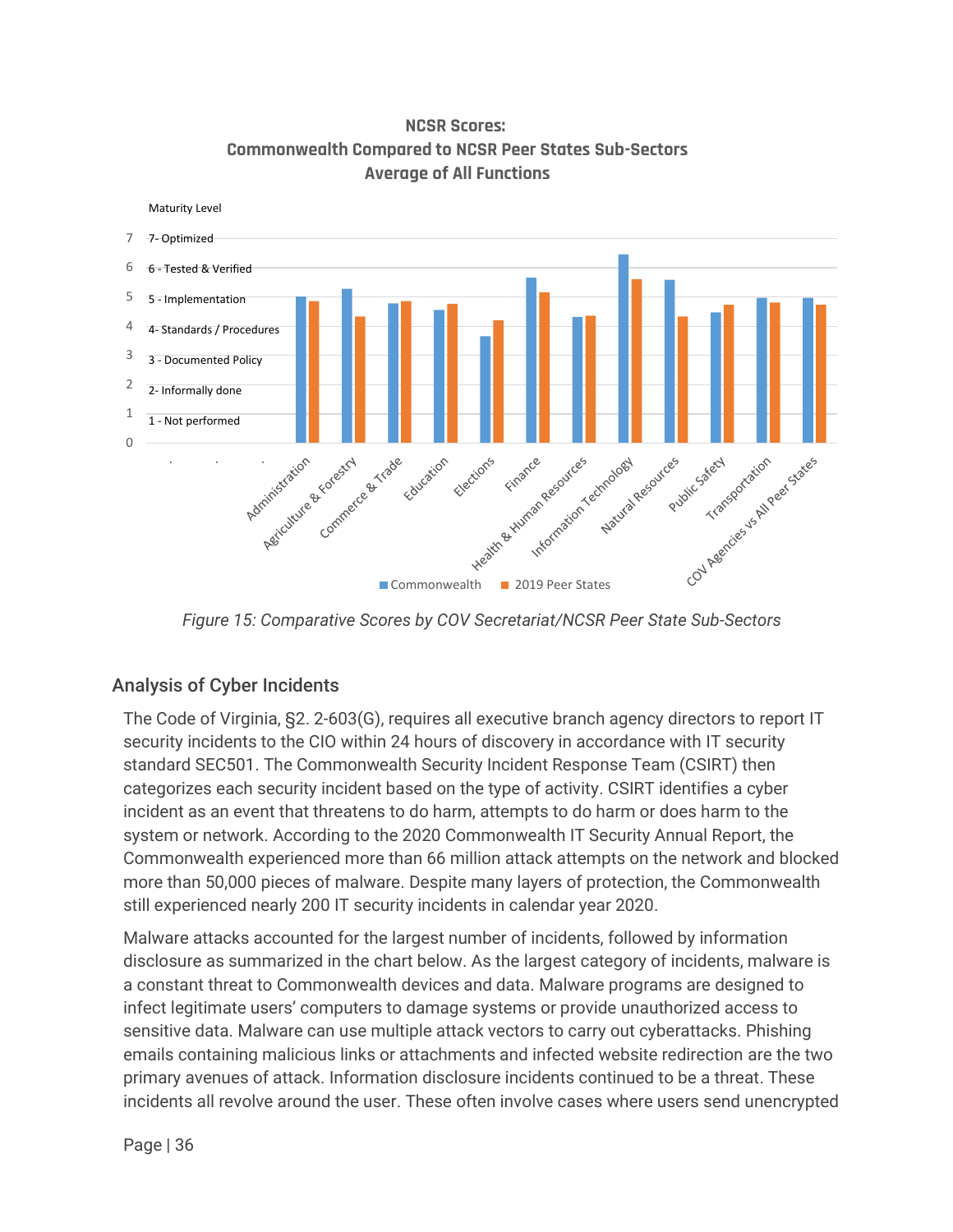emails containing sensitive data, or where physical documents were misfiled and sensitive information was mailed to the wrong recipient. While multi-factor authentication protects credentials from being exposed and utilized, it has not resolved the human error that is often associated with data disclosure. Providing additional security awareness training will help to protect both Commonwealth employees and data (Figure 16).

<span id="page-36-0"></span>

*Figure 16: Cyber security incidents by category*

**Cyber security incidents by category**

 $Jul-19$  Aug-19 Sep-19 Oct-19 Nov-19 Dec-19 Jan-20 Feb-20 Mar-20 Apr-20 May-20 Jun-20

Security awareness training is critical to protecting COV employees, systems and data from cyberattacks. As the attack landscape is constantly changing, the last line of defense remains the same – the employee. While technical controls can be put in place to protect the environment, the most effective approach is employee training. The COV IT security standard requires all employees to take security awareness training annually. This allows a large amount of time between training for attackers to develop new techniques and employees to forget what they have learned. In order to supplement this yearly training, CSRM has developed a service where agencies can request simulated phishing campaigns to reinforce security awareness training. Phishing campaigns test established procedures to determine if employees know when and where to report suspicious emails and it provides insight into gaps in the employees understanding of what tactics are employed that lead to a successful phish.

Cybersecurity incident trends continue to be monitored. CSRM has been working diligently to protect Commonwealth systems from cyber threats. As best practices are implemented and additional layers of protection are added, attackers develop new tactics to compromise systems. CSRM is continually investigating new security controls to protect the environment from compromise.

Critical exploits in the wild decreased from the previous year. Zero day vulnerabilities are newly discovered vulnerabilities that do not have patches available. These vulnerabilities are prime targets for attackers. Attackers develop exploit code using these vulnerabilities to install malware on a device before the manufacturer can provide an update or patches can be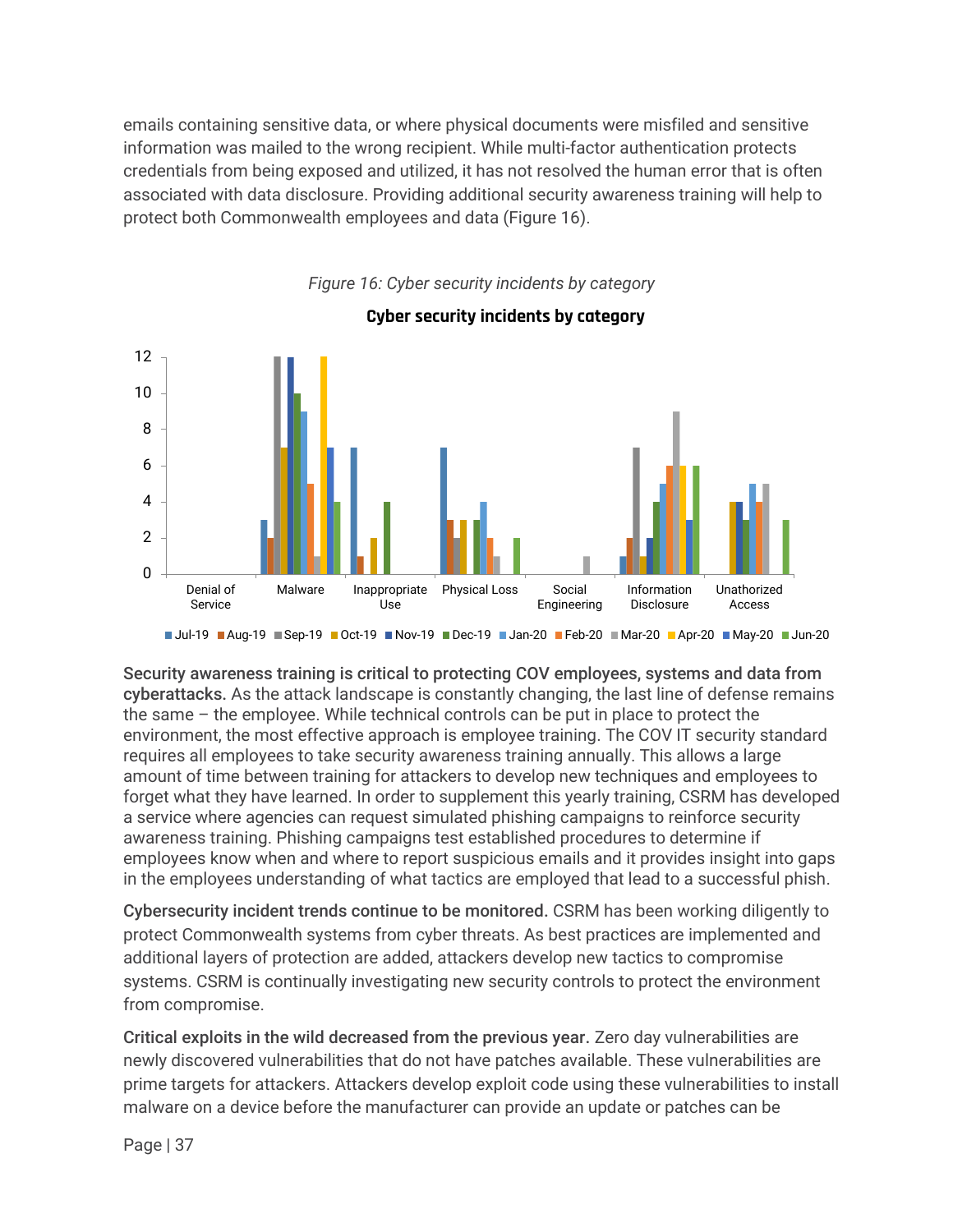applied. As attackers publish the exploit code in the wild, these zero day vulnerabilities pose an increased risk to the environment.

During 2020, the total number of critical exploits tracked by VITA decreased from 181 to 14, a 92% decrease. As agencies put more data into the eGRC system, the vulnerability reports can be tuned to only include those products that are being used. This tuning resulted in a decrease in the number of critical vulnerabilities being tracked.

## <span id="page-37-0"></span>Cyber intelligence from Commonwealth partners

Reported security incidents are analyzed and grouped into one of the following categories described below:

- Denial of service Loss of availability of a COV service due to malicious activity
- Inappropriate usage Misuse of COV resources
- $\bullet$  Information disclosure COV data was exposed to recipients that did not have a need to know this data. COV systems were not accessed as part of the disclosure.
- Malware Execution of malicious code such as viruses, Trojans, ransomware, spyware and key loggers
- Social engineering Attempt to get the user to click on a malicious link, open a malicious attachment or provide confidential information, such as account credentials
- Physical loss Loss or theft of any COV resource that contains COV data
- Unauthorized access Unauthorized access to COV systems and/or data

<span id="page-37-1"></span>During 2020, malware was the top category for security incidents. Information disclosure moved to second place followed by physical loss, unauthorized access, inappropriate use and social engineering. The COV environment did not experience any denial of service (DOS) attacks during 2020.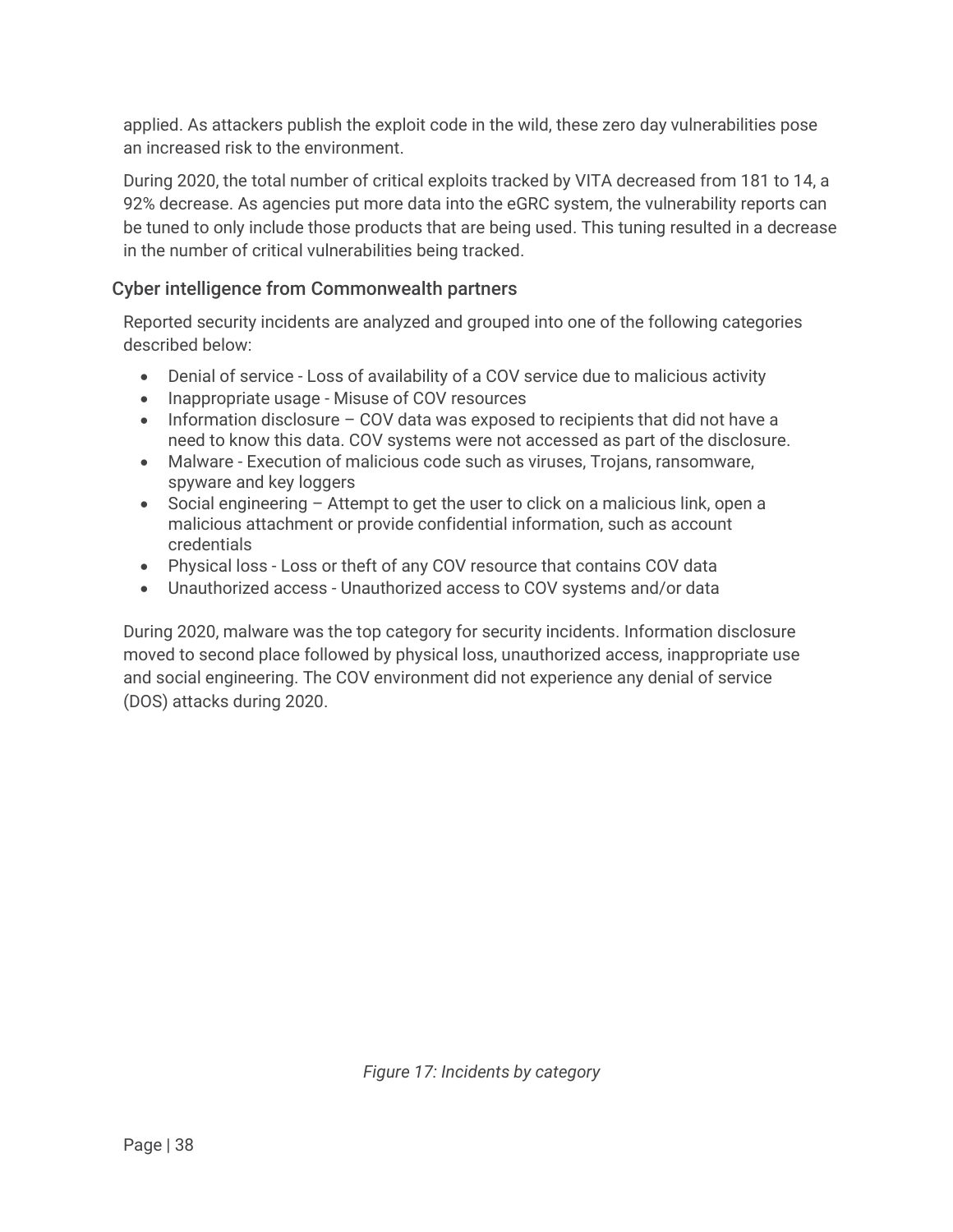

#### <span id="page-38-0"></span>Ransomware

Ransomware is a type of malicious software that is designed to deny access to a computer system or data by encrypting it until a ransom is paid to the hacker. Infections typically occur via phishing emails, poorly secured network and services or vulnerabilities in infected websites.

Ransomware attacks against state and local governments were the top cybersecurity industry story in 2020. Numerous government entities in the United States were attacked by ransomware hackers compared to other industries (Figure 18). In the Commonwealth, we have seen 20 attempted ransomware attacks in the past three years. VITA continues to remain vigilant against this type of attack.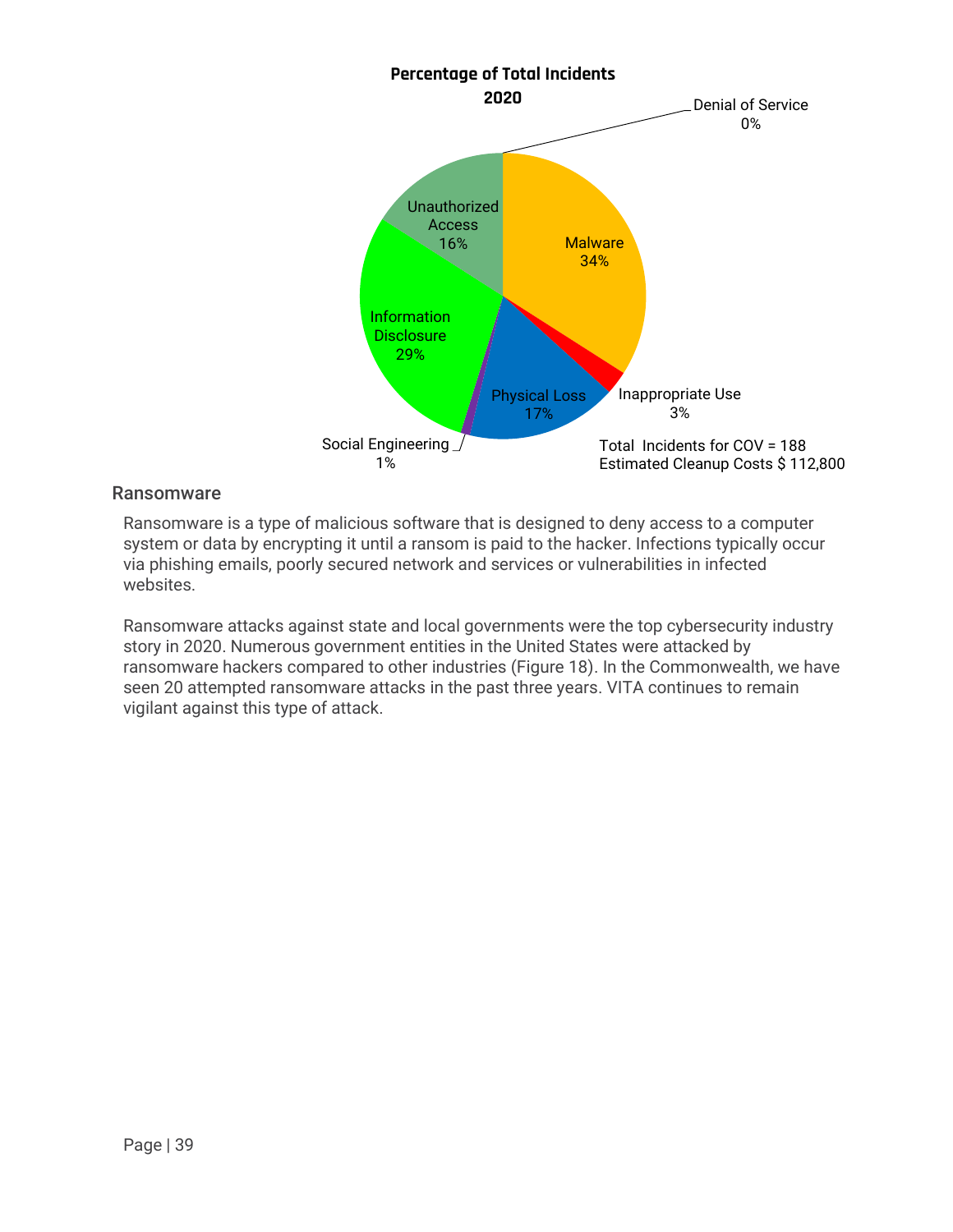

## **Industries in North America Reporting Ransomware Attacks in the Last Year (2020)**

*Figure 18: Ransomware Attacks in North America (Source: Safety Detectives)*

<span id="page-39-0"></span>Multiple factors contribute to ransomware's threat. Governments, like businesses, are increasingly providing services digitally and, thereby, increasing the numbers of systems and channels that could be attacked. Government sometimes struggles to keep pace with technology, which can result in outdated or vulnerable technologies remaining in place. In addition, government's susceptibility to ransomware and other cyberattacks is aggravated by a severe shortage IT security talent. A CyberEdge Group report found that 85% of organizations are experiencing a shortfall of skilled IT security personnel, and survey respondents cited "lack of skilled personnel" as their biggest obstacle to adequately defending against cyber threats. This shortage can be magnified in state governments due to fiscal restraints.

The estimated cost of ransomware attacks in the U. S. in 2020 was \$20 billion; the cost in 2019 was \$11.5 billion, and the cost in 2018 was \$8 billion. Payouts to ransomware perpetrators have been rising along with the number of attacks. A 2020 CoveWare report states that ransomware payments have been rising since 2018 and that the average ransom payment in the second quarter of 2020 was \$178,254 – a dramatic 60% jump from the first quarter of the year.

Ransomware can be devastating to an organization, and government entities are frequent targets. Recovery after a successful ransomware attack can be a difficult process. The services of a data recovery specialist may be needed. Even when victims pay to recover their files, there is no guarantee that they will recover their files and avoid further problems. Although the financial costs of ransomware are often significant, direct costs alone are not the extent of the risk: loss of data, organizational trust and credibility can occur.

Some cities, like the City of New Bedford and the City of Lafayette, have agreed to pay ransomware attackers. Other victims such as the State of Louisiana and Greenville, North Carolina have refused to pay. Recently, the U. S. Department of the Treasury's Office of Foreign Assets Control (OFAC) has advised against paying ransom to cybercriminals.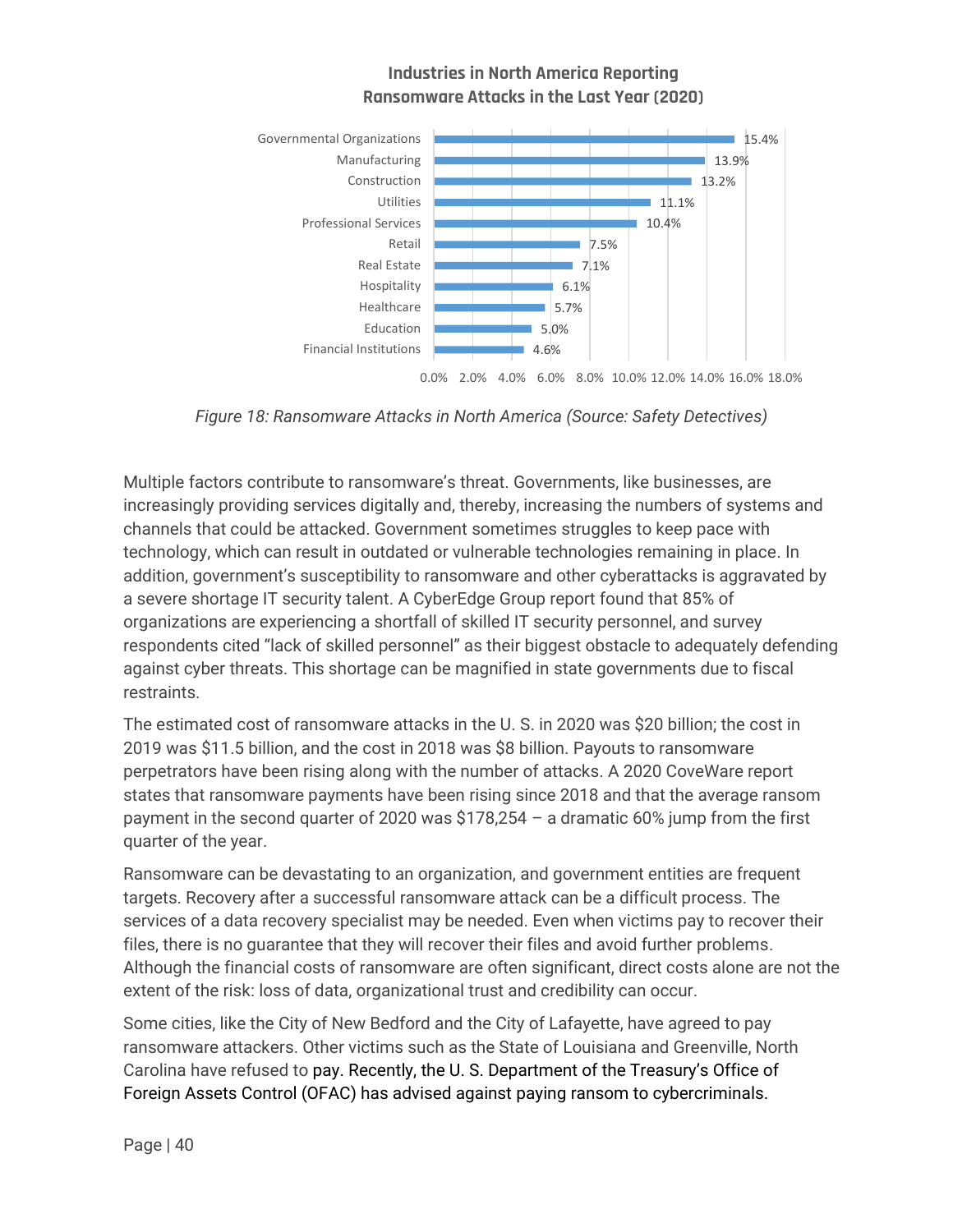## Agencies should contact VITA and law enforcement to coordinate ransomware response activities.

In 2020, the General Assembly directed VITA to study the Commonwealth's ransomware attack preparedness, [House Joint Resolution 64](https://lis.virginia.gov/cgi-bin/legp604.exe?201+ful+HJ64ER) (HJ64). The [report](https://www.vita.virginia.gov/media/vitavirginiagov/resources/pdf/Ransomware-Study-Report.pdf) was published in January 2021.

To gain insight into how public bodies in the Commonwealth perceived their level of threat from ransomware, VITA sent a survey to state agencies and institutions of higher learning. The following figure (Figure 19) is based on those responses. More than 75% of those respondents indicated that ransomware is a real threat to their organization.



**How severe of a threat to your organization is ransomware?**

*Figure 19: Severity of Ransomware Threats*

## <span id="page-40-1"></span><span id="page-40-0"></span>Incident Response

The Code of Virginia §2. 2-603 (G) requires executive branch agency directors to report cyber incidents to VITA within 24 hours of discovery. Incidents can be reported 24/7 using an online incident reporting form (located at [https://www.vita.virginia.gov/Commonwealth](https://www.vita.virginia.gov/Commonwealth-security/incident-reporting/)[security/incident-reporting/\)](https://www.vita.virginia.gov/Commonwealth-security/incident-reporting/) or by calling the Commonwealth's help desk. Attacks frequently compromise personal and business data, and it is critical to respond quickly and effectively when security breaches occur. Rapid incident response can minimize loss, prevent theft, and stop the disruption of services that can be caused by incidents. A systematic incident response process also promotes consistent incident handling, so that the appropriate actions are taken to address incidents and agencies are better prepared to protect against future attacks according to NIST.

All reported incidents are sent to VITA's incident response team (CSIRT). The CSIRT will categorize and prioritize the incident based on the activity that occurred.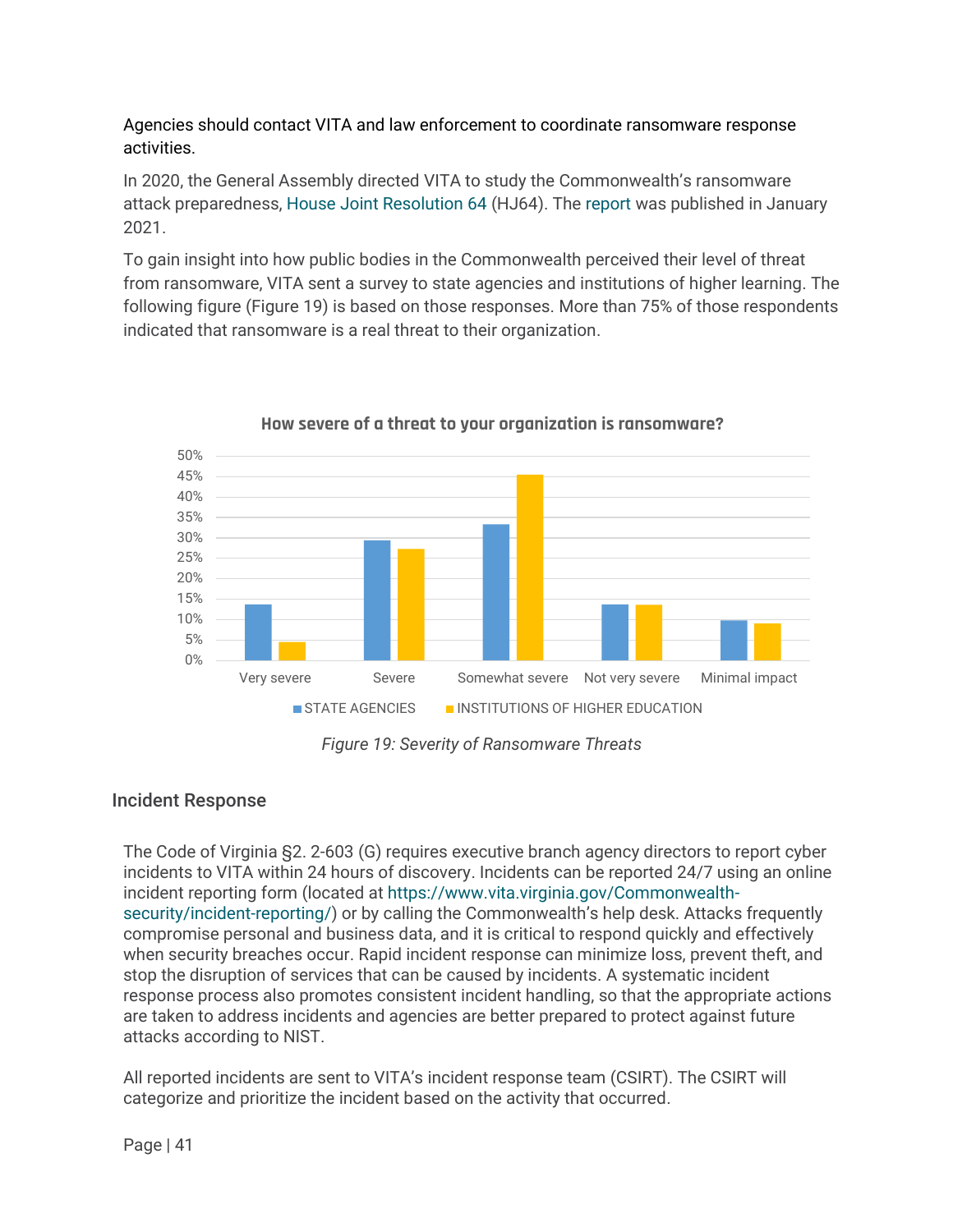## <span id="page-41-0"></span>Quantitative Cybersecurity Risk Analysis

VITA developed a methodology to estimate the potential financial impact associated with data breaches associated with cybersecurity incidents within the Commonwealth executive branch, independent agencies and institutions of higher education. The methodology was established to provide a quantitative tool for Commonwealth leadership to use to protect the Commonwealth's bond rating, as well as to make informed, risk-based decisions related to IT investments, cyber liability insurance and security exceptions.

This analysis determines the residual risk associated with each IT system that an agency owns. Residual risk is the amount of risk, or danger, associated with a data breach after all natural and inherent risks have been mitigated by risk controls. The residual risk is used to estimate the potential financial loss associated with cybersecurity incidents. The estimated loss is based on the detailed system information provided by the agency, including IT audit findings, IT risk assessment findings, the number of records the system processes, the presence or absence of critical IT controls in the system and other factors.

It was determined that the potential financial loss of one Commonwealth data record was \$4,800. Based on the millions of records processed by agencies on a daily basis, and other risk factors used in the analysis, the estimated cost of a breach quickly increases exponentially. The table below includes the top 10 agencies with potentially the most system residual risk.

|    | <b>Agency</b>                             |
|----|-------------------------------------------|
| 1  | Department of Motor Vehicles              |
| 2  | Department of Social Services             |
| 3  | Virginia Retirement System                |
| 4  | Department of Treasury                    |
| 5  | Department of Medical Assistance Services |
| 6  | Virginia Employment Commission            |
| 7  | Virginia State Police                     |
| 8  | Department of Corrections                 |
| 9  | Department of Emergency Management        |
| 10 | <b>Department of Taxation</b>             |

#### *Figure 20: Top 10 Agencies with Most System Residual Risk*

<span id="page-41-1"></span>Utilizing the estimated costs of a data breach that were determined by our quantitative risk analysis methodology, VITA worked with the Department of Treasury to develop a cyber insurance program for the Commonwealth. The Department of Treasury, under the 2020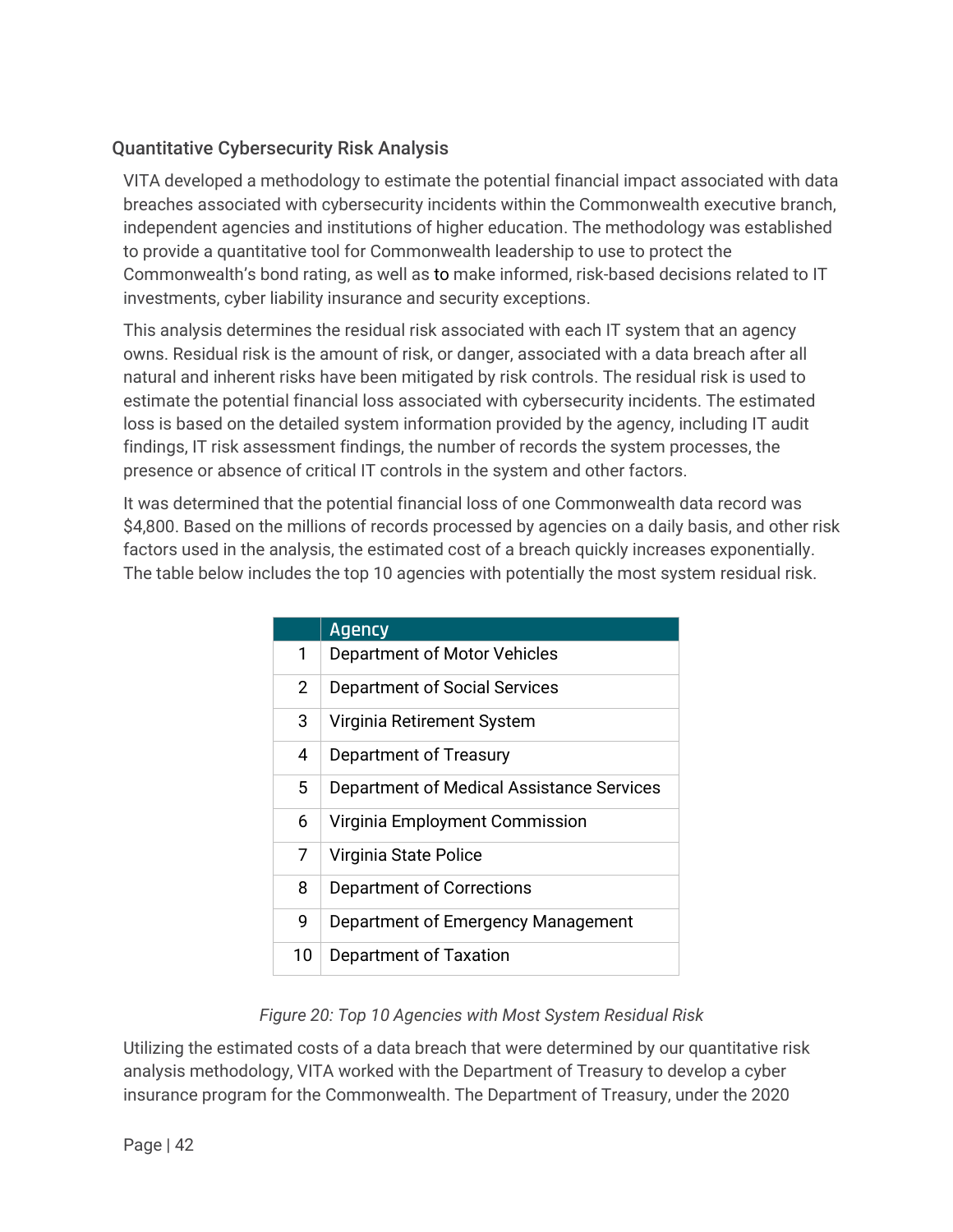Appropriations Act (Chapter 1289, Item 285 H), purchased cyber insurance for executive branch agencies.

Treasury's cyber insurance program includes coverage for the following:

- *Data breach response and crisis management:* In the event of a breach, agencies are required by law to notify affected parties and in some cases, offer credit monitoring services to victims. This can add to overall data breach costs. In addition, coverage for crisis management can help limit the negative impact due to adverse publicity on the agency's reputation.
- *Privacy regulatory defense, awards and fines:* Dealing with multiple states and federal regulatory agencies (which oversee data breach laws and regulations), can be a significant expense for a state agency. This policy assists in the costs of working with regulators during investigations and in the payment of regulatory fines and penalties levied against the agency stemming from the breach.
- *Data privacy liability:* This coverage will defend an agency against legal claims brought by a stakeholder who suffered a significant financial loss after their personal data was compromised. A typical suit could allege that the agency was negligent in failing to protect the stakeholder's personal information, and that their loss was directly attributable to the agency's negligence.
- *Cyber extortion/ransomware:* Ransomware and similar malicious software are designed to steal and withhold key data from organizations until a steep fee or ransom is paid. Cyber liability insurance can help recoup losses related to cyber extortion.
- *Business interruption:* A cyberattack can lead to an IT failure that disrupts business operations, costing an affected agency both time and money.
- *Data and assets protection:* This coverage can help pay for costs incurred to recover or replace electronic assets and data that have been compromised, damaged, lost, erased or corrupted.
- *Social engineering fraud:* Many hackers initiate social engineering campaigns through the practices of phishing, baiting and other online scams. Frauds due to social engineering can be particularly expensive.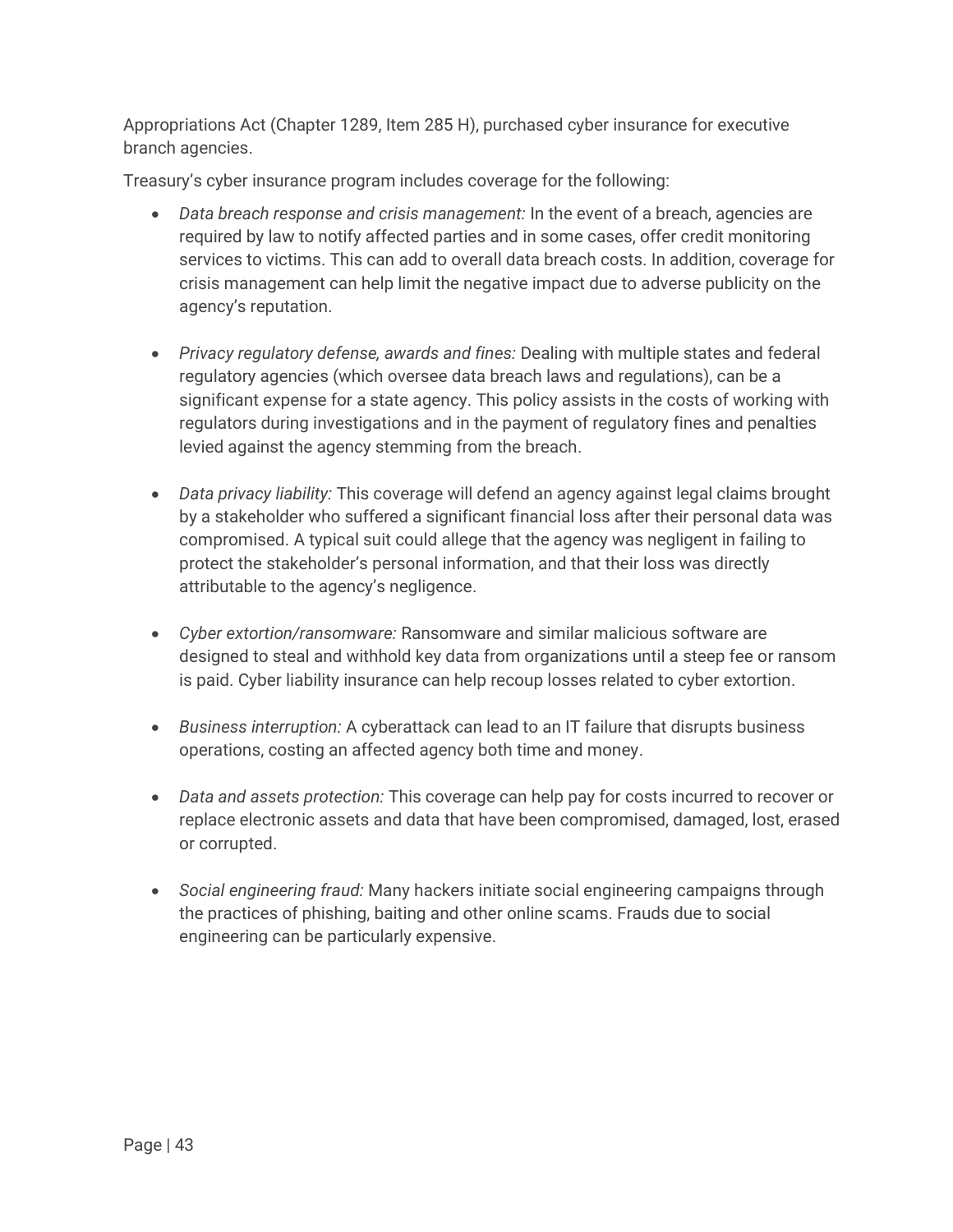## <span id="page-43-0"></span>Strengthening Cybersecurity

Agencies have taken steps to strengthen their cybersecurity postures, including addressing more than 3,800 issues in FY2020 related to audits, risk assessments and vulnerability scans. Agencies addressed issues in various aspects of information security, with most issues being resolved in the following three control families this year: awareness and training (23%), maintenance (23%) and access control (12%). Agencies added new controls and enhanced existing security measures, such as providing improved IT security awareness training to Commonwealth employees to prevent a potential breach, conducting appropriate maintenance on equipment to keep it secure, and terminating IT accounts timely and accurately to protect Commonwealth data. The chart below (Figure 21) shows ALL IT security issues (not just policy-related issues) that have been closed / resolved in FY 2020 in each IT security control family.



## **All Issues Resolved by Control Family FY2020**

*Figure 21: Issues Resolved by Control Family*

<span id="page-43-1"></span>IT security issues specifically related to a policy failure or lack of a required policy that were closed or resolved in fiscal year 2020 are categorized by IT control family in the chart below (Figure 22). Issues were noted in nearly every area of information security this year, with most of the policy-related issues occurring in the areas of incident response (13%), audit and accountability (12%) and access control (12%).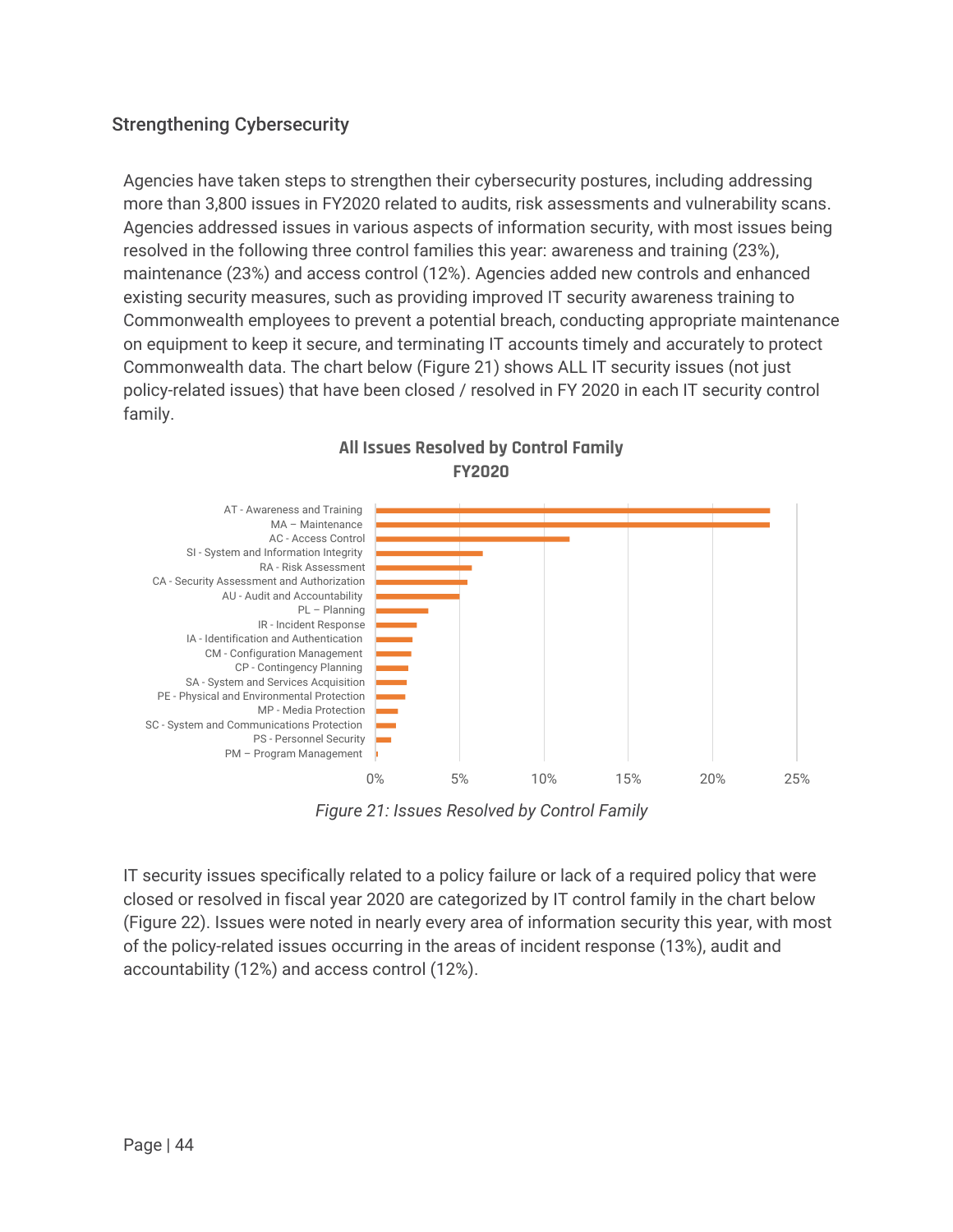## **Resolved Policy Related Issues by Control Family FY2020**



<span id="page-44-0"></span>*Figure 22: Resolved Policy Issues by Control Family*